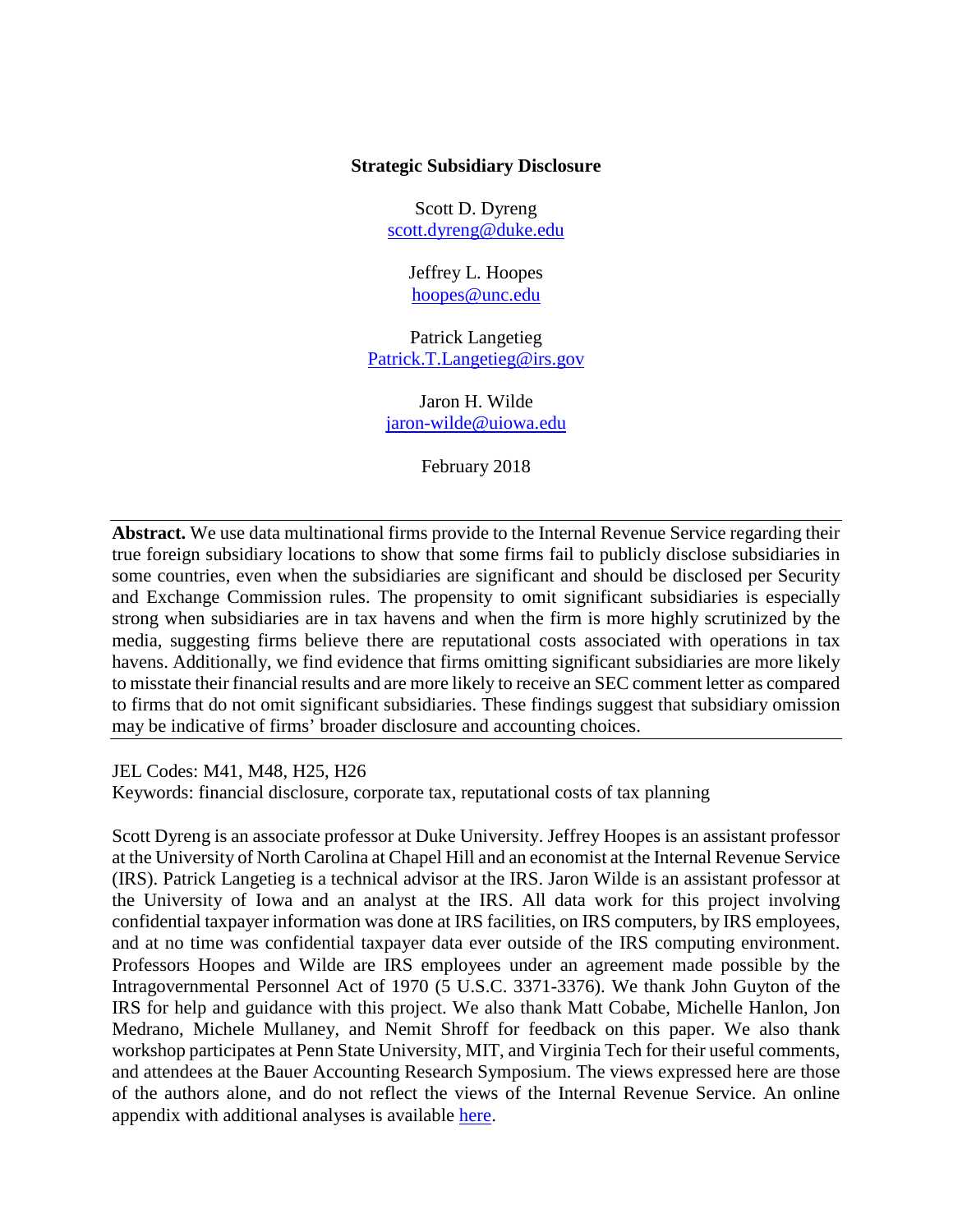# **1. Introduction**

Over the past three decades, U.S. enterprises have become increasingly multinational in scope as they seek to expand opportunities in consumer, labor, and financial markets (e.g., Dyreng et al. 2017). Operating in multiple jurisdictions exposes enterprises to myriad risks that accompany diverse legal, cultural, and financial systems around the world. Moreover, multinational firms are exposed to disjointed tax rules across countries, creating opportunities for income shifting, treaty shopping, and other forms of tax planning. The significant nature of foreign operations may affect the costs and benefits of related disclosures, as these disclosures have the potential to reveal potentially unsavory glimpses into the firm's tax avoidance activities, exposure to complex geopolitical risks, and other factors about a company's operational positions. Despite the growing importance of the global business landscape, disclosure requirements related to foreign operations for publicly traded U.S. multinational firms have changed little in the past several decades, and existing disclosures have not been studied extensively.

One disclosure related to multinational operations that has received increasing attention in recent years is the Securities and Exchange Commission's (SEC) required list of "significant" subsidiaries, reported in Exhibit 21 of the Form 10-K. Investors use Exhibit 21 to identify "systemic risk, firm interconnectivity" and "understand complex structures employed by some firms" (SEC Investor Advisory Committee 20[1](#page-1-0)6).<sup>1</sup> The SEC requires firms to disclose the name and jurisdiction of incorporation for all significant subsidiaries, providing the most granular publicly available disclosure of the company's operating locations. [2](#page-1-1) Academics have used Exhibit

<span id="page-1-0"></span><sup>&</sup>lt;sup>1</sup> See the letter from the SEC Investor Advisory Committee, https://www.sec.gov/spotlight/investor-advisorycommittee-2012/iac-approved-letter-reg-sk-comment-letter-062016.pdf.

<span id="page-1-1"></span> $2$  A significant subsidiary is one whose income or assets are 10 percent or more of the consolidated firm's income or assets. For the complete regulations regarding subsidiary disclosure, see Appendix 1.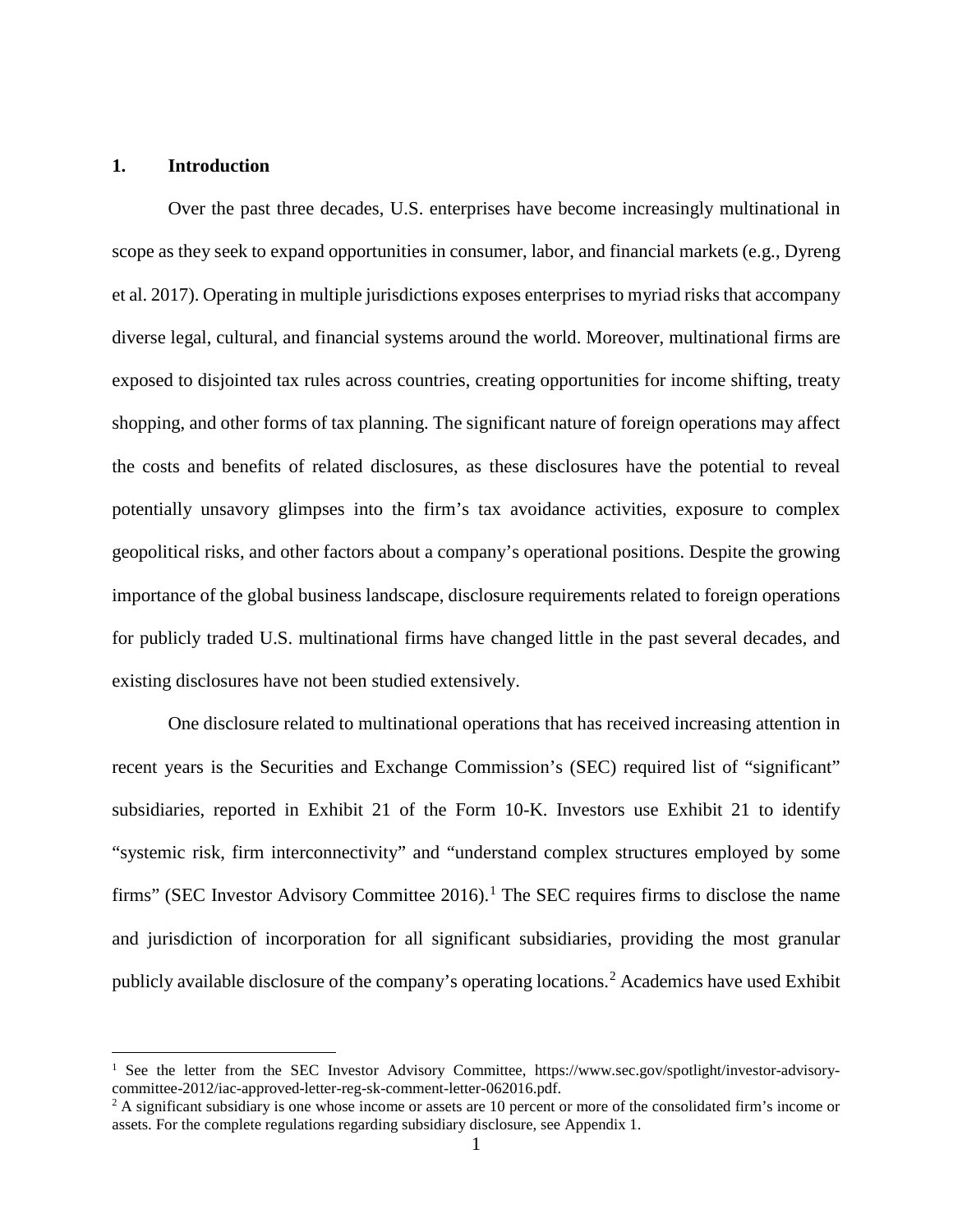21 information over the past decade to estimate exposure to specific countries (Dyreng et al. 2012) and as a proxy for various tax planning strategies requiring legal operations in tax haven countries (e.g., Higgins et al. 2015; Law and Mills 2017; Law and Mills 2014). Reporters and nonprofit organizations have also used Exhibit 21 disclosures to scrutinize companies with operations in tax haven countries (e.g., Phillips et al. 2016). However, surprisingly little is understood about the information contained in Exhibit 21. Are firms complying with the disclosure requirements as set forth by the SEC? Do firms strategically decide which subsidiaries to disclose and which to omit? What factors drive the decision to disclose versus omit a subsidiary from Exhibit 21?

We undertake the first comprehensive study of information contained in Exhibit  $21<sup>3</sup>$  $21<sup>3</sup>$  $21<sup>3</sup>$  We compare foreign subsidiary information contained in Exhibit 21 with a comprehensive dataset of U.S. multinational firms' foreign subsidiaries obtained from IRS tax filings for the years 2005- 2013. [4](#page-2-1) We find evidence of under-disclosure in Exhibit 21 and find that the omitted information is associated with a variety of firm and subsidiary characteristics.<sup>[5](#page-2-2)</sup>

First, we show that firms are more likely to withhold disclosure of subsidiaries located in tax haven countries compared with other countries. Recent survey evidence suggests firms are especially sensitive to potential reputational costs of tax planning activities (Graham et al. 2014) – even more sensitive than they are to the risk of the IRS challenging a position or the possibility of needing to later restate financial statements. Further, sensitivity to such reputational costs appears to be growing over time (EY 2014). Our findings suggest firms incur significant

<span id="page-2-0"></span><sup>&</sup>lt;sup>3</sup> Numerous studies use Exhibit 21 data. See, for example, (Akamah et al. 2017; Dyreng and Markle 2016; Lisowsky 2010; De Simone et al. 2017; Heckemeyer et al. 2017; Dyreng et al. 2015; Bozanic et al. 2017; Demere et al. 2016; Law and Mills 2017; Chow et al. 2017; Law and Mills 2014; Hanlon et al. 2015; Dyreng and Lindsey 2009; Dyreng et al. 2013; Dyreng et al. 2012; Black et al. 2014; Dyreng et al. 2017). However, ours is the first study to comprehensively examine information in and systematic under-disclosure of data in 10-K Exhibit 21 filings, comparing it to firms' actual locations for a large sample of firms.

<span id="page-2-1"></span><sup>4</sup> We use data from the universe of Form 5471 information returns, "Information Return of U.S. Persons With Respect to Certain Foreign Corporations" filed with the IRS.

<span id="page-2-2"></span><sup>5</sup> This lack of disclosure may also exist elsewhere in the annual report. For example, Akamah et al. (2017) find more aggregation of segment-level disclosures if the segment is related to a tax haven location.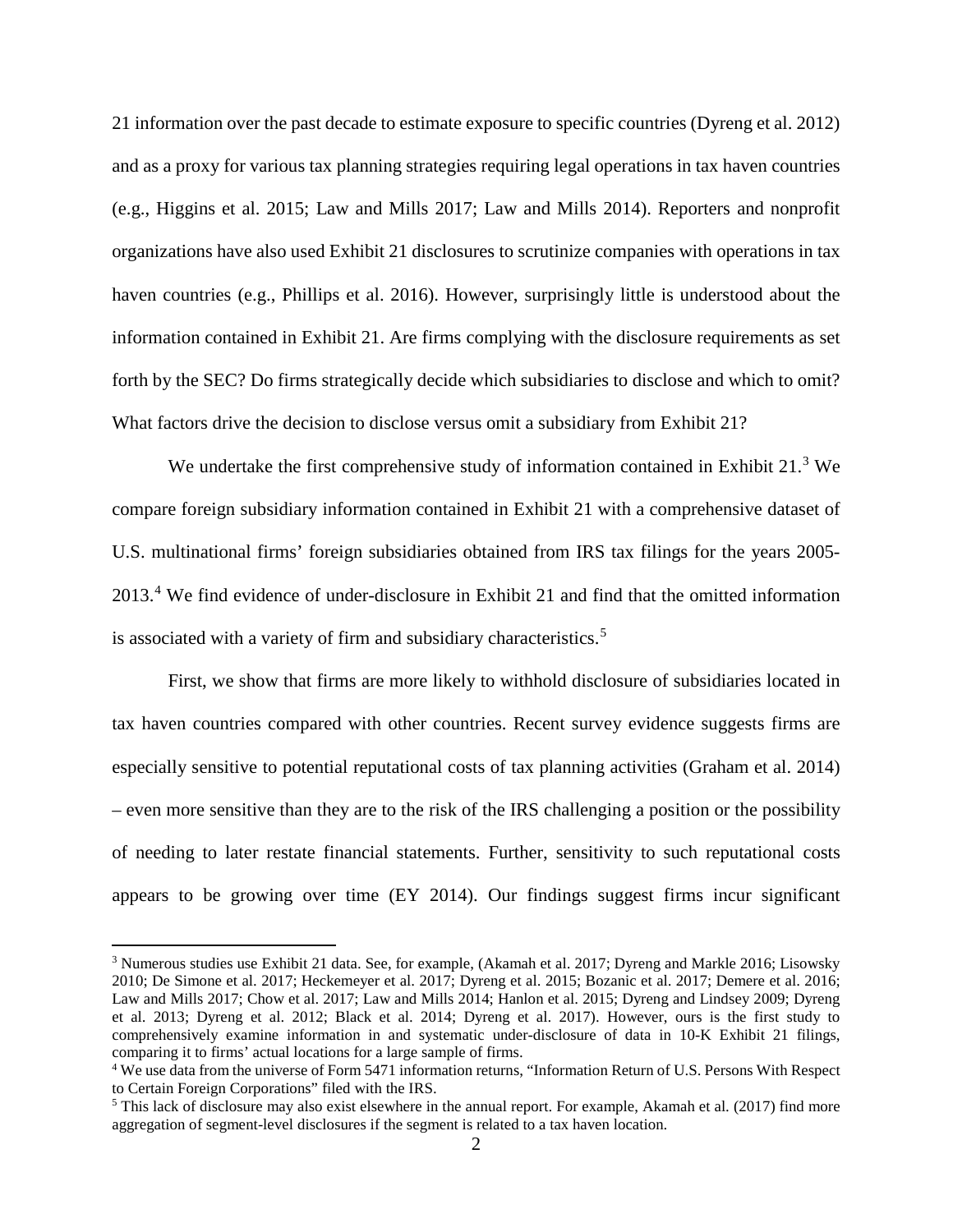reputational costs when disclosing subsidiaries located in tax haven countries, most likely because tax haven countries are known to facilitate tax avoidance activities. Consistent with this explanation, the propensity to withhold disclosure doubles when the subsidiaries are in a so-called "dot" haven such as Bermuda or the Cayman Islands, where the primary purpose of the subsidiary is likely tax avoidance, as opposed to subsidiaries in other tax havens with larger economies such as Ireland, Singapore, or Switzerland, where the primary purpose of the subsidiary could more plausibly be linked to non-tax economic factors.

Second, we show that the nondisclosure of significant subsidiaries is more likely when the firm is more highly scrutinized in the media. Media reports often focus on firms' tax planning strategies, including subsidiary locations, and anecdotal evidence suggests the media may obtain subsidiary information from Exhibit 21.<sup>[6](#page-3-0)</sup> In Figure 1 we plot the annual number of instances major media outlets downloaded an Exhibit 21 from EDGAR, the SEC's database of firms' financial filings, in each of the years 2004 to 2013, and we note a steady increase.<sup>[7](#page-3-1)</sup> Consistent with this rise in scrutiny, we find that media coverage is positively associated with the likelihood of subsidiary nondisclosure. In fact, our regression analysis suggests that a one standard deviation increase in media coverage increases the likelihood of significant subsidiary nondisclosure by 85%. We also find that media coverage is only associated with nondisclosure of subsidiaries located in tax haven countries; there is no evidence that media coverage has an effect on nondisclosure of subsidiaries that are not in tax haven countries.

Third, we move beyond the idea that firms bear costs when disclosing information related to their tax avoidance activities and test whether firms also perceive costs to disclosure of

<span id="page-3-0"></span> <sup>6</sup> See, for example, https://www.bna.com/thousands-subsidiaries-go-n57982079146/.

<span id="page-3-1"></span><sup>&</sup>lt;sup>7</sup> We use the same methodology as Bozanic et al. (2017) to isolate downloaders from the SEC's EDGAR database by using the IP address of the downloader. We obtain the IP address from 17 different media outlets that downloaded Exhibit 21's over this time period. The New York Times downloaded by far the most Exhibit 21's, downloading 294 of the 821 total downloads we document.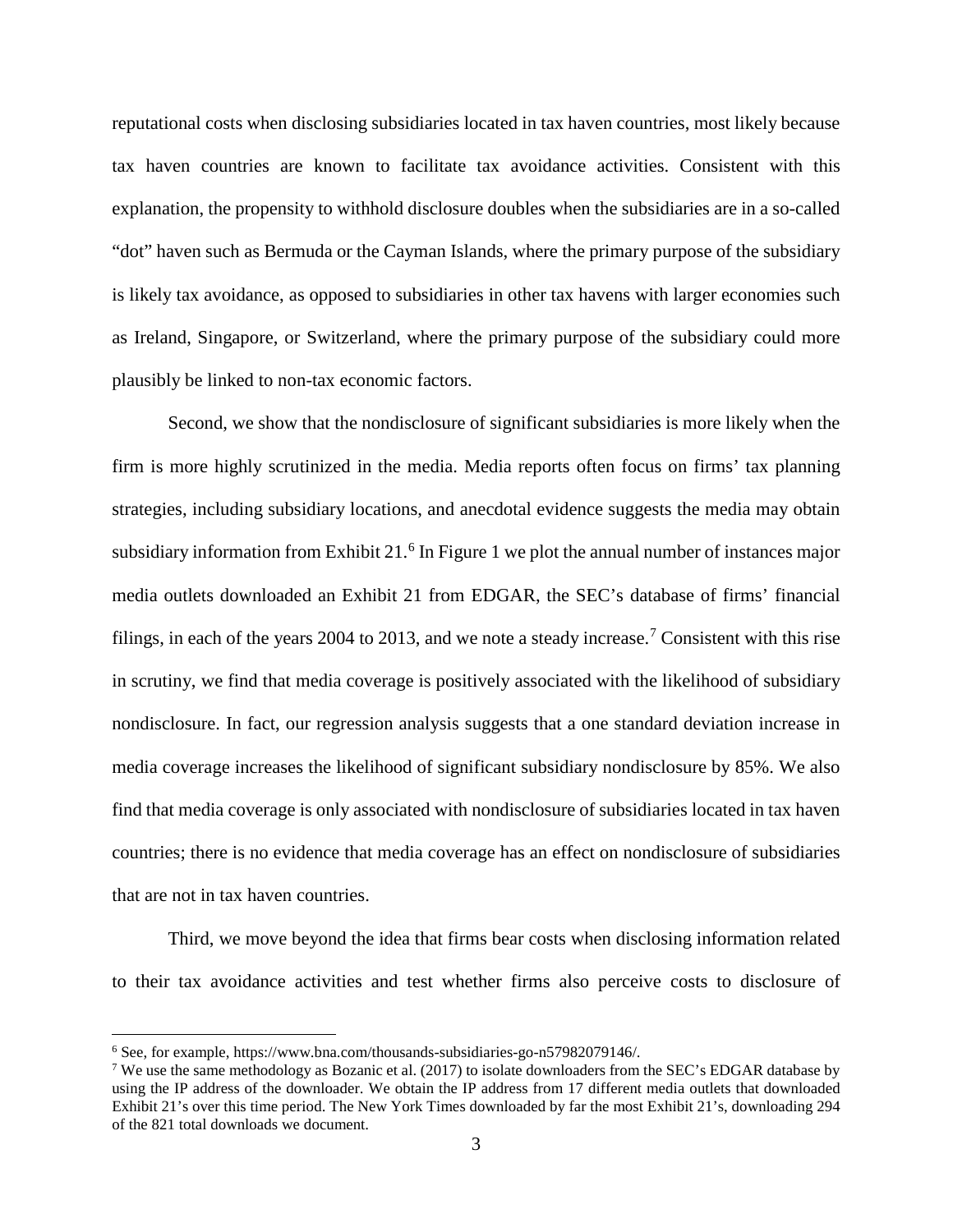subsidiaries in countries with high political risks. Multinational firms are subject to the political systems of all countries in which they operate and these risks vary substantially by country. Research highlights the reality of political risk and shows that market participants recognize that risk (Bekaert et al. 2014; Clark 1997; Erb et al. 1996; Butler and Joaquin 1998). To the extent that firms desire to minimize public scrutiny of their exposure to geopolitical risks, they may choose to withhold disclosure of subsidiaries in particularly risky countries. Consistent with this possibility, we find that the likelihood of nondisclosure of significant subsidiaries is positively related to the political risk in the country. Here, we find a one standard deviation in political risk increases the probability of not disclosing significant subsidiaries in the risky country by about 102%.

Finally, we examine whether firms' omission of significant subsidiaries from their Exhibit 21 disclosures is associated with other negative signals about financial reporting quality. Specifically, we provide evidence that firms with Exhibit 21 omissions are more likely to misstate their financial statements and receive SEC comment letters. We do not assert that these restatements or comment letters are a direct result of the Exhibit 21 disclosure, but rather, that they are general signals of low financial reporting and disclosure quality. Our evidence suggests that it is generally low-disclosure firms that also omit significant subsidiaries.

Our study has important implications for existing research and for public policies regarding disclosure. First, our findings suggest some firms are sensitive to public scrutiny of operations in tax haven countries, consistent with recent research that shows multinational firms are under an increasingly bright public spotlight with regard to their international tax planning and tax haven operations (Dyreng et al. 2016; EY 2014; Hoopes et al. 2016). Public scrutiny, media attention, and political rhetoric regarding tax planning appear to be at an all-time high (EY 2014) and firms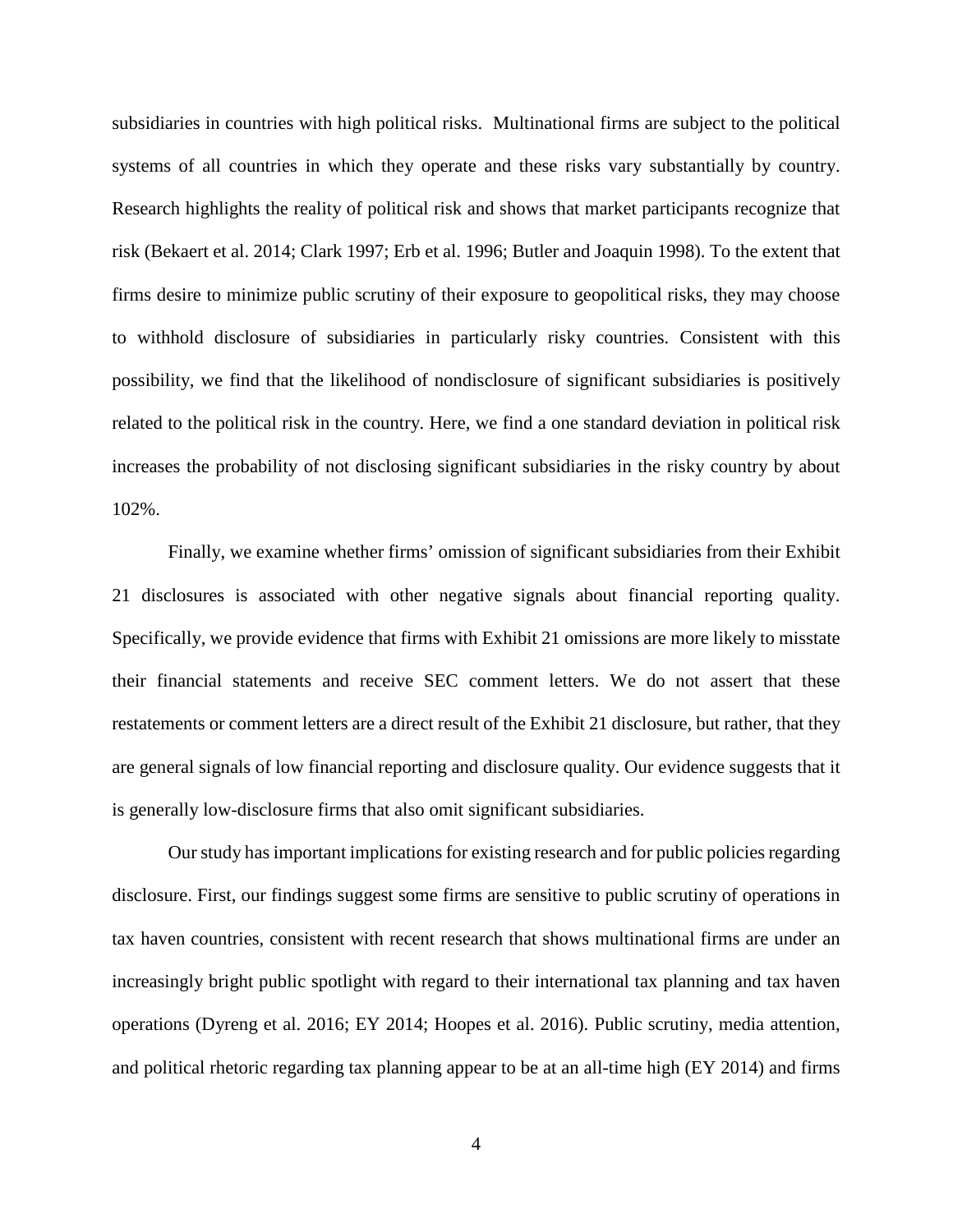are eager to shield themselves from the attention that they receive when they are perceived as overly aggressive tax planners.

Relatedly, our findings contribute to a growing literature that examines how reputational costs drive firm decisions, highlighting not only the existence of tax-related reputational costs (Hanlon and Slemrod 2009; Gallemore et al. 2014; Austin and Wilson 2017; Dyreng et al. 2016; Hoopes et al. 2018), but also the link between tax and financial reporting disclosure decisions. In the case of Exhibit 21 disclosures, firms may withhold disclosure of some significant subsidiaries to conceal tax avoidance information from the public even though the information they are hiding is known to the IRS, the very agency charged with ensuring compliance with tax laws.

Second, our study shows that firms ignore mandatory disclosure requirements if the costs of disclosure are high relative to the costs of noncompliance, especially in the case of reputation damaging tax-related disclosures. This finding is especially insightful given that many disclosure models take as given that firms' disclosures are truthful though some evidence suggests that this may not always be true (Ayers et al. 2014). To our knowledge, no firm has ever been fined by the SEC for failure to disclose significant subsidiaries on Exhibit 21, suggesting that the cost of noncompliance with this requirement is low. On the other hand, reputational costs of compliance may be high, particularly for firms with many subsidiaries in tax havens or politically risky countries. The results of our study suggest that in some settings, the benefits of not complying with mandatory disclosure exceed the costs. Indeed, our study suggests firms are not blind followers of all disclosure requirements, but strategically weigh the costs and benefits of required disclosure, and only comply when the benefits of *mandatory* disclosure are sufficiently high relative to the costs.

Third, our results are informative regarding recent policy changes with regard to countryby-country reporting of financial and tax information. In an effort to curb tax avoidance across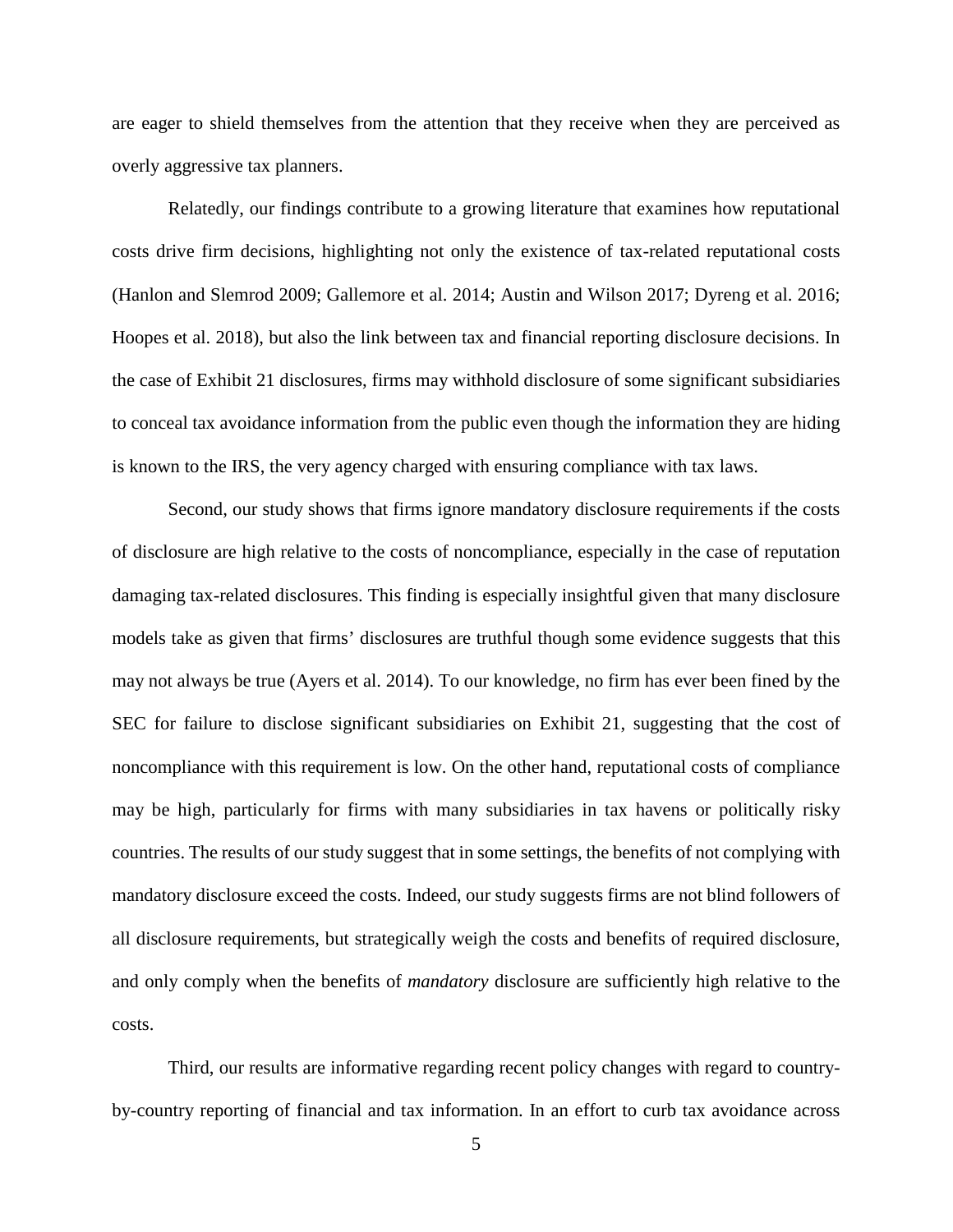international borders, some countries – including the U.S. – have recently instituted regulations requiring firms to report financial results and tax payments on a country-by-country basis. Some countries are considering a requirement to make these disclosures public (OECD 2014; Cockfield and MacArthur 2015; Hoopes 2016). Our findings suggest that firm compliance with publicly disclosed, country-by-country reporting requirements may hinge critically on the requirements being clearly delineated and rigorously enforced.

Our results are also relevant to current discussions surrounding proposed changes to Regulation S-K. The SEC is currently considering whether firms should be required to provide Legal Entity Identifiers for their subsidiaries. Our evidence, which suggests that some firms appear to make Exhibit 21 disclosures based on sensitivity to reputational risks, should inform this discussion. Furthermore, some have recently advocated requiring firms to disclose all subsidiaries instead of just significant subsidiaries. [8](#page-6-0) Knowing that firms are sensitive to what is disclosed in Exhibit 21, and that some firms may be willing to break the law to conceal certain entities in their Exhibit 21, helps inform whether firms should be required to disclose all their subsidiaries. It also raises questions about whether requiring such disclosures will simply engender more noncompliance.

Finally, our results raise questions about what a firm's willingness to ignore mandatory disclosure requirements signals regarding the transparency of its other activities. Are firms that fail to disclose significant subsidiaries on Exhibit 21 also obscuring other important information from investors and the public? If so, how much would shareholders benefit if the SEC enforced existing disclosure rules more rigorously? If not, why do firms choose specifically to obscure

<span id="page-6-0"></span> <sup>8</sup> For example, the Main Street Alliance advocated for full subsidiary disclosures--https://www.sec.gov/comments/s7- 06-16/s70616-27.pdf. They note that a listing of all subsidiaries would help investors "to understand how companies are structured and operate, including whether they are operating in high risk jurisdictions, may have actual or potential tax liabilities, or may be engaged in other types of unknown or ill-understood corporate activities."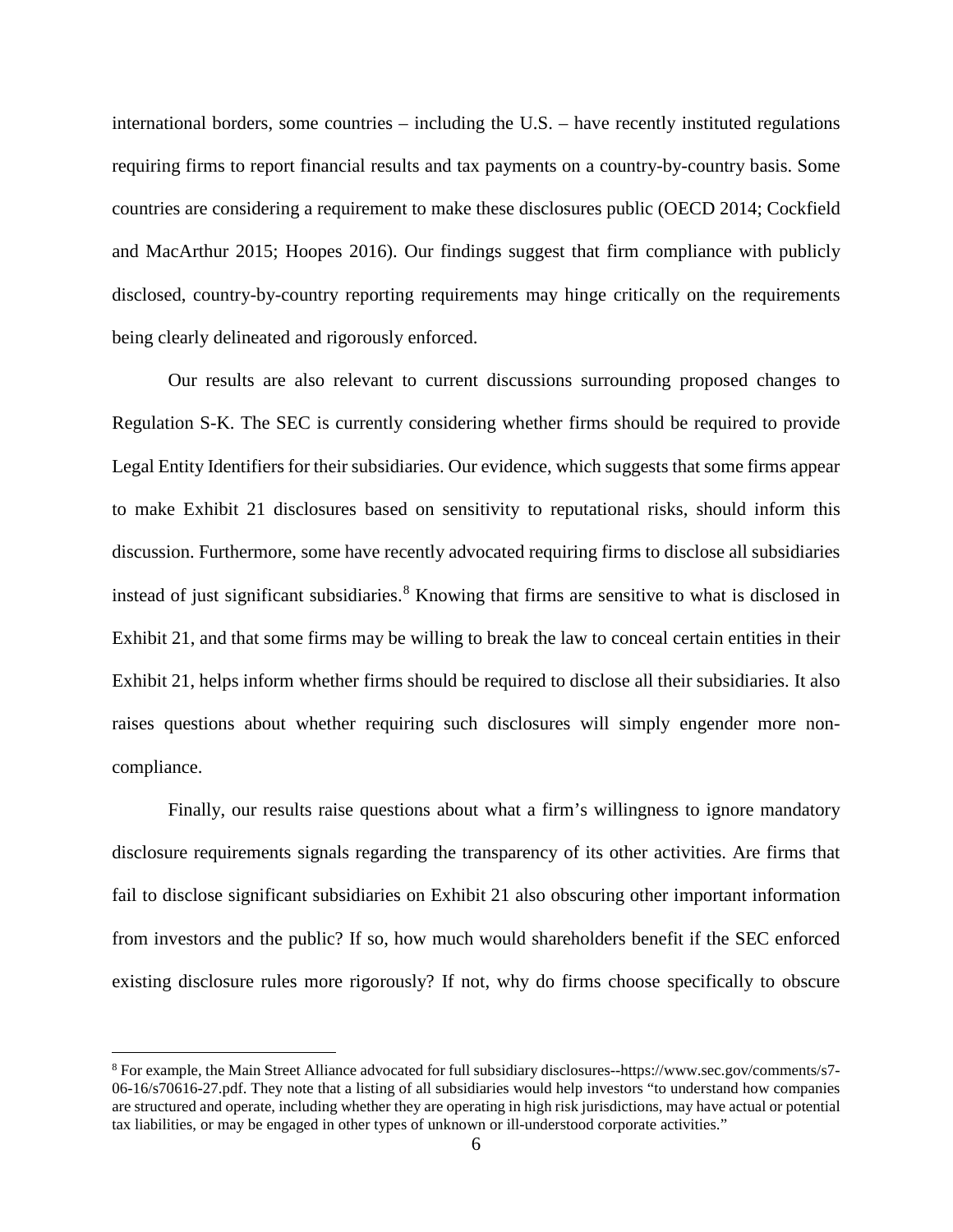information about foreign locations but not other types of information? While our study cannot fully address these questions, it lays a foundation upon which future research can begin to explore the many questions our results raise.

## **2. Background and Hypotheses**

The most granular required disclosure specifically designed to provide investors with information on the scope of a firm's geographic footprint is Exhibit 21 of Form 10-K, required by SEC regulation  $S-K<sup>9</sup>$  $S-K<sup>9</sup>$  $S-K<sup>9</sup>$ . This regulation requires that firms disclose the name and jurisdiction of incorporation of all significant subsidiaries, where significance is defined as any subsidiary whose assets are greater than 10% of consolidated assets or whose income is greater than 10% of consolidated income. Moreover, any undisclosed subsidiary should also be disclosed if, when considering all undisclosed subsidiaries as a single subsidiary, they reach the 10% of assets or income thresholds (see Appendix 1 for the text to the regulation). Thus, Exhibit 21 should list the subsidiary names and geographic locations of incorporation for at least 90% of the firm's assets and income.

Even though the information in Exhibit 21 is relatively terse, lacking any financial data or qualitative discussion, its granular information about geographic presence likely provides valuable information to shareholders and other financial statement users. Prior research shows that geographically dispersed firms are fundamentally different from less dispersed firms, and investors demand information about that dispersion (Landier et al. 2009; Platikanova and Mattei 2016). Simply knowing the location of significant subsidiaries can provide shareholders with at least some information regarding a firm's exposure to foreign market risks, geopolitical risks, tax planning strategies, and other issues related to operating in multiple geographic jurisdictions. Confirming

<span id="page-7-0"></span><sup>&</sup>lt;sup>9</sup> See 17 CFR 229.601(b)(21).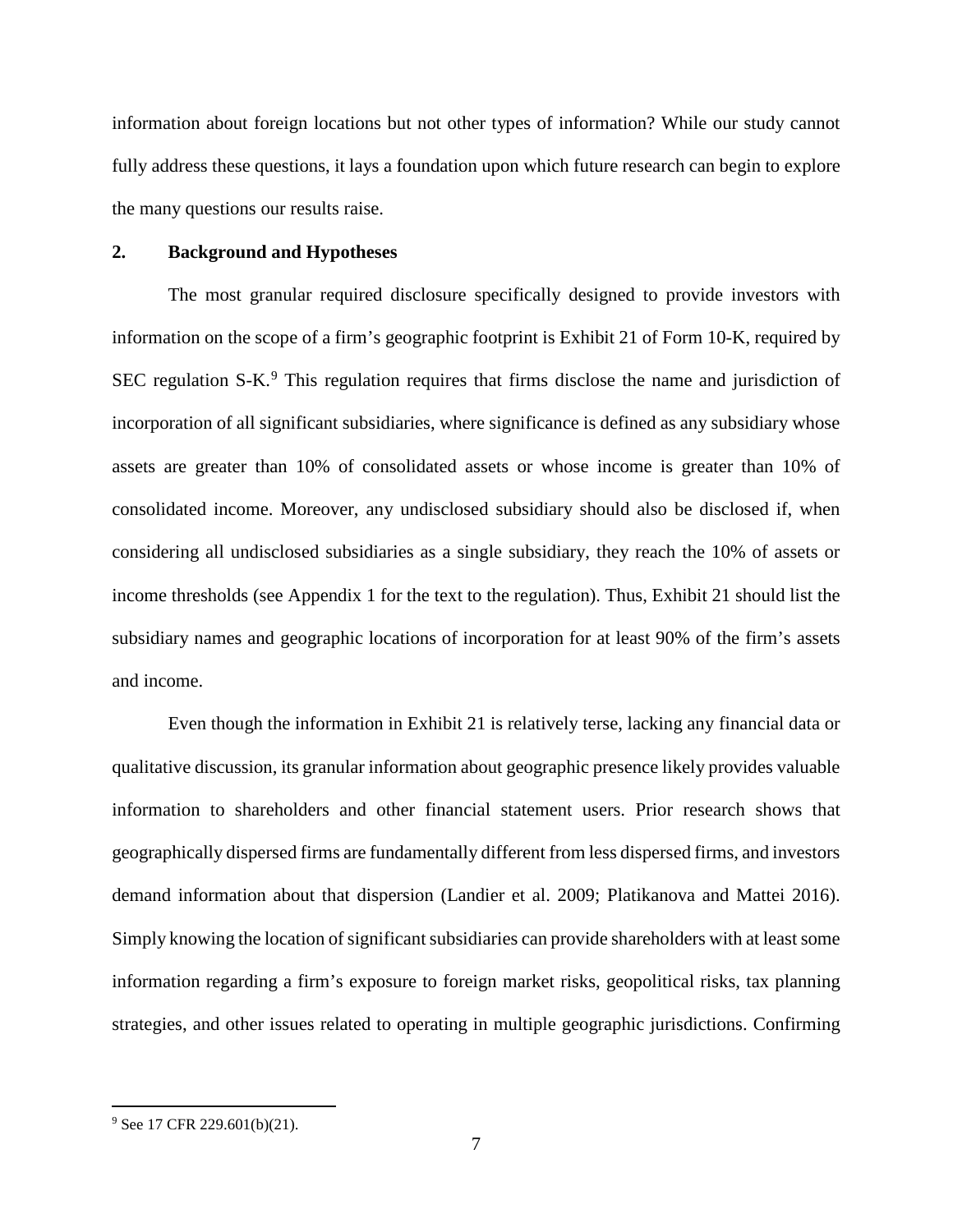the importance of Exhibit 21 information, untabulated analyses reveal that in nearly 200 cases, the SEC has corresponded with firms about the contents (or lack thereof) of Exhibit 21 disclosures in comment letters concerning the firms' 10-Ks filings.

Academic researchers have also used the information in Exhibit 21 to study, among other phenomena, tax avoidance (Dyreng and Lindsey 2009), audit coordination across jurisdictions (Gunn and Michas 2017), and earnings management (Dyreng et al. 2012). Despite its frequent use as a proxy for geographic exposure, little is understood about the quality of the disclosure and anecdotal evidence suggests that firms may not fully comply with the requirement to disclose the name and location of all significant subsidiaries. For example, media reports and non-profit activist groups suggest some firms may strategically stop disclosing some of their subsidiary information to avoid public scrutiny.[10](#page-8-0) Likewise, using publicly available information, Gramlich and Whiteakre-Poe (2013) document the cases of two large public firms whose Exhibit 21 disclosures appeared to change dramatically year over year, without accompanying evidence that the subsidiaries had been disposed of. Indeed, some research argues that firms with dramatic decreases in the number of subsidiaries listed on Exhibit 21 have lower effective tax rates, suggesting that the changes were designed to hide information about the firm's tax avoidance activities (Herbert et al. 2016).

These anecdotes and studies suggest that, even though Exhibit 21 is a required disclosure, some firms may not disclose all their significant subsidiaries to avoid public scrutiny. This form of disclosure failure is consistent with the findings of Dyreng et al. (2016), who highlight how about half of the largest U.K. multinationals (FTSE 100) failed to disclose some of their subsidiaries despite U.K. law requiring such disclosure. While the U.K. case is distinct from the

<span id="page-8-0"></span><sup>&</sup>lt;sup>10</sup> See, for example, [https://www.wsj.com/articles/SB10001424127887323463704578497290099032374.](https://www.wsj.com/articles/SB10001424127887323463704578497290099032374)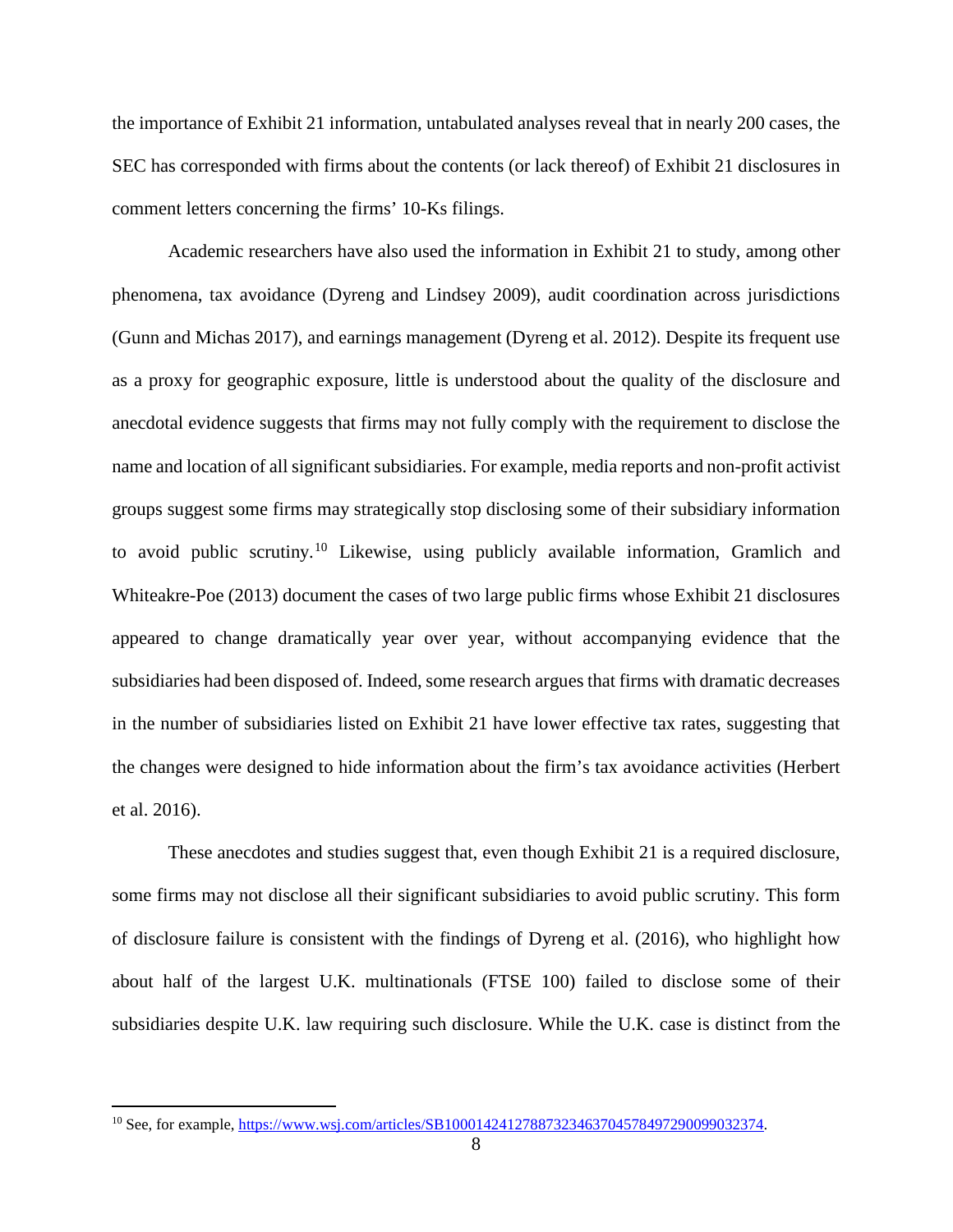U.S. because of different disclosure requirements, enforcement regimes, and plausibly different public attitudes towards tax planning, it does suggest that firms may ignore mandatory disclosure requirements, especially if the press or other entities may use the disclosures to paint the firm in a negative light.

Indeed, the incentives to underdisclose subsidiaries on Exhibit 21 are clear—based on a firm's subsidiary locations, one can gain insights into a firm's tax planning, its dealings with countries that are not seen as savory trading partners, and its exposure to geographic, geopolitical, and other risks. For example, the presence of subsidiaries in the Cayman Islands or Bermuda for a large industrial firm may suggest that the firm is using those subsidies for tax planning purposes, as small islands are not known to be well-suited manufacturing locations. Likewise, the presence of a subsidiary in Venezuela might suggest the firm's assets could be expropriated by the government because of the unstable economic and political environment (e.g., Reuters 2017).

What is not clear from prior research is whether the incentives to conceal subsidiary information are sufficient to induce firms to violate SEC disclosure rules. One challenge in evaluating the possibility that firms withhold required information is that it is often difficult to observe the counterfactual; what has been disclosed is observable, but what should have been disclosed is unobservable. We overcome this obstacle using private data filed with the IRS that provides information on foreign subsidiaries. Using this data, we can compare the information disclosed to the public with complete information provided privately to the IRS, thereby observing whether the public disclosures are complete. $^{11}$  $^{11}$  $^{11}$ 

<span id="page-9-0"></span><sup>&</sup>lt;sup>11</sup> Other studies that have had similar ability to compare disclosure to truth include Bens, Berger and Monahan (2011), who compare segment disclosures with private Census data on manufacturing facilities, Gleason and Mills (2002), who compare disclosures related to the income tax contingency (before the adoption of FIN 48) to IRS data on tax contingencies, and Gow, Wahid, and Yu (2017), who compare directors' disclosed biographical information to directors' actual biographies.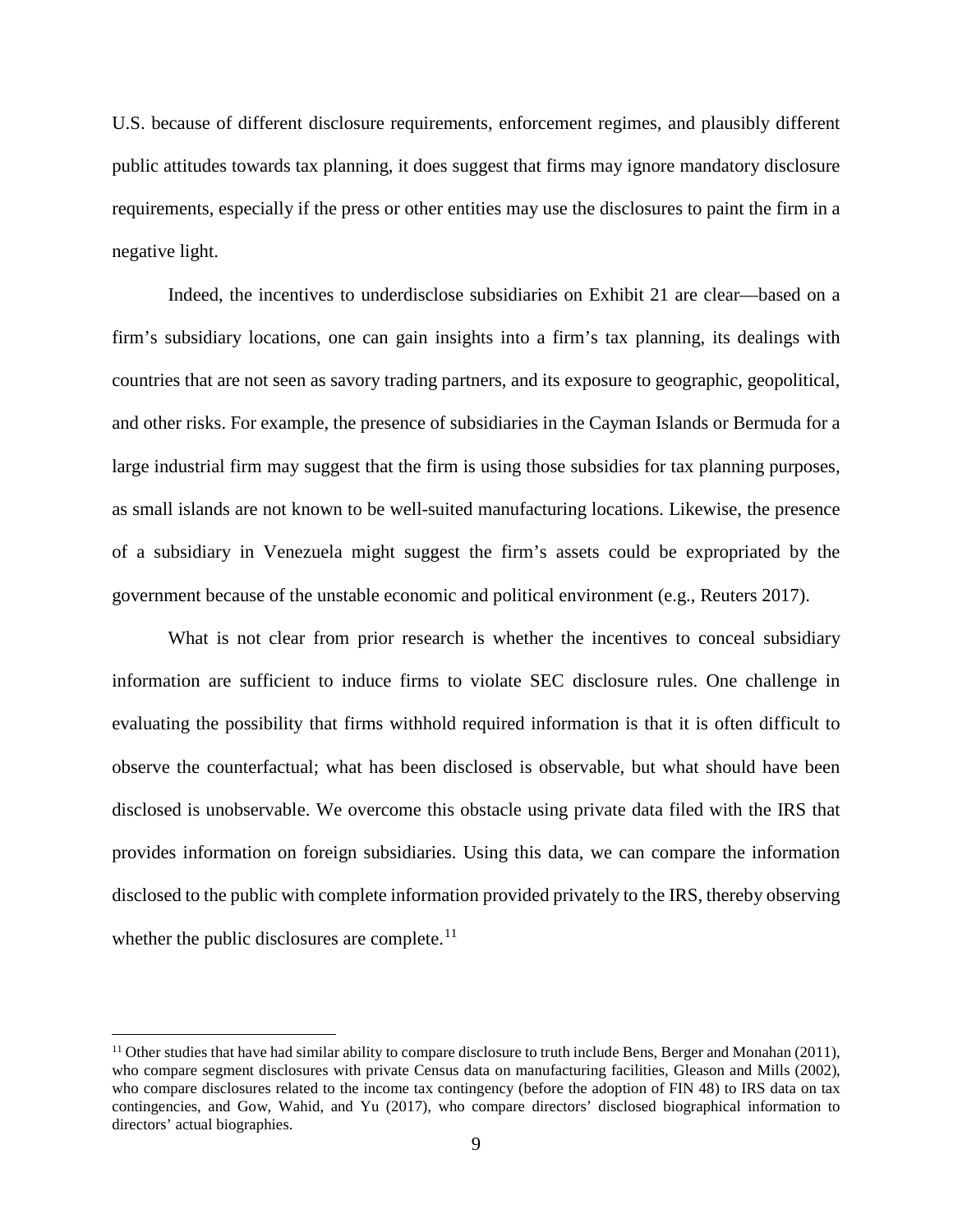#### **3. Data and Sample Selection**

In this study we combine data from three main sources: (1) Exhibit 21 of Form 10-K filed publicly with the SEC, (2) Form 5471, "Information Return of U.S. Persons With Respect To Certain Foreign Corporations," filed privately with the IRS as part of the annual corporate tax return (Form 1120), and (3) Compustat.

*3.1 Exhibit 21*

Public firms in the U.S. are required to disclose the name and jurisdiction of incorporation for all significant subsidiaries. SEC regulations provide three bright line tests to determine whether a subsidiary is "significant" and thus required to be disclosed in Exhibit 21. Disclosure is required if any of the following criteria are met: (1) the parent's and its other subsidiaries' investments in (advances to) a given subsidiary exceed 10 percent of consolidated parent assets; (2) the parent's proportionate share of the subsidiary's assets exceeds 10 percent of consolidated parent assets; (3) the parent's proportionate share of the subsidiary's pretax income before extraordinary items exceeds 10 percent of the consolidated parent's pretax income.<sup>[12](#page-10-0)</sup> Appendix 1 provides the complete SEC regulations for significant subsidiary disclosures in Exhibit 21.

We gather data from Exhibit 21 using a text search program as described in Dyreng and Lindsey  $(2009)$ .<sup>[13](#page-10-1)</sup> The program searches every Form 10-K filed with the SEC and identifies Exhibit 21 (if it exists). Within Exhibit 21, the program searches for countries by name and counts the number of times each country name appears in the exhibit. The resulting output captures

<span id="page-10-1"></span><span id="page-10-0"></span><sup>&</sup>lt;sup>12</sup> We use Form 5471 data as reported, consistent with instructions for the firms to report Form 5471 financial statement information in U.S. dollars per U.S. GAAP. In limited instances, the firms report negative assets values, which works against our finding evidence of significant subsidiary under-disclosure.

<span id="page-10-2"></span><sup>&</sup>lt;sup>13</sup> These data are publicly available here: [https://sites.google.com/site/scottdyreng/Home/data-and-code.](https://sites.google.com/site/scottdyreng/Home/data-and-code) The online appendix to the data, available on the download site, contains additional information on the Exhibit 21 data.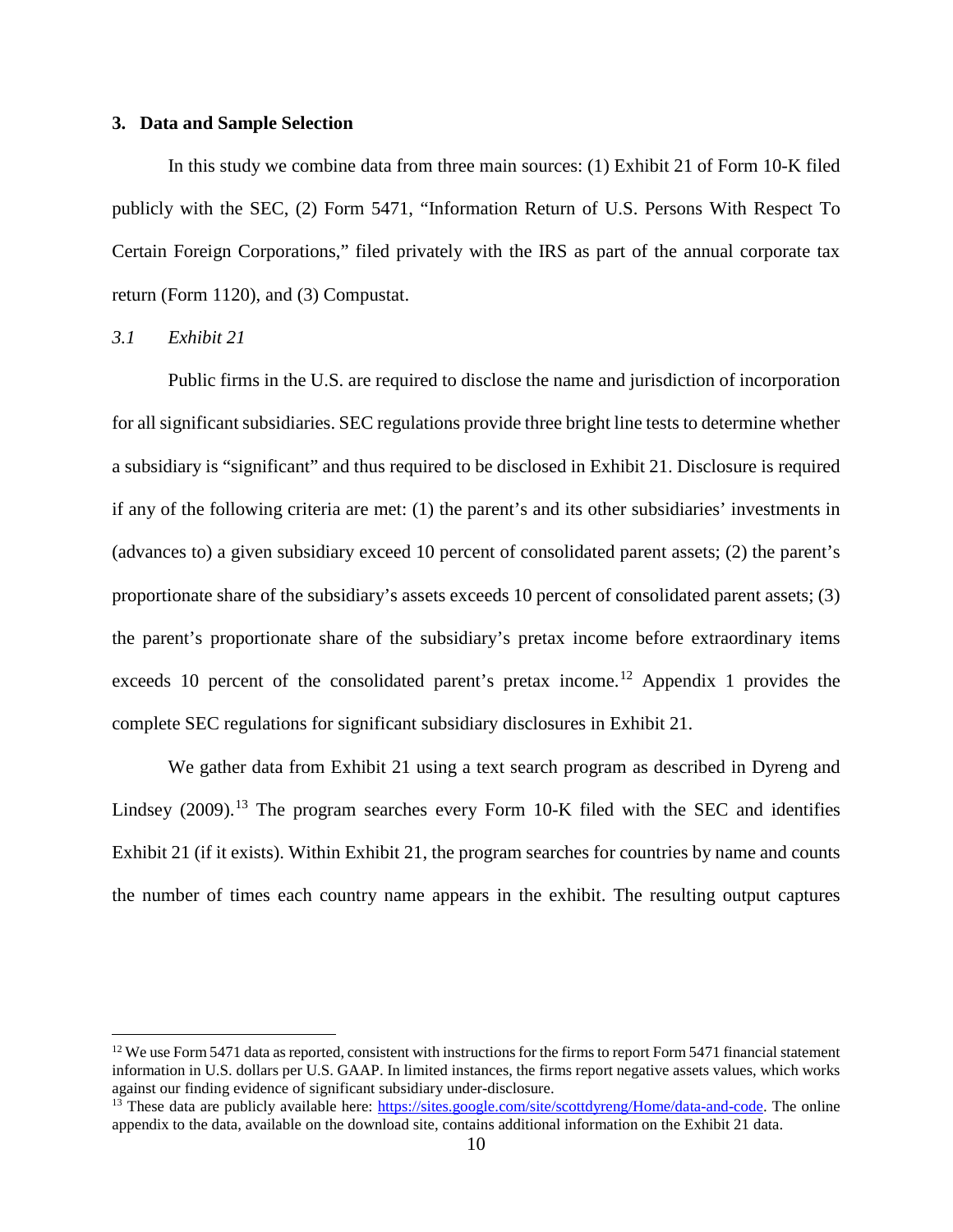whether the firm discloses the presence of at least one subsidiary in any particular country in the world. [14](#page-10-2)

#### *3.2 Form 5471*

Section 6038 of the Internal Revenue Code requires that U.S. taxpayers (including corporate taxpayers) file Form 5471 for each of their controlled foreign subsidiaries. Form 5471 requires parent firms to disclose a variety of information about each foreign subsidiary, including the subsidiary's country of incorporation, its income statement and balance sheet (presented in U.S. dollars and in accordance with U.S. GAAP) and the fraction of the subsidiary owned by the parent.<sup>[15,](#page-11-0)[16](#page-11-1)</sup> Using this data, we can determine the location of each subsidiary and whether it should be considered significant under the SEC rules governing Exhibit 21 described above (i.e., whether the parent's proportionate share of subsidiary assets exceeds 10 percent of the consolidated firm's total assets).<sup>[17](#page-11-2)</sup> We use data from Form 5471 to identify the true location of firms' significant

<sup>&</sup>lt;sup>14</sup> Because some firms include the name of the country in the name the subsidiary (e.g., Johnson & Johnson Korea, Ltd. is a Korean subsidiary of Johnson & Johnson), the program sometimes double-counts subsidiaries. This does not affect most of our tests because we are primarily interested in situations where no presence was disclosed in a country in Exhibit 21, but should have been based on our analysis of data in Form 5471, not the number of subsidiaries disclosed in country.

<span id="page-11-0"></span><sup>&</sup>lt;sup>15</sup>There are several criteria that require U.S. taxpayers to file Form 5471, including if they own (acquire) at least 10 percent of a foreign corporation, had control of such corporation during the year, or U.S. taxpayers control the corporation and the firm owns at least 10 percent of the stock of that corporation (see Form 5471, https://www.irs.gov/pub/irs-pdf/i5471.pdf).<br><sup>16</sup> In some cases, the country code of the firm is not based on the IRS's standardized country code schema. We discuss

<span id="page-11-1"></span>sensitivity tests we conduct with these observations in section 4.2.

<span id="page-11-2"></span> $17$  The Form 5471 data is not sufficiently granular to determine whether a given subsidiary is significant with respect to investments in or proportionate share of pre-tax income before extraordinary items (significant subsidiary definitions 1 and 3 above). To the degree that firms fail the asset test, but would satisfy one of these alternative tests, our tests provide a lower bound of significance. We multiply the percentage ownership from Form 5471 by the subsidiary's assets to compute the firm's proportionate share of subsidiary assets. We use the largest subsidiary (based on proportionate assets) in each firm-country-year to determine whether the firm-country-year is significant. This approach is consistent with Exhibit 21 reporting at the subsidiary level and prevents duplicate counting in the case of any potential duplicate entries of Form 5471 for the same subsidiary in a given year. If the Form 5471 for a given subsidiary is missing the percentage ownership, we use the Form 5471 category filer to estimate ownership. Specifically, we treat Category 4 filers (who must file because they control the subsidiary for at least 30 days during the year) as owning 50 percent and Category 5 filers (who must file if they own at least 10 percent of the subsidiary at the end of the year) as owning 10 percent of the subsidiary's assets. This estimate should represent a lower bound of ownership, as the actual ownership for each category may be, and often is, much higher (e.g., 100 percent). Thus, our approach should represent a lower bound in computing proportionate subsidiary assets and thus likely understates the extent of significance. We discuss Category 4 filers in more detail in section 4.2. In some instances, we are unable to infer the percentage ownership of a firms' assets. This is particularly true when the data suggest that, for example,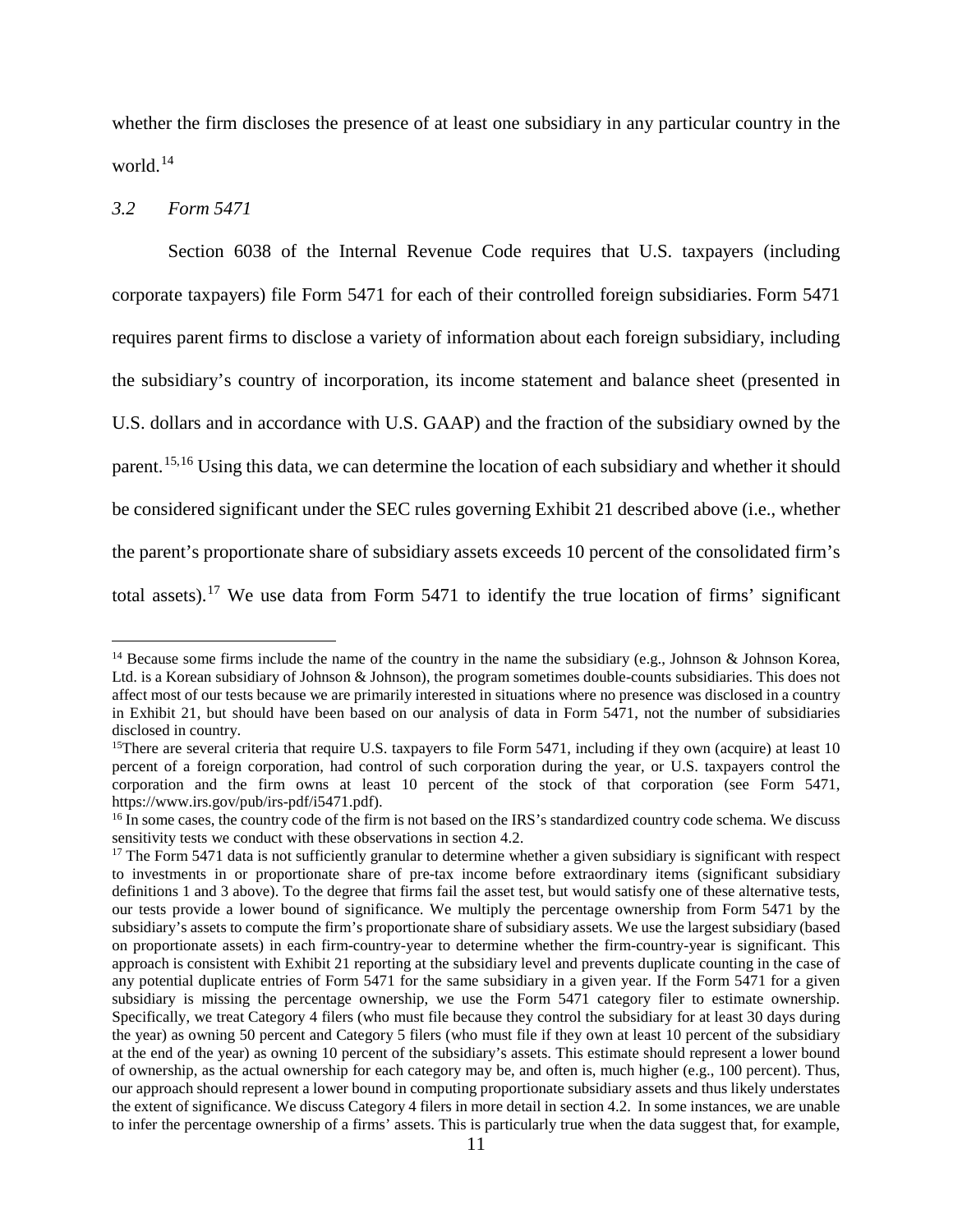subsidiaries so we can compare to the publicly disclosed subsidiaries on Exhibit 21.<sup>[18](#page-12-0)</sup>

Firms might strategically omit filing Form 5471 for some subsidiaries in an attempt to withhold information from tax authorities. However, the significant penalties for failing to file Form 5471 mitigates this concern.<sup>[19](#page-12-1)</sup> Specifically, IRC §6038(b) provides for a \$10,000 fine for every subsidiary not disclosed every year the disclosure is not made, plus \$10,000 per month per subsidiary if the nondisclosure persists for more than 90 days following the IRS' notification that failure to comply has occurred (Rojas and Slonina, 2015). More importantly, failure to file any Form 5471 causes the taxpayers' entire corporate income tax to remain subject to audit, effectively halting the statute of limitations from ending the IRS' ability to examine the return (IRC §6501(c)(8)). Additionally, Form 5471 data are private, available only to IRS employees and contractors and certain other policymaking or oversight government entities such as the Joint Committee on Tax, and as such, these disclosures do not create publicity-related risks for firms.<sup>[20](#page-12-2)</sup>

 <sup>&</sup>quot;9999" or "99999" of the subsidiary is owned by the parent. One could infer this to be 99.99%, 9.999%, 0.9999%, or as an indicator for a missing value. We generally interpret these values as 99.99%, as that type of ownership is common in subsidiary ownership when technical reasons preclude a fully owned subsidiary. Discarding these difficult-tointerpret values does not affect our conclusions (i.e., all the coefficients of interest for Eq. (1) have the same sign and are significant at the same level as our primary results). We treat ownership values of -1 or exceeding 100 as 100% ownership as Form 5471 criteria suggest that firms only need file the form if they own at least 10 percent of the subsidiary.

<span id="page-12-0"></span><sup>&</sup>lt;sup>18</sup> Strictly speaking, it would be possible for a firm to have an investment in a foreign subsidiary that represents a very small fraction of the foreign corporation's total ownership (i.e., less than 10 percent), but which accounts for more than 10 percent of the firm's total consolidated assets. Although we expect this possibility to be unlikely, in such cases, firms would disclose Exhibit 21 subsidiaries and not file a Form 5471, but this would not lead to underdisclosure on Exhibit 21 compared with Form 5471. Moreover, Form 5471 data does not include data on non-corporate entities, which are sometimes disclosed on Exhibit 21, such that our estimates represent a lower bound of significant nondisclosure.

<span id="page-12-1"></span> $19$  To the extent we do not have specific Form 5471s or subsidiary information because firms ignore the requirement to file form 5471 or noise in merging across (within) IRS and other datasets, we will not capture every case of underdisclosure on the Exhibit 21. However, when we observe a 5471 disclosure for a subsidiary that is large enough to constitute a significant subsidiary, and do not observe a corresponding Exhibit 21 disclosure, we take this as evidence of a firm not disclosing an existing subsidiary for financial accounting purposes.

<span id="page-12-2"></span> $20$  There are other, alternative sources of subsidiary locations, but all have more severe limitations than our data. For example, banks in the U.S. are required to disclose their subsidiary locations in their publicly-disclosed call reports. However, banks are subject to different regulations from most U.S. firms, have different tax planning opportunities, and, because banks know that their subsidiary locations will be made public in their call reports, they may make different Exhibit 21 reporting decisions than other firms. Alternatively, some tax haven jurisdictions provide a list of all incorporated entities (whether voluntarily or involuntarily, as with the recent Bahamas Leak (Omartian 2017)), with varying degrees of subsidiary level detail available depending on the jurisdiction. However, this information is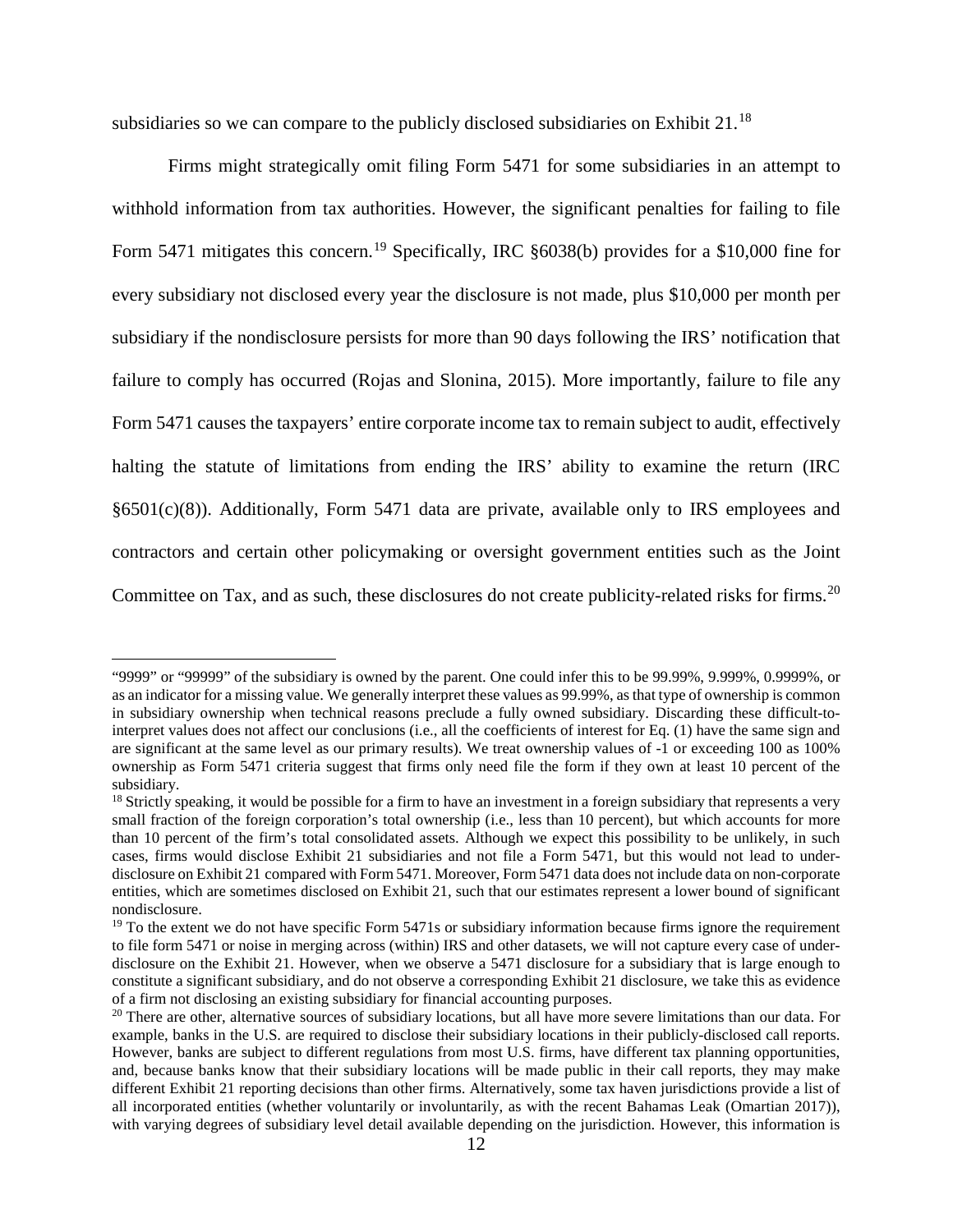# <span id="page-13-1"></span>*3.3 Compustat and Other Datasets*

We gather all firm-level financial variables from Compustat. These variables include tax expense and pre-tax income to be able to compute *GAAP ETR,* auditor information, the firm's tax loss carry-forward, total assets, leverage, book and value and market value of the firm, and the property plant, and equipment of the firm. In addition to these Compustat variables, for our main analysis, we also obtain the number of analysts that cover the firm from I/B/E/S and the number of media articles about the firm from Ravenpack.

#### *3.3 Final Dataset*

We aggregate data from Form 5417 and Exhibit 21 such that we have one observation per firm per year per country. Using Form 5471, we create an indicator variable if a given firm has a significant subsidiary in a given country in a given year. Using Exhibit 21, we create an indicator variable if a firm disclosed a subsidiary in a given country in a given year. Thus, for the majority of our analyses, the unit of analysis is firm-country-year.<sup>[21](#page-13-0)</sup>

After aggregating the data at this level, we merge the three datasets (Form 5471, Exhibit 21, and Compustat). We merge the Exhibit 21 data to the Compustat data by CIK number, also available in Compustat. We merge these data to the data obtained from the IRS using Employer Identification Number (EIN), which is disclosed in tax filings and on Form 10-K, and hence available in Compustat.The final sample consists of [12](#page-13-1)6,895 firm-country-year observations with sufficient data for our models.

<span id="page-13-0"></span>neither available for all tax haven countries nor for all legal jurisdictions. Moreover, there may be insufficient information available from these tax haven locations to ensure that the subsidiaries are significant to the parent firm.  $21$  An alternative approach would be to conduct the analysis at the subsidiary level. However, there is no consistent identification convention for corporate subsidiaries that would allow us to match the exact subsidiary disclosed on the Exhibit 21 to Form 5471. Even matching by names might be problematic as firms may list slightly different names of subsidiaries on their Exhibit 21 and 5471.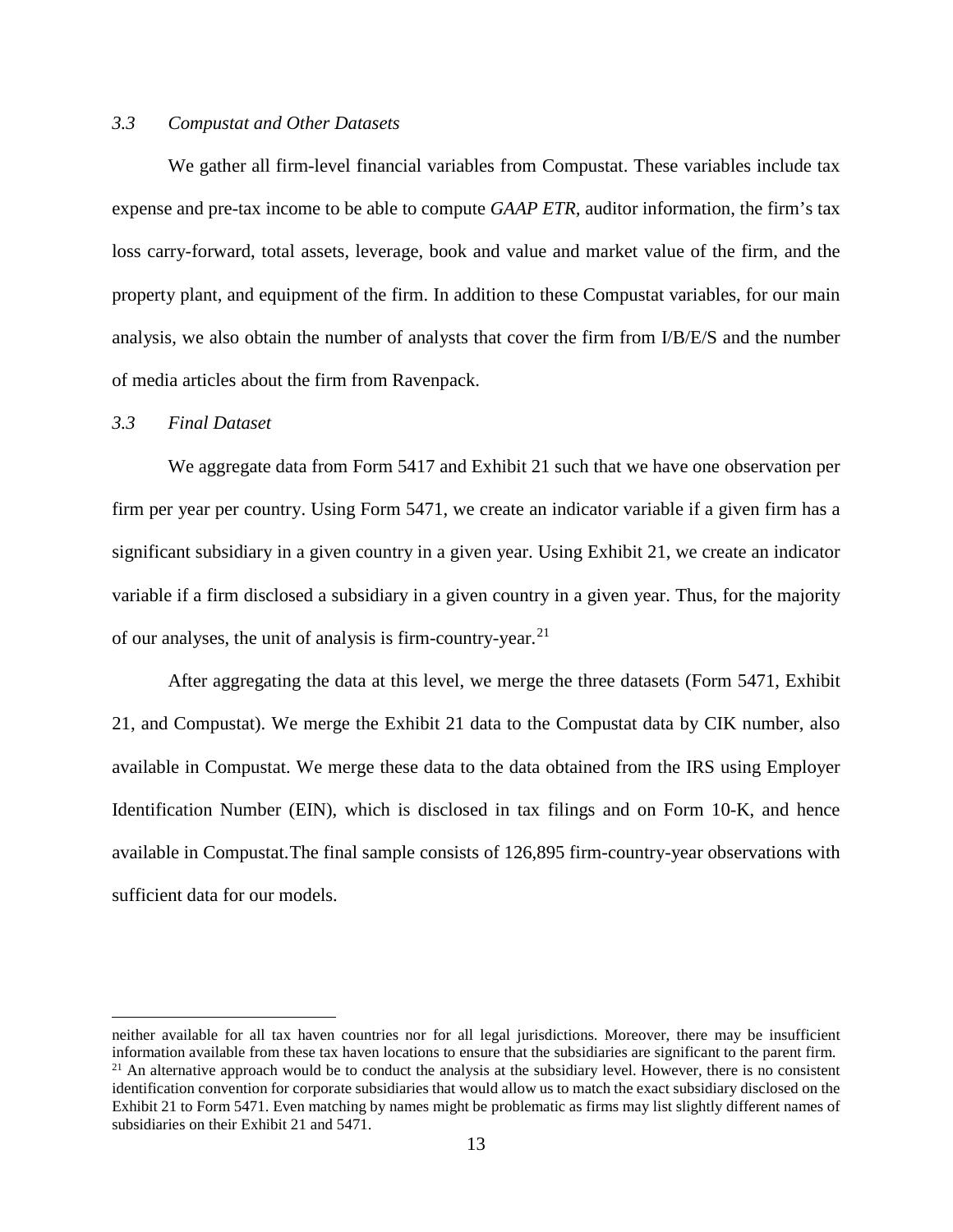## **4. Disclosure of Significant Subsidiaries on Exhibit 21**

# *4.1 Graphical Evidence*

We begin by examining temporal trends in Exhibit 21 reporting compared with firms' actual subsidiary locations as reflected in their Form 5471 filings. Figure 2 plots the percentage of instances, by year, in which a firm fails to disclose a subsidiary in a given country when data from Form 5471 suggests one should have been disclosed (*Undisclosed Significant Country*). We plot the line separately for tax haven and non-tax haven countries. About 1.5 percent of observations that should have disclosed a significant subsidiary in a tax haven country in 2005 did not. This percentage increases to over 2.0 percent in 2013. In contrast, the level and the trend for undisclosed subsidiaries in non-tax haven countries is both lower and flat. These findings are consistent with the increase in public pressure against firms' tax planning activities, as well as increasing media interest in covering tax planning activities by firms (Graham et al. 2014; Ernst & Young 2014).

In Figure 3 we plot the percentage of firm-country-years that have omitted disclosure of a significant subsidiary when Form 5471 suggests one should have been disclosed. In the figure, hollow dotted bars represent tax haven countries and solid black bars represent non-tax haven countries. We sort the countries by the percentage of instances of nondisclosure, with the countries with the highest nondisclosure on the left of the graph. We depict the 25 countries with the most nondisclosure (omitting countries with less than 30 firm-country-year observations). Of the top ten countries by nondisclosure, eight are tax havens, with the U.K. and Germany being the only non-tax haven countries to make the top ten.<sup>[23](#page-14-0)</sup> For more than four percent of firm-country-year observations in tax haven countries Macau, the British Virgin Islands, Bermuda, the Cayman Islands, Luxembourg, Switzerland, and the Netherlands, firms have at least one subsidiary with

<span id="page-14-0"></span><sup>&</sup>lt;sup>23</sup> Some have argued that the U.K. can be considered a tax haven (Garside 2017).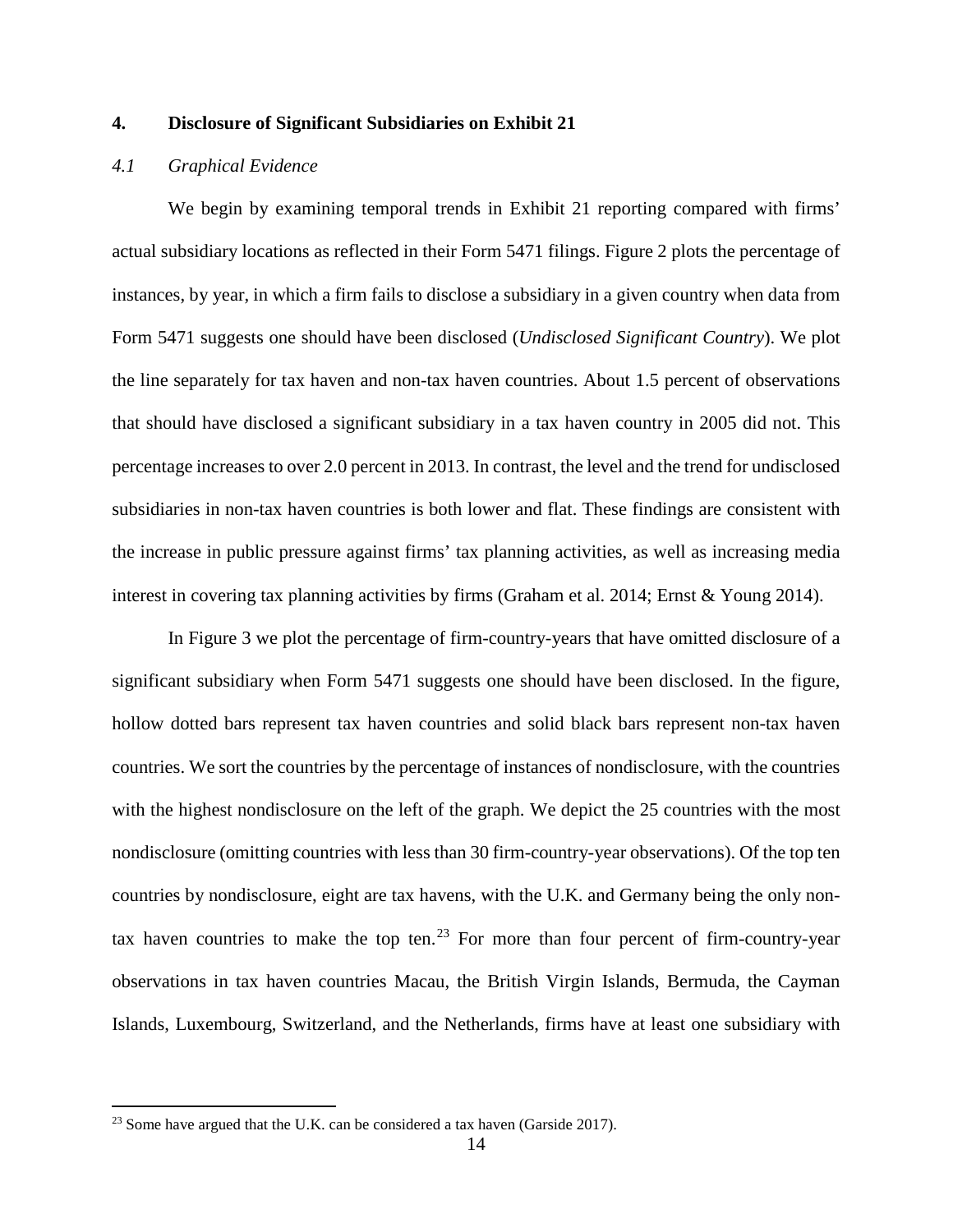assets that exceed 10 percent of the parent firm's total assets and the firms appear to not disclose this presence in their Exhibit 21. Notably, the two tax haven nations with the lowest percentage of undisclosed significant subsidiaries are Singapore and Hong Kong, which are large, economically vibrant nations where firms may legitimately operate absent tax considerations. The concentration of tax havens on the left of the graph is consistent with strategic nondisclosure by firms.

## *4.2 Determinants of Failure to Disclose Significant Subsidiary*

We complement our graphical evidence by estimating regressions to examine what factors are associated with nondisclosure of significant subsidiaries. Using a regression framework (estimated using a linear probability model) allows us to control for other factors that may influence disclosure choices and examine multiple factors at the same time. We estimate the following regression, estimated at the firm, *i*, year, *j*, country, *k*, level:

*Undisclosed Significant Countryijk = β<sup>0</sup> + β1Tax Haven Countryk + β2Low GAAP ETR Indicatorij + β3Tax Haven Countryk × Low GAAP ETR Indicatorij + β4Political Risk Indexjk + β5Political Risk 0jk + β6LN(Media Articles)ij + β7Articles 0i + β8Big 4 Auditorij* 

*+ β9New Auditorij + β10LN(Analyst)ij + β11Country Assetsijk + β12NOLij + β13Time Trendj + β14LN(AT)ij + β15Merger or Acquisitionij + β16ROAij + β17Leverageij*

*+*  $\beta_{18}Book$  *to Market<sub>ij</sub> +*  $\beta_{19}Capital$  *Intensity<sub>ij</sub>* +  $\epsilon$  (1)

The dependent variable, *Undisclosed Significant Country,* is an indicator variable equal to one if data from Form 5471 suggest the firm has a significant subsidiary in a given country, but no subsidiary in that country is disclosed in Exhibit 21. *Tax Haven Country* is an indicator variable equal to one if the country is a tax haven country as defined by Dyreng et al. (2015). We expect the coefficient on *Tax Haven Country* to be positive if firms are more likely to omit disclosure of a subsidiary located in a tax haven country relative to subsidiaries located in other countries.

Consistent with the widespread and growing attention on tax planning activities of U.S. firms (Graham et al. 2014; Ernst & Young 2014), it is possible that media and other public commentators are more likely to scrutinize firms with low reported effective tax rates. To this end,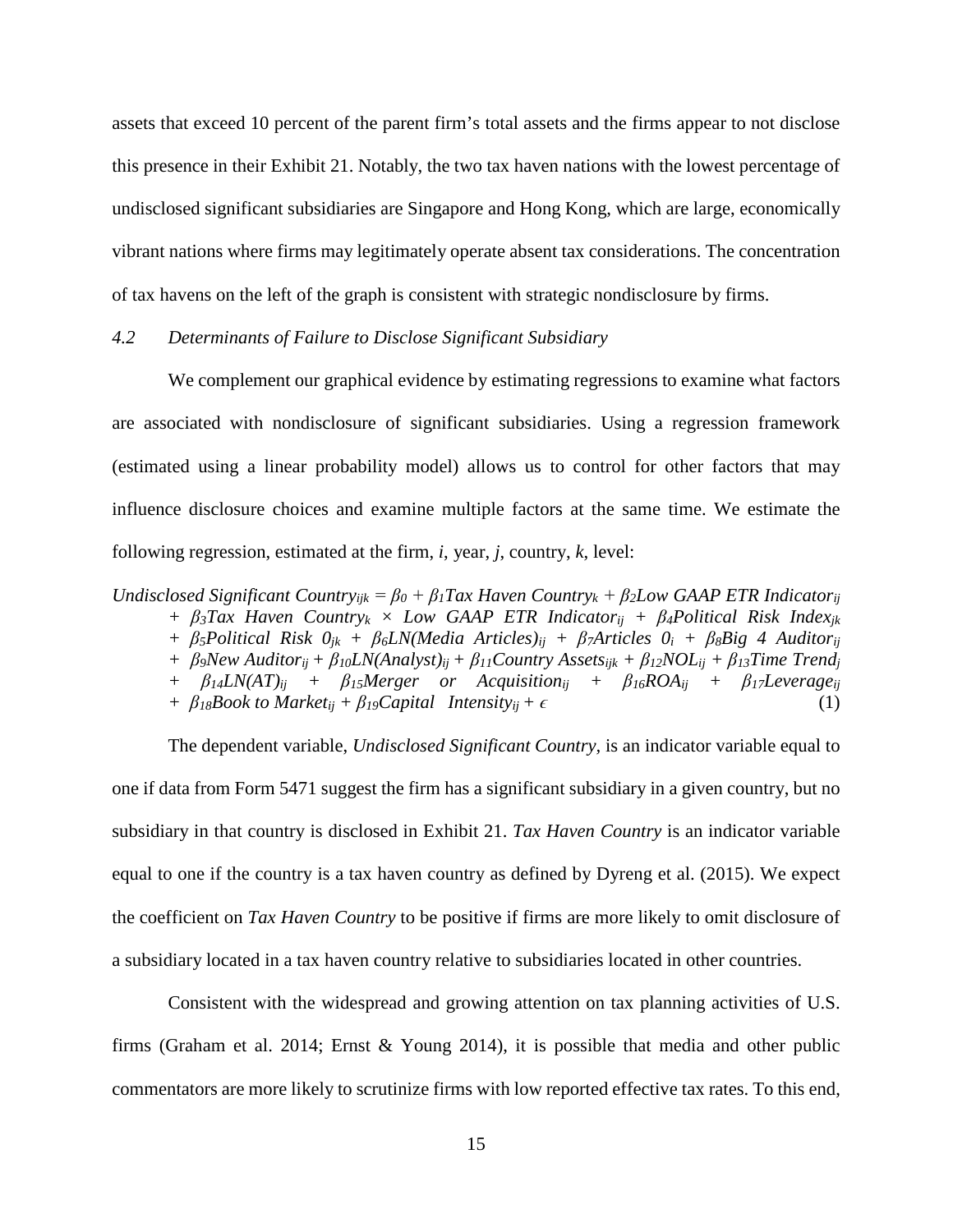firms with low reported tax rates might incur greater costs when disclosing significant subsidiaries in some countries and particularly in tax haven countries. Therefore, we include an indicator variable in the regression equal to one when tax expense divided by pretax income is in the lowest quartile of the distribution of GAAP ETR (*Low GAAP ETR Indicator*), and interact it with *Tax Haven Country*. We expect the coefficient on *Low GAAP ETR Indicator* to be negative if the costs of subsidiary disclosures are higher when reported tax rates are low and we expect the coefficient on the interaction term to be negative if subsidiaries in tax haven countries are particularly costly to disclose when the firm has a low reported tax rate.

We also expect that firms may be more likely to withhold disclosure of subsidiaries in risky countries (such as Ecuador, Venezuela, or Zimbabwe) because the costs of disclosing operations in those types of countries might be higher than other countries. Accordingly, Eq. (1) also includes *Political Risk Index*, an index from 0 to 100 that is increasing in the political risk of a countryyear. We obtain this measure from Political Risk Services, which has 17 different risk components, including factors such as possible equity restrictions, exchange controls, changes to fiscal and/or monetary policy, labor costs and requirements, external borrowing liabilities, etc., along with the intrinsic political risk in the country.[24](#page-16-0) As the *Political Risk Index* is not available for all countries in our sample, we replace *Political Risk Index* equal to zero for missing country-years, and include an indicator variable, *Political Risk 0*, equal to one (zero) for such observations (observations with an available value) in the regression (Greene 2011). We expect *Political Risk Index* to have a positive association with *Undisclosed Significant Country*.

We expect that media coverage also increases the cost of subsidiary disclosure. To capture this effect, we compute the variable *LN(Media Articles)*, which is the natural log of 1 plus the

<span id="page-16-0"></span><sup>&</sup>lt;sup>24</sup> For more details, see https://www.prsgroup.com/category/risk-index.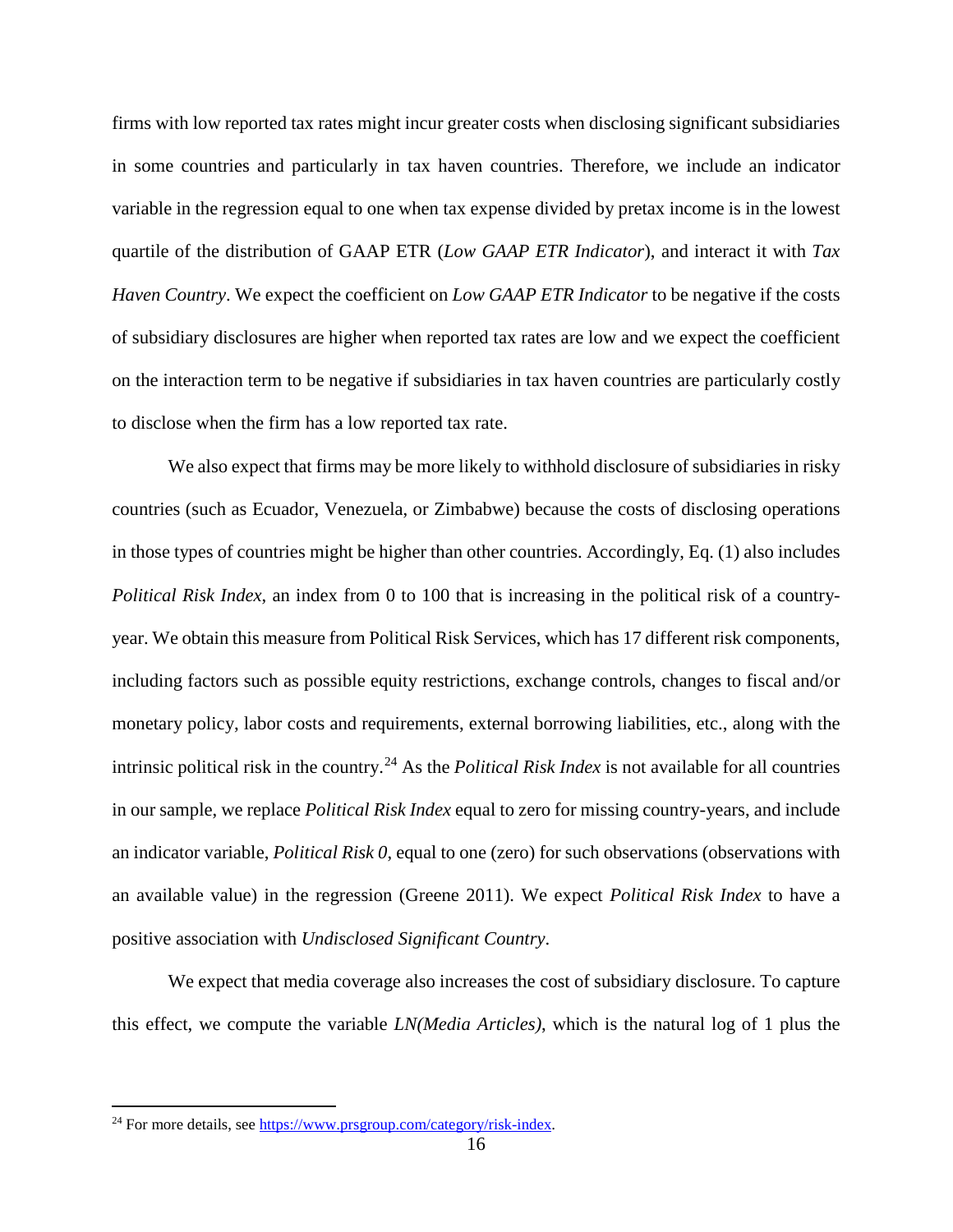number of media articles for the firm-year in dj\_equities file in Ravenpack on WRDS.<sup>[25](#page-17-0)</sup> We expect the coefficient on *LN(Media Articles)* to be positive in Equation (1). As with *Political Risk Index*, as we do not have Ravenpack data for our entire sample, we set *LN(Media Articles)* equal to zero and we include an indicator variable, *Articles 0*, equal to one (zero) for observations with missing (non-missing) Ravenpack data.

Independent audit opinions cover specific components of the 10-K filings (e.g., financial statements) and auditor activities may not deter or uncover non-compliance with SEC requirements outside the scope of the opinion. However, given research suggesting that Big 4 audit firms provide more rigorous audits than other audit firms (Francis et al. 1999; Francis and Yu 2009; Lennox and Pittman 2010), we expect firms with high-quality auditors to have less flexibility in getting away with flagrant non-compliance with the SEC's Exhibit 21 disclosure rules. Therefore, we include the indicator *Big 4 Auditor,* coded one for firms audited by a Big 4 auditor, zero otherwise. We expect the coefficient on *Big 4 Auditor* to be negative, consistent with higher audit quality deterring significant under-disclosure.

Relatedly, we include an indicator variable coded to equal one if the firm has a new auditor in a given year (*New Auditor)*. We expect the coefficient on *New Auditor* to be positive, as firms that experience an audit change may experience a less rigorous audit (Bockus and Gigler 1998; Zhan Shu 2000). In addition, we include the natural log of 1 plus the number of financial analysts following the firm (numest in I/B/E/S of the final forecast for the year; we set missing values of numest to zero), *LN(Analyst)*, as a proxy for capital market pressure. Finally, survey evidence suggests that public pressure related to firms' tax activities appears to be increasing over time

<span id="page-17-0"></span><sup>&</sup>lt;sup>25</sup> We look only at firms with Country Code = "US" and relevance=100.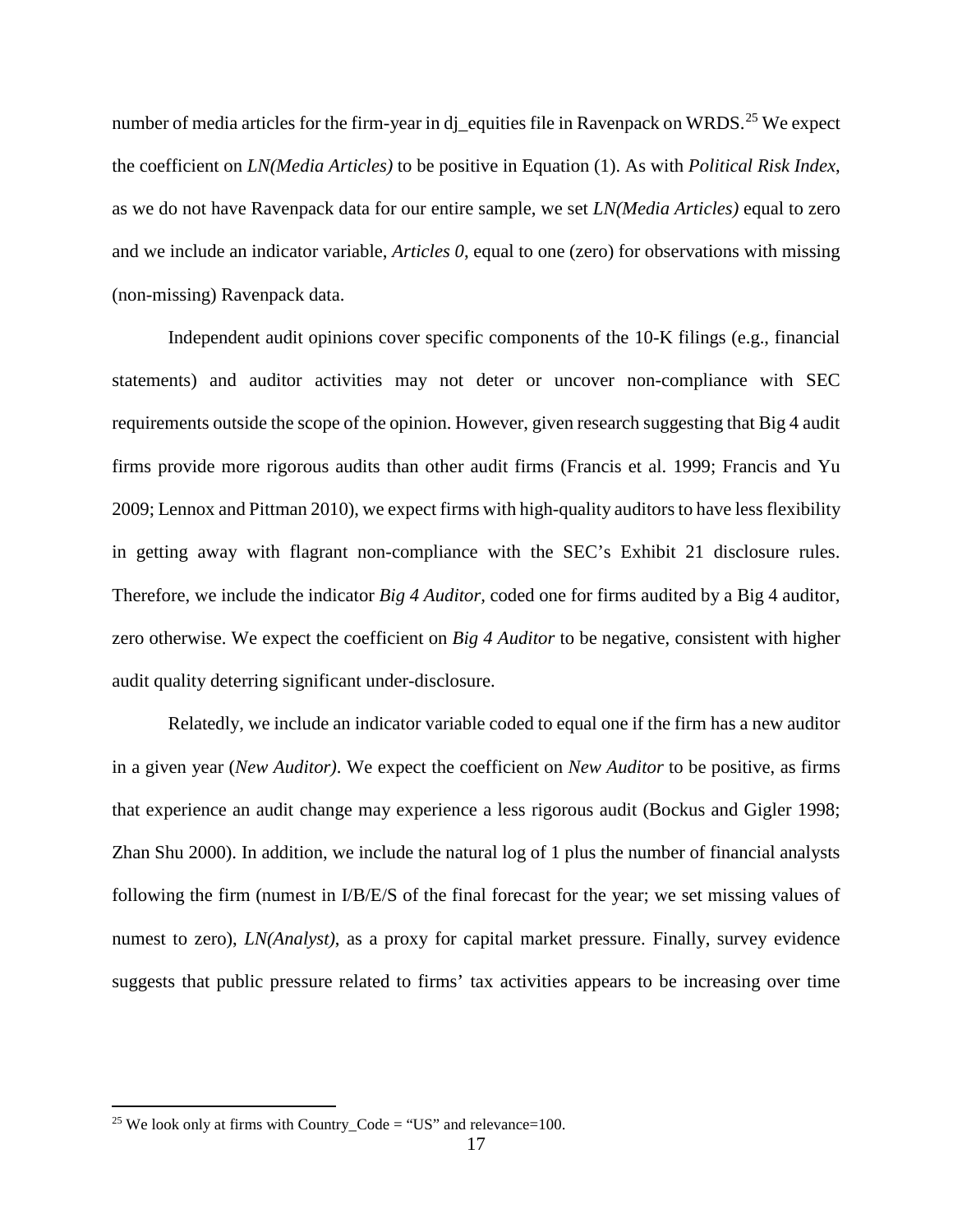(Ernst & Young 2014). To examine such a time trend, we include a variable equal to the tax year minus 2004, the year before our sample period begins (*Time Trend*) in Equation (1).

We also include several control variables in our regression specifications. We include the size of assets held in subsidiaries in the country (*LN(Country Assets)*) to control for the possibility that certain countries may simply have fewer operations on average and thus may be less likely to be included in Exhibit 21 on average. We set missing values of this variable to zero. In addition, we include firm-year level controls for whether the firm has an *NOL*, the size of the parent firm (consolidated book assets, *LN(AT)*), the profitability of the parent (*ROA*), and the leverage, growth opportunities, and capital intensity of the parent firm (i.e., *Leverage*, *Book to Market*, and *Capital Intensity,* respectively)*.*

Table 1 reports the descriptive statistics for the variables in Eq. (1). We find that significant subsidiaries are omitted from Exhibit 21 in about 0.6 percent of firm-country-years (*Undisclosed Significant Country*).<sup>[26](#page-18-0)</sup> However, the rate of omission varies significantly with whether the nondisclosed subsidiary is located in a tax haven (1.56 percent of firm-country-years) or a non-tax haven country (0.31 percent of firm-country-years), the difference being statistically significant (*p* < 0.01). We find that *Political Risk Index* (*LN(Media Articles)*) is lower (higher) for tax haven firm-country-years relative to non-tax haven firm-country-years  $(p < 0.01)$ . In addition, we find evidence of significant differences between tax haven firm-country-years and non-tax haven firmcountry-years along other dimensions, including *Country Assets*, *Big 4 Auditor*, *LN(AT)*, *NOL*, *ROA*, *Book to Market*, *Capital Intensity*, *New Auditor*, *Ln(Analyst)*, with each difference significant at the 5% level or better.

<span id="page-18-0"></span> $26$  This low percentage is also consistent with the literature in financial reporting, which documents small percentages of firms that engage in egregious financial misconduct (e.g., Dechow et al. 2010).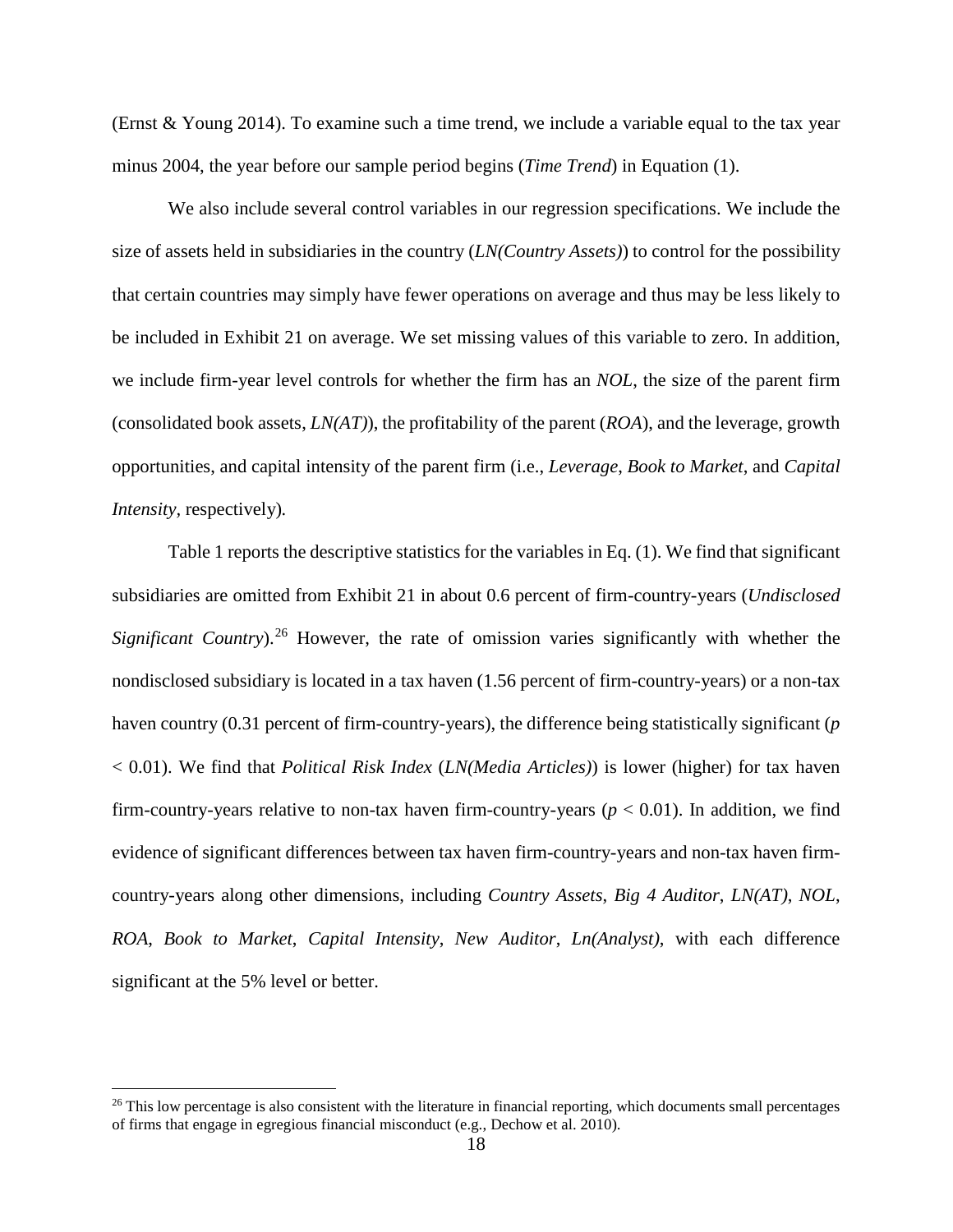Table 2 reports the results of our regression model. The estimated coefficient of *Tax Haven Country* is positive (0.0067) and significant ( $p < 0.001$ ). Compared to the mean level of *Undisclosed Significant Country*, 0.006, this result suggests that the probability a significant subsidiary is omitted from Exhibit 21 roughly doubles if the subsidiary is located in a tax haven country. This result is consistent with firms acting to avoid tax-related reputational costs and responding to incentives to prevent external, non-regulator, parties from using information in Exhibit 21 to gather information on their tax planning.

We find the coefficient on *Low GAAP ETR Indicator* is not significantly different from zero, but the interaction between *Tax Haven Country* and *Low GAAP ETR Indicator* is marginally significant  $(p = 0.0762)$  and negative, suggesting that firms with low reported tax rates are more likely to withhold disclosure of significant subsidiaries if the subsidiaries are located in a tax haven country. We also find the coefficient on *LN(Media Articles)* is 0.0024 ( $p = 0.0026$ ), suggesting that the more media coverage the firm receives, the more likely it is to withhold disclosure. In contrast, the coefficient on *LN(AT)* is negative, suggesting that larger firms are less likely to withhold disclosure. As larger firms receive more media coverage, on average, one concern is that media coverage merely captures the size of the firm. However, the opposing signs of the coefficients on *LN(Media Articles)* and *LN(AT)* suggests that *LN(Media Articles)* is not merely capturing firm size. $27$ 

<span id="page-19-0"></span><sup>&</sup>lt;sup>27</sup> We conduct several tests to mitigate concerns that media coverage merely reflects firm size. In untabulated tests we find the correlation between *LN(Media Articles)* and *LN(AT)* is 0.331 and the correlation between *Articles 0* and *LN(AT)* is -0.077. The coefficients of interest for Eq. (1) have the same sign and are significant at the same level if we exclude *LN(Media Articles)*. Further, if we exclude *Articles 0*, *Political Risk 0*, and *Time* (the variables with the highest variance inflation factors, (VIFs)) from Eq. (1), all VIFs are below 2.5 and the coefficients of interest have the same sign and are significant at the same level other than for *LN(Media Articles)*, which becomes insignificant, consistent with the model failing to control for the effect of missing coverage (i.e., firm-year values set to zero if missing Ravenpack data).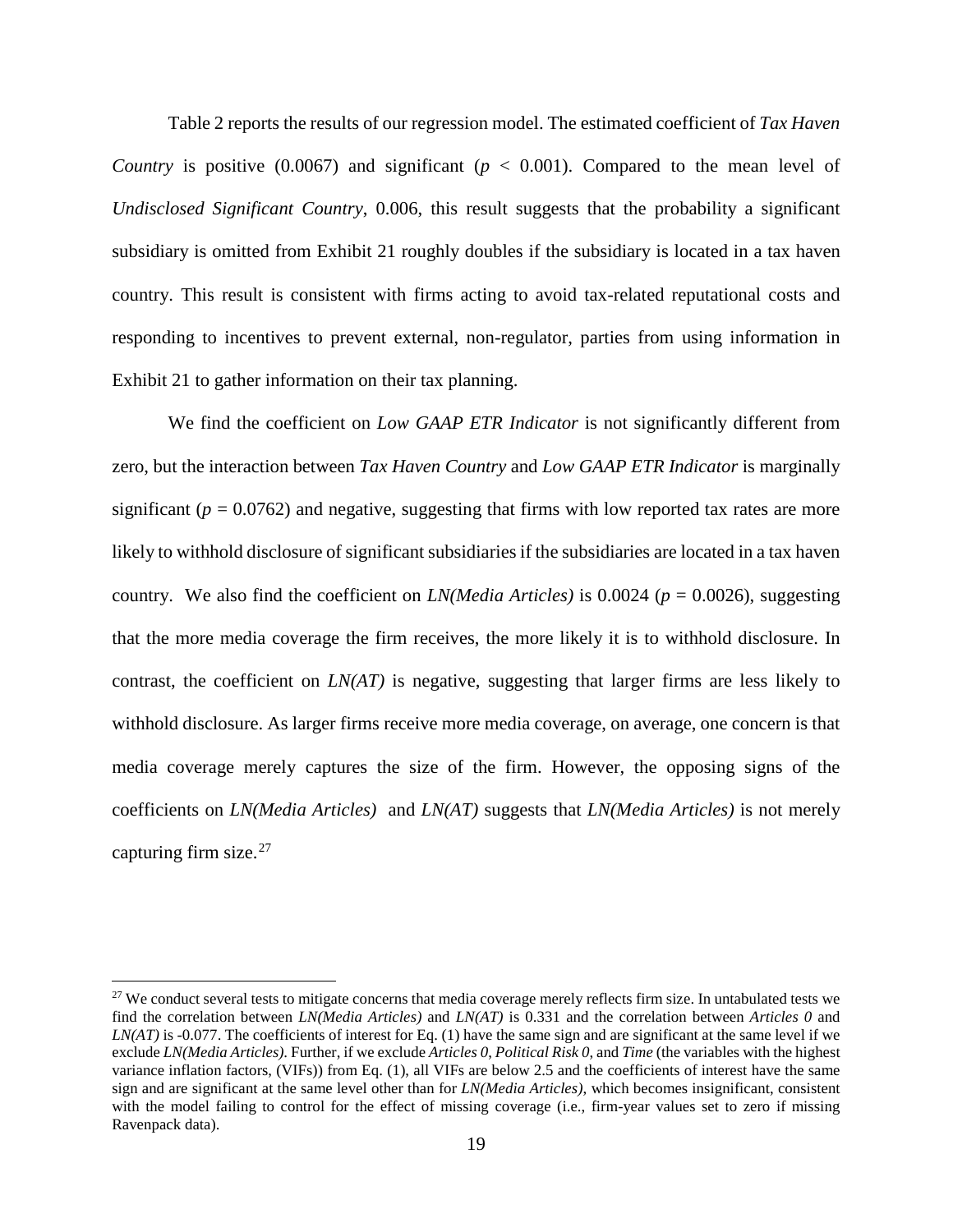We find the coefficient estimate on *Political Risk Index* is positive (0.0002) and significant  $(p < 0.001)$ , suggesting that firms are more reluctant to disclose significant subsidiaries located in politically risky countries.<sup>[28](#page-20-0)</sup> This result also suggests that firms believe subsidiary location disclosures provide more information than simply a glimpse into the tax avoidance strategies. [30,](#page-20-1)[31](#page-20-2)

We find the coefficient estimate on *Big 4 Auditor* is -0.0098 and significant ( $p = 0.004$ ), suggesting that firms with larger, higher quality auditors are less likely to withhold disclosure of a significant subsidiary. This result suggests auditors partially mitigate the risk of nondisclosure, all else equal, even if their audit opinion does not cover the specific 10-K exhibit. Although the coefficient on *New Auditor* is insignificant (*p* > 0.10), we find the coefficient on *LN(Analyst)* is negative (-0.0013) and marginally significant ( $p = 0.070$ ), suggesting that capital market pressure

<span id="page-20-0"></span><sup>&</sup>lt;sup>28</sup> In some cases, the country code of the firm is not based on the IRS's a commonly used standardized country code schema (ISO, the IRS's schema, etc.). In these instances, we hand-categorize subsidiaries to countries based on the country description and/or address information. Including an indicator in the primary regression for these difficult-tointerpret country codes does not change our inferences (i.e., all the coefficients of interest for Eq. (1) have the same sign and are significant at the same level). Inferences are also similar if we exclude these observations (i.e., the coefficients of interest for Eq. (1) have the same sign and are significant at  $p < 0.05$  other than the coefficient on *Tax Haven Country × Low GAAP ETR Indicator,* which becomes insignificant  $p > 0.10$ ). We exclude firm-country-years populated with non-country information or for country code fields that do not follow the IRS schema, are not immediately identifiable, and/or may not have a consistent pattern across observations (i.e., the subsidiaries may are not be in the same country). One example is country code "ZZ".

<span id="page-20-1"></span><sup>&</sup>lt;sup>30</sup> As with other research using IRS and other datasets, merging across and within these data sources may introduce noise and reduce our ability to detect evidence of under-disclosure as well as the factors significantly associated with such under-disclosure. As one example, if an acquired foreign subsidiary has a different year-end date from the parent, it could induce noise in identifying under-disclosure. Although tax law will require that they have the same year in many cases (e.g., when the parent is the majority U.S. shareholder, IRC §898) and we have little reason to expect such cases to be associated with specific types of subsidiaries (e.g., subsidiaries in tax havens), we confirm this possibility has no effect on our inferences. Specifically, we include an indicator control variable for firm-country-years in tax havens where *Undisclosed Significant Country* from Eq. (1) below equals 1 and the largest subsidiary (based on proportionate assets) – upon which *Undisclosed Significant Country* is based – has a different year-end date from the parent for the given tax year. The coefficients of interest for Eq. (1) retain the same sign and are significant at the same level as those reported in the primary analysis.

<span id="page-20-2"></span> $31$  The structure of our tests also mitigates other potential concerns related to noise in the data or merging. For example, to the degree that we are missing information on certain Form 5471s (e.g., firms fail to file or there is noise in merging across (within) IRS and other datasets), our results represent a lower bound of under-disclosure. Moreover, our use of only the single largest subsidiary in each firm-country-year to identify significant under-disclosure mitigates concerns that any potential duplication of Form 5471 filings could overstate significant under-disclosure. As any instance of potential duplication of Form 5471 entries would overstate *LN(Country Assets)*, we confirm that if we exclude *LN(Country Assets)* from Eq. (1), each of the coefficients of interest retains the same sign and is significant at the same level (or better) as those reported in the primary analysis other than the coefficient on *Political Risk Index*, which becomes insignificant.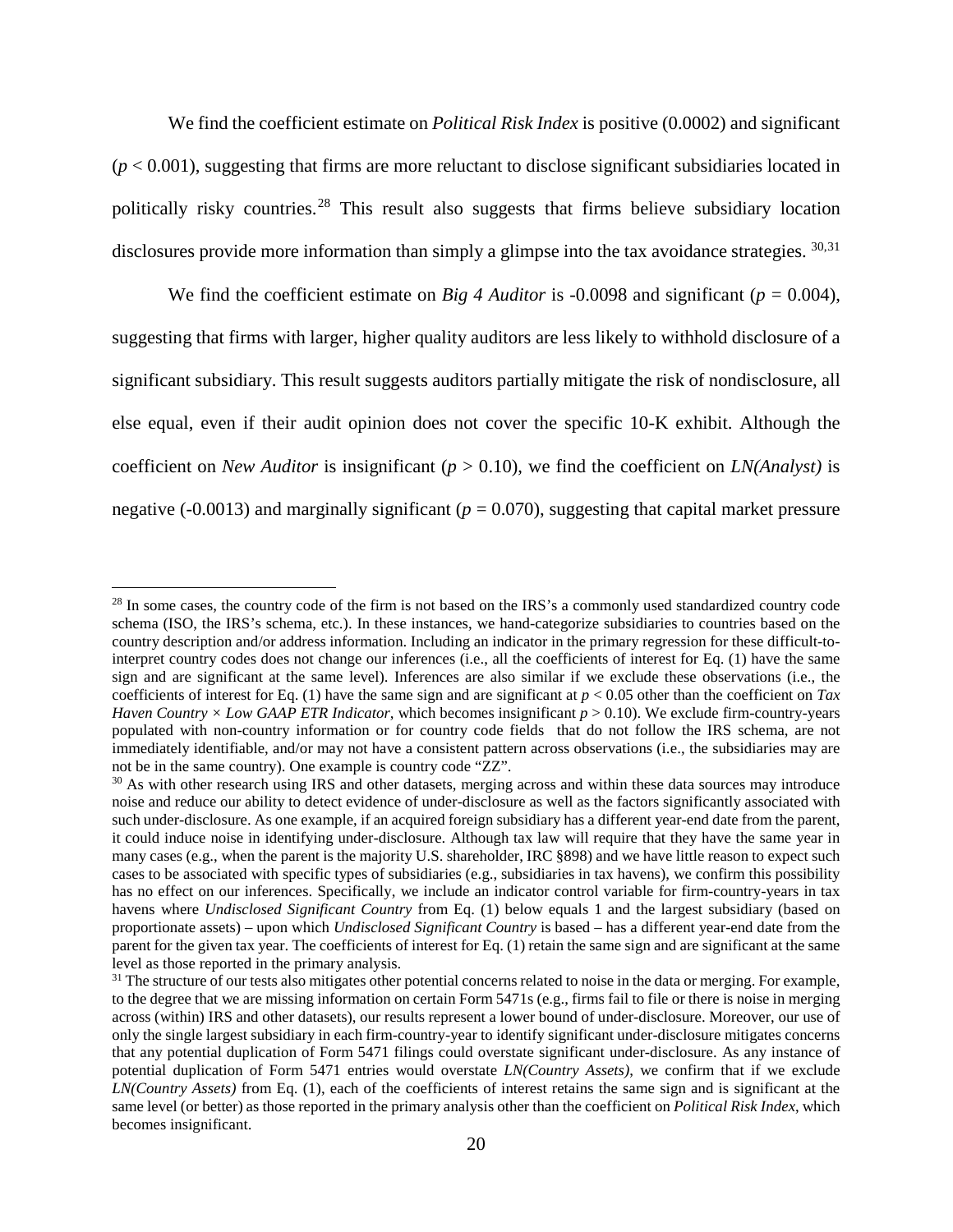and external scrutiny related to analyst coverage is associated with lower likelihood of nondisclosure.

Overall, the results in Table 2 provide evidence that subsidiary disclosures omitted from Exhibit 21 are not random. They suggest that firms are sensitive to costs imposed by public scrutiny of subsidiary locations, particularly if subsidiaries are in tax haven countries or politically risky countries. However, we also find that high quality audits and analyst coverage are associated with decreases in the probability of nondisclosure.<sup>[32](#page-21-0)</sup>

#### *4.3 Additional Analyses of Subsidiary Nondisclosure*

## *4.3.1. Subsidiary Nondisclosure in "Dot" versus "Big 7" Haven Countries*

Our primary results suggest that firms are more likely to omit disclosure of significant subsidiaries located in tax haven countries relative to other countries. Prior research suggests that although tax havens generally are associated with significant tax-planning opportunities, some tax haven countries – called "Dot" havens – are typically exclusively associated with tax-planning benefits but offer very limited operational benefits. Other more populated tax haven countries – called the "Big 7" – offer both tax and non-tax economic benefits (e.g., a large labor force, many customers) (Hines and Rice 1994; Desai et al. 2006). To this end, subsidiaries in Dot tax haven countries are more difficult to justify on economic grounds outside of tax avoidance, and are hence more likely to be scrutinized by the public. To the extent negative scrutiny related to tax avoidance

<span id="page-21-0"></span> $32$  If the Form 5471 for a given subsidiary is missing the percentage ownership and we use the Form 5471 category filer to estimate ownership, we treat Category 4 filers (who must file because they control the subsidiary for at least 30 days during the year) as owning 50 percent. The Form 5471 Category 4 filing requirement consists of control during the year, but not necessarily at the end of the year. Thus, one possibility for nondisclosure is that Form 5471 requirement require disclosure, but year-end Exhibit 21 criteria do not—if, for example, the firm liquidates its interest in the firm by the end of the year. To examine how such a possibility affects the results, we include an indicator variable in Eq. (1) for significant nondisclosure firm-country-years in a tax haven where we used Category 4 filing to compute proportionate assets (i.e., the subsidiary had the greatest proportionate assets based on Category 4 50% ownership estimates) and the firm does not appear to be a Category 5 filer for the given firm-country-year (i.e., the firm did not have at least 10% ownership in the U.S. shareholder-controlled foreign corporation). In this untabulated test we find that each of the coefficients of interest for Eq. (1) have the same sign and are significant at the same level, mitigating concerns that estimating proportionate assets based on Category 4 filing status drive the observed results.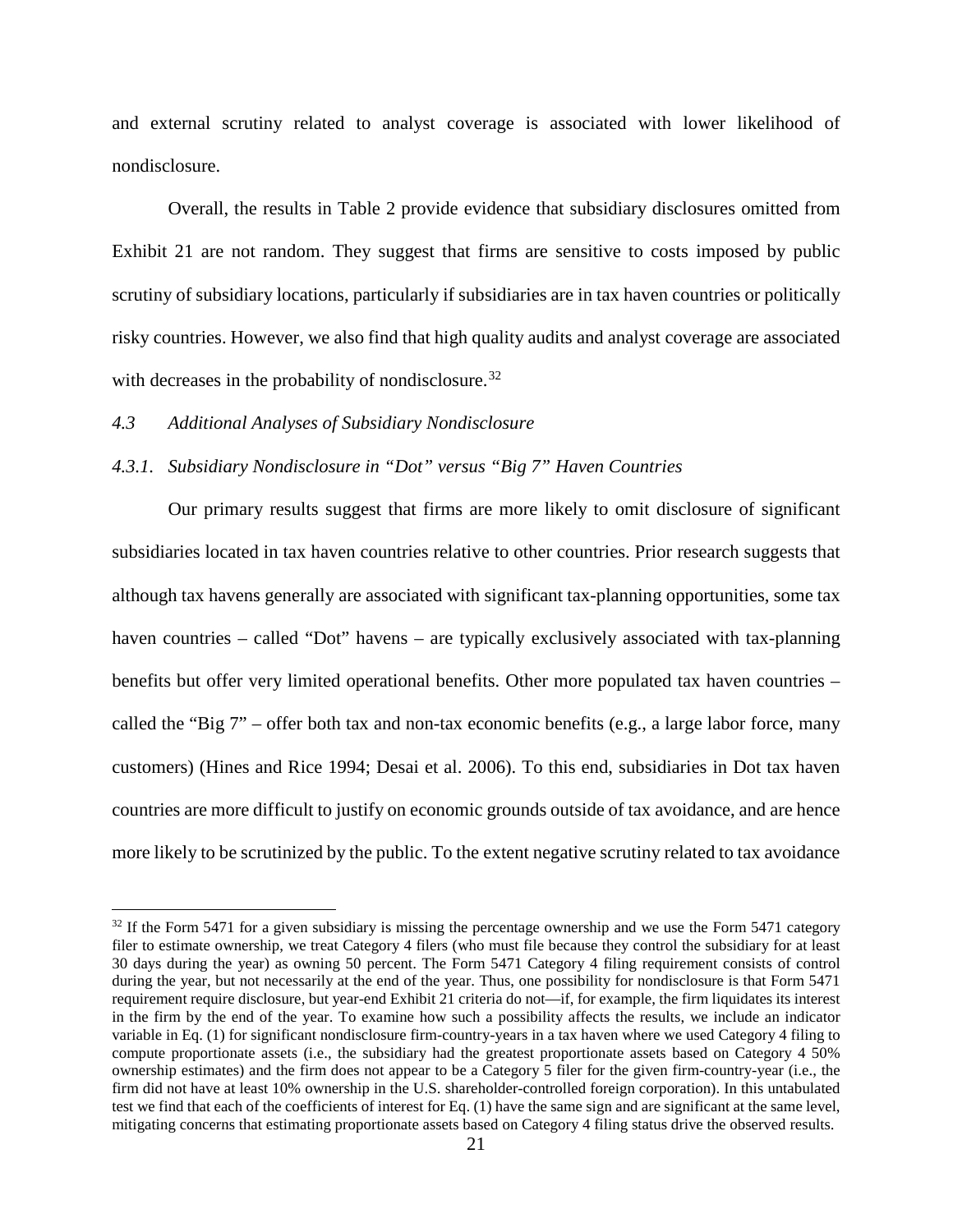is costly, we expect that nondisclosure of significant subsidiaries is even more likely in Dot tax havens than Big 7 tax havens. To test this conjecture, we partition *Tax Haven Country* into *Big 7 Tax Haven Country* and *Dot Tax Haven Country*. *Big 7 Tax Haven Country* is an indicator variable equal to one if the firm-country-year observation is in Hong Kong, Ireland, Lebanon, Liberia, Panama, Singapore, or Switzerland, following Hines and Rice (1994). *Dot Tax Haven Country* is an indicator variable equal to one if the firm-country-year observation is located in a tax haven country other than one of the Big 7 countries. Then, we re-estimate Eq. (1) using the "Big 7" and "Dot" haven country indicators.[33](#page-22-0) We include the interaction of both *Big 7 Tax Haven Country* and *Dot Tax Haven Country* with *Low GAAP ETR Indicator.*

We report the results of these tests in Table 3. We find that the coefficients on both *Big 7 Tax Haven Country* and *Dot Tax Haven Country* are positive and significant, consistent with taxrelated reputational costs being associated with nondisclosure of significant subsidiaries. However, we find that the coefficient on *Dot Tax Haven Country* (0.0099) is over twice the size of the coefficient on *Big 7 Tax Haven Country* (0.0041), suggesting that firms' propensity not to include a significant subsidiary from Exhibit 21 is much more likely if it is located in a Dot haven than in a Big 7 haven. This result suggests that companies are particularly sensitive to disclosure of subsidiaries where their likely purpose is tax planning rather than non-tax economic investment (e.g., accessing the country's labor force, positioning operations to increase sales, etc.). Notably, we also find the coefficient on the interaction term between *Dot Tax Haven Country* and *Low GAAP ETR Indicator* is positive and significant (*p* < 0.05), whereas the interaction of *Big 7 Tax Haven Country* and *Low GAAP ETR Indicator* is not statistically different from zero (*p* > 0.10).

<span id="page-22-0"></span><sup>&</sup>lt;sup>33</sup> The Hines and Rice (1994) categorization was made based on existing tax situations that prevailed at the time. We use an updated tax haven list, which includes the Netherlands as a tax haven. The Netherlands may well be considered a "Big 7" type country, as it has a substantial economy, is not a small island nation, etc. Including The Netherlands as a Big 7 (thus, Big 8), does not change the tenor of our results (i.e., all the coefficients of interest for Eq. (1) have the same sign and are significant at the same level).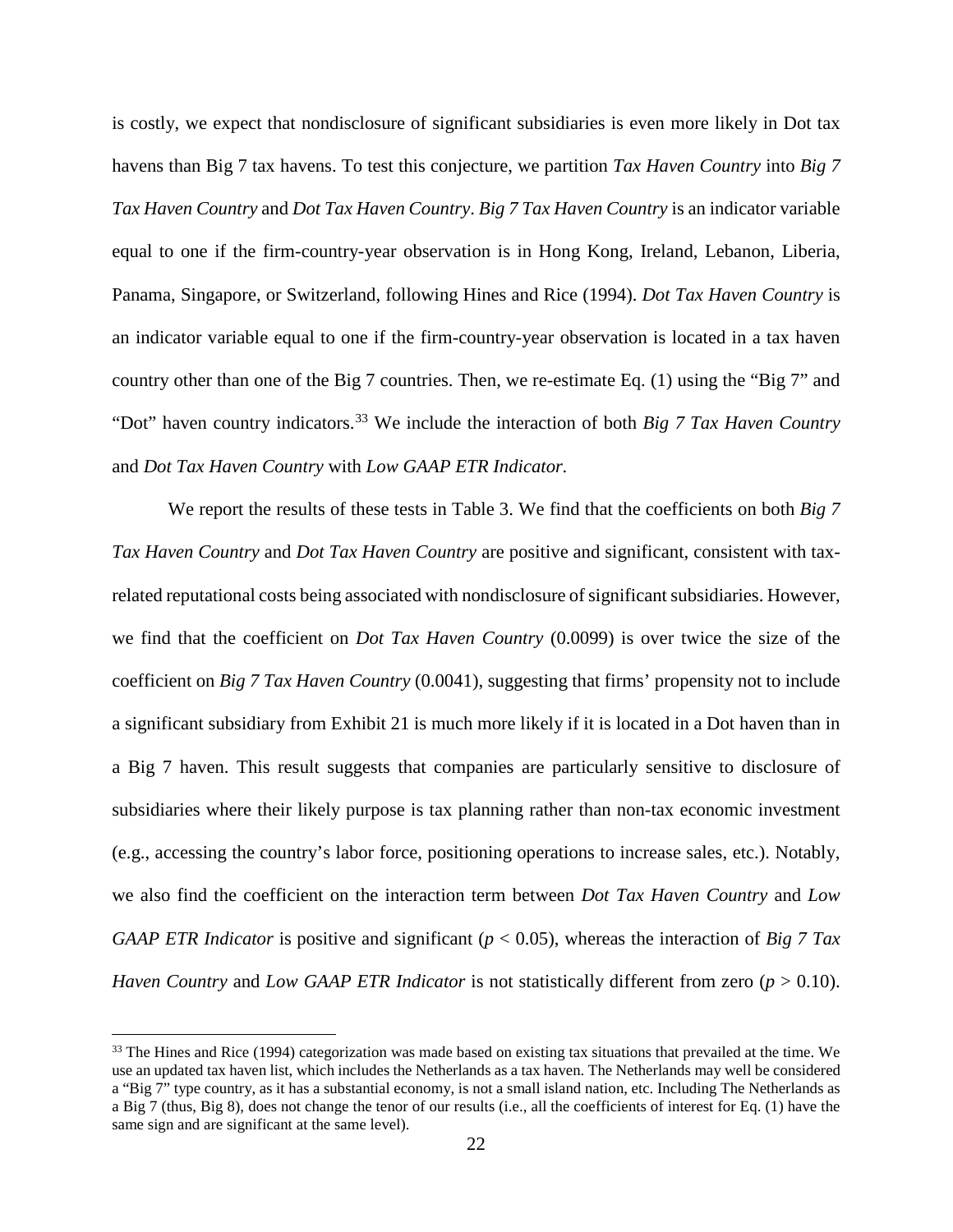Taken together, these results suggest that firms appear to conceal their presence in countries that are known for their clear tax-savings benefits, especially when the firm also reports with a lower effective tax rate.

## *4.3.2. Alternative Dependent Variables Based on Haven Country Designation*

In the tests discussed in the previous section, we document a positive association between media coverage and subsidiary nondisclosure. To the extent that negative publicity of tax avoidance strategies drives this association, we expect the relation to be particularly salient for subsidiaries in tax haven countries. To test this conjecture, we estimate two regression specifications identical to Eq. (1), but where we replace the dependent variable *Undisclosed Significant Country* with one of two new dependent variables, *Undisclosed Significant Tax Haven Country* or *Undisclosed Significant Non-Tax Haven Country*. Given that we construct these alternative dependent variables with reference to whether the country is a tax haven, we omit *Tax Haven* from the regressions. If our conjecture is correct, we expect a positive relation between media coverage and nondisclosure of subsidiaries in tax haven countries, but no relation between media coverage and nondisclosure of subsidiaries in non-tax haven countries.

We report the results of these tests in Table 4. In column 1, we find that *LN(Media Articles)* has a positive association with *Undisclosed Significant Tax Haven Country* (*p* < 0.001), suggesting that more media coverage is associated with less disclosure of firms' significant presence in a tax haven nation. However, in column 2, we do not find evidence that *LN(Media Articles)* is significantly different from zero ( $p > 0.10$ ), consistent with media pressure not explaining firms' Exhibit 21 reporting decisions of non-tax haven subsidiaries. As such, these results provide additional evidence that firms strategically omit disclosures that could be used by the media to publicize their tax avoidance strategies.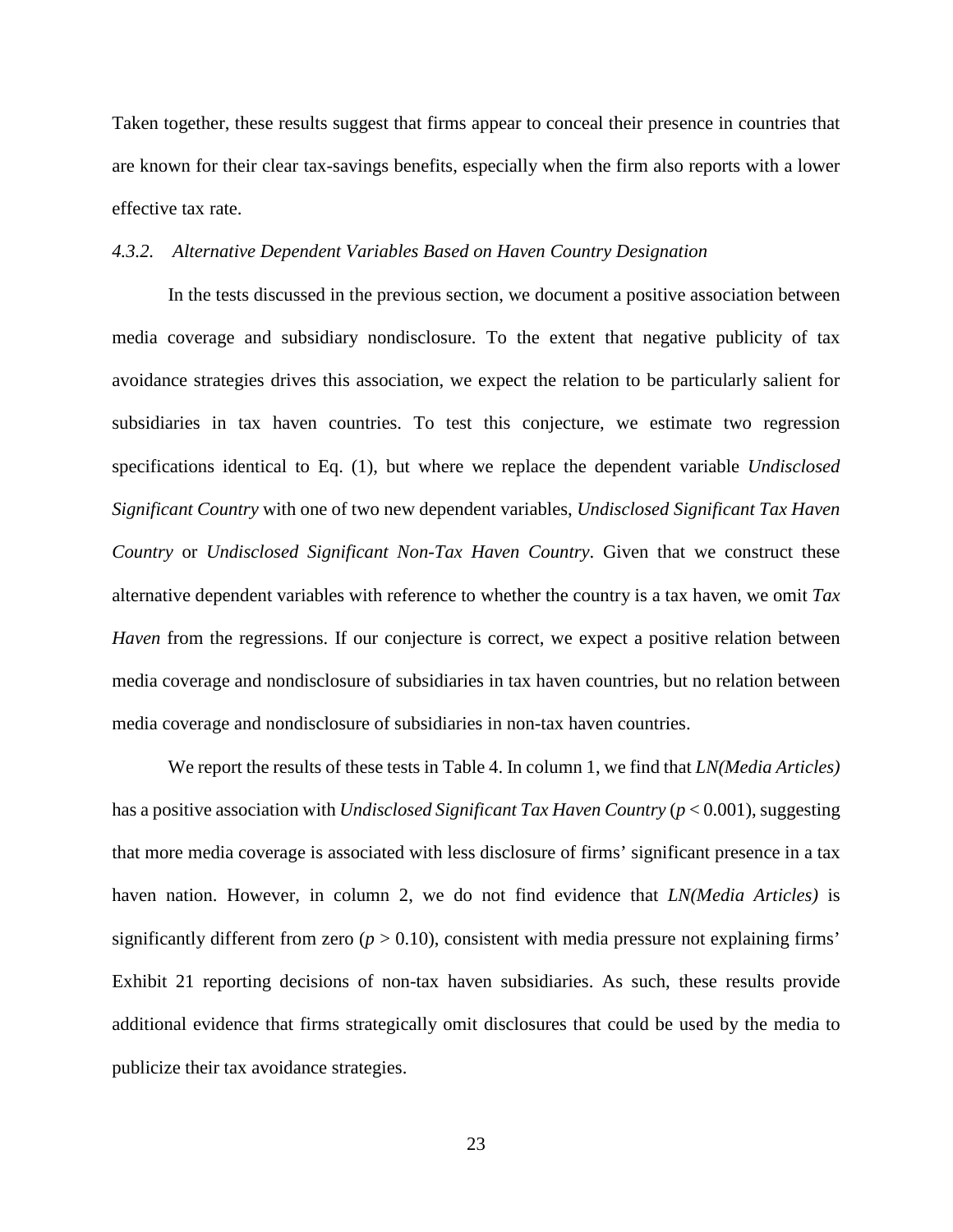## **5. Is Significant Nondisclosure Indicative of Other Corporate Behavior?**

Our primary tests indicate that some firms systematically omit significant subsidiaries when they face reputational or other incentives to do so. However, left unanswered in these analyses is whether these omissions are symptomatic of firms' larger disclosure or accounting choices. On the one hand, firms may make isolated subsidiary disclosure decisions to mitigate taxrelated reputational costs. On the other hand, some firms may frequently make accounting and disclosure choices that push the boundaries of or violate accounting and disclosure rules.

To test whether omitting a significant subsidiary is indicative of other accounting choices, we examine whether failing to disclose significant subsidiaries from Exhibit 21 is associated with two outcomes that prior accounting literature associates with low accounting or disclosure quality: (1) financial accounting restatements and (2) receiving a comment letter from the SEC (e.g., Dechow et al. 2015; Cassell et al. 2013; Hoopes et al. 2017; Christensen et al. 2015). We measure accounting restatements using the Audit Analytics non-reliance restatements database and measure comment letters using the Audit Analytics comment letters database. We estimate the following linear probability regression model:

*Disclosure Outcome* is measured as either *Restatement* or the receipt of an *SEC Comment Letter*. We include control variables based on prior literature examining factors associated with financial restatements (Dechow et al. 2011). For these tests, we aggregate observations at the firm level. Thus, *Undisclosed Significant Subsidiary* is equal to one if the firm fails to disclose a significant subsidiary during the sample period and *Restatement* is equal to one if the firm misstates its financial statements during the sample period, as evidenced by a subsequent financial restatement. Similarly, *SEC Comment Letter* is equal to one if the firm receives a comment letter

*Disclosure Outcome*<sub>i</sub> =  $\beta_0$  +  $\beta_1$  *Undisclosed Significant Subsidiary*<sub>i</sub> +  $\beta_2LN(AT)_i$  +  $\beta_3Big$  4 *Auditor*<sub>i</sub> *+ β4Merger or Acquisitioni + β5Leveragei + β6Book to Marketi + β7Capital Intensityi*  $+ \beta \delta L N (Analyst)_i + \epsilon$  (2)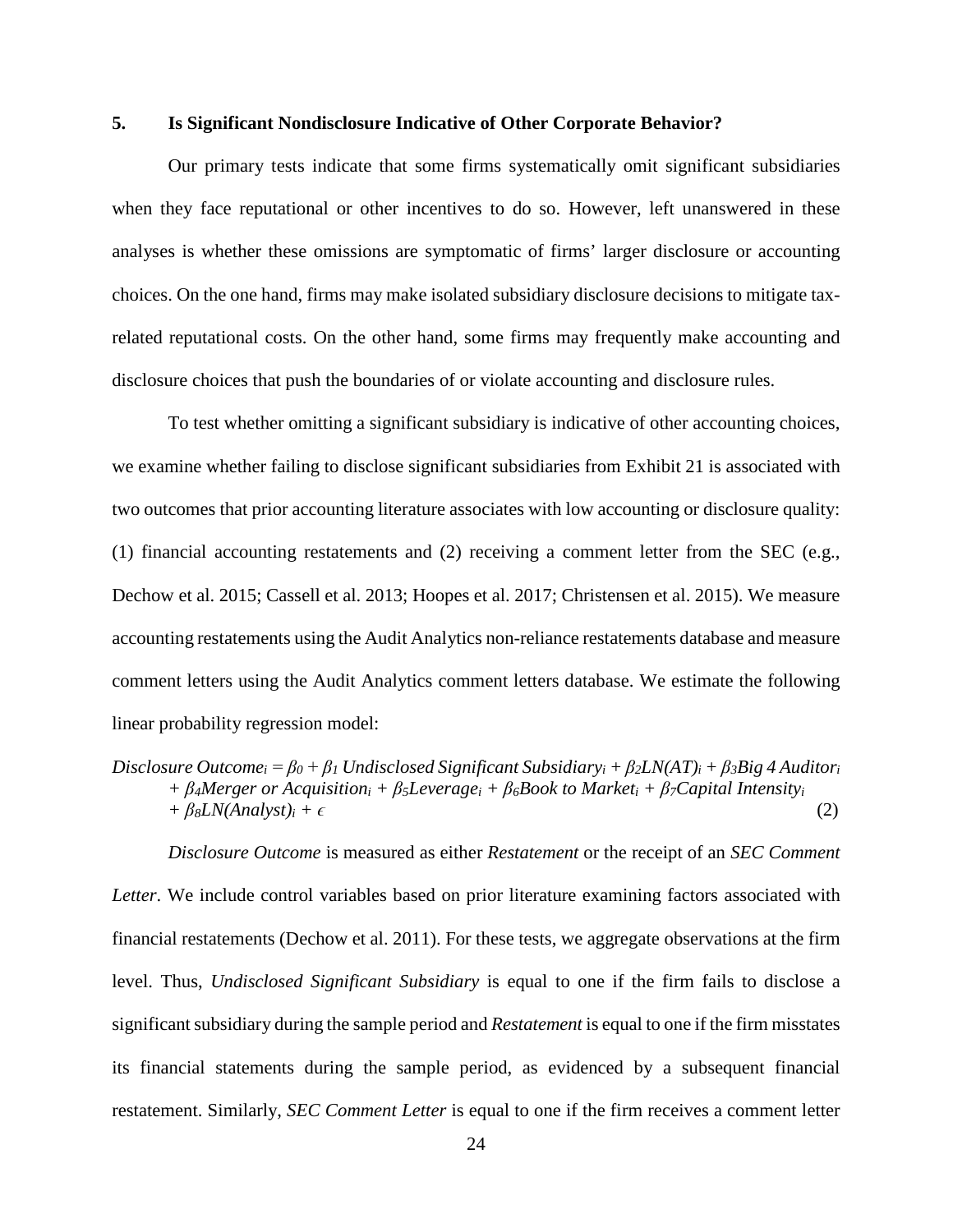during the sample period. Here, we further refine *SEC Comment Letter* by defining a new variable *SEC Tax Comment Letter*, which is equal to one if the topic of the SEC comment letter is tax related.[34](#page-25-0)

We tabulate descriptive statistics for the sample used to estimate Eq. (2) in Table 5, Panel A. About 33 percent of firms in our sample misstated their financial results at least once during our sample period, 70 percent received a comment letter from the SEC, 25 percent received a comment letter specifically related to a tax issue, and 15 percent have failed to disclose a significant subsidiary. Importantly, this firm-level analysis aggregates the incidence of events over the full sample period and thus, we expect the frequency of these events to be significantly higher than corresponding event rates in studies examining firm-year events.

We report results from estimating Eq. (2) in Table 5, Panel B. In Column 1, we find a significant (*p* < 0.01) positive association between *Restatement* and *Undisclosed Significant Subsidiary*. The coefficient estimate of 0.085 in the linear probability model suggests that firms with an *Undisclosed Significant Subsidiary* are 8.5 percentage points more likely to have a *Restatement* compared with other firms in our sample. For context, we note that *Restatement* has an unconditional mean in the sample of 33.7 percent, suggesting that having an undisclosed significant subsidiary is associated with a 25 percent increase in the likelihood that firm has a financial restatement. Column 2 and Column 3 suggest that having an *Undisclosed Significant Subsidiarity* is also associated with receiving an *SEC Comment Letter* in general, as well as a *SEC Tax Comment Letter* (*p* < 0.01) in particular. Here, we find that significant subsidiary nondisclosure is associated with an 8.4 percent (40.9 percent) increased likelihood of an *SEC* 

<span id="page-25-0"></span><sup>&</sup>lt;sup>34</sup> We measure *SEC Tax Comment Letter* using the categorization provided by Audit Analytics which identifies taxrelated disclosure issues raised by the SEC in the comment letter. Specifically, we code SEC Tax Comment Letter=1 when the Audit Analytics variable ISS\_ACCRL\_DISC\_KEYS is equal to 214, which is the code for "Tax expense/benefit/deferral/other (FAS 109) issues".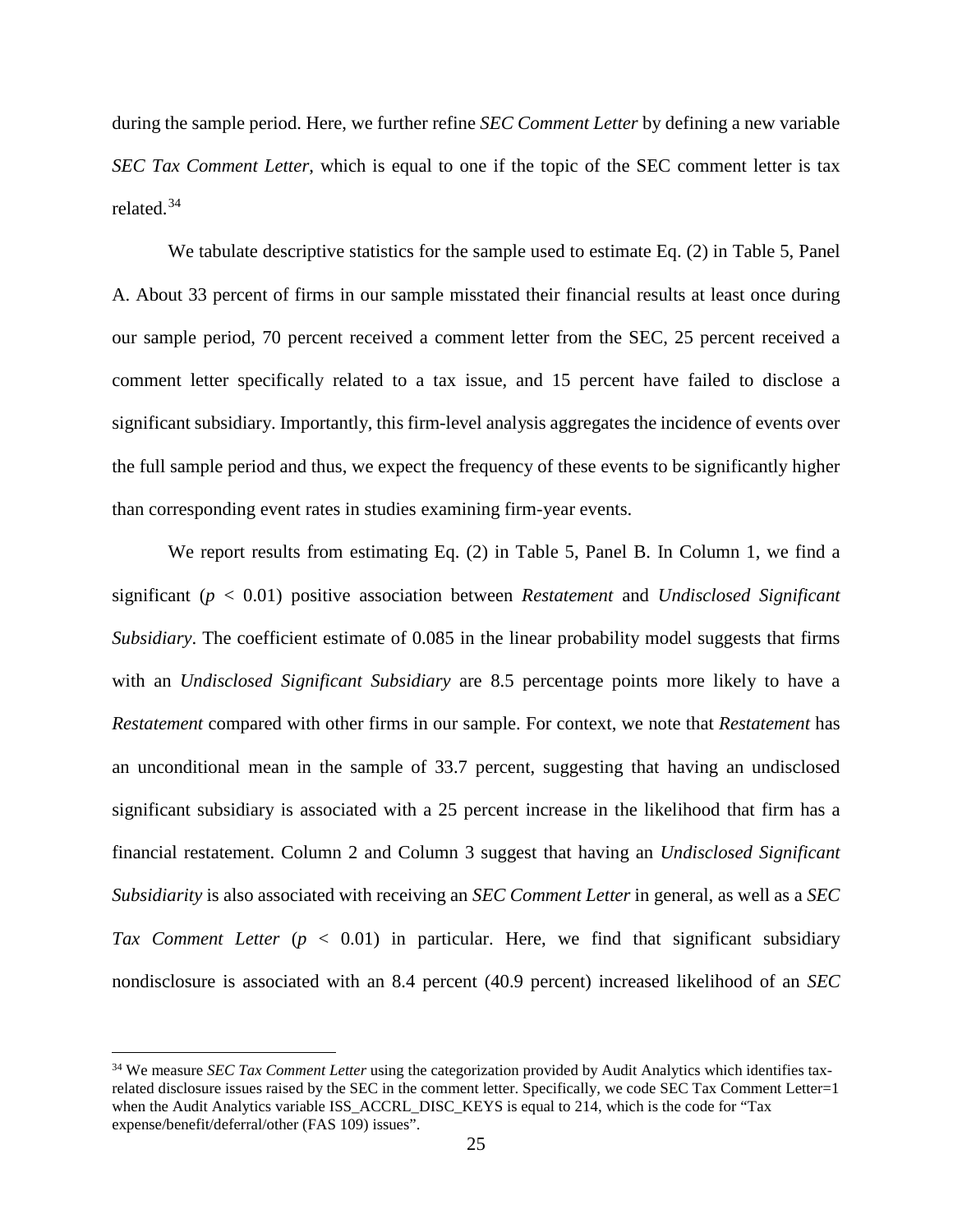*Comment Letter (SEC Tax Comment Letter)* (i.e., 5.9 (10.1) percentage point increase from the unconditional mean of 70.7 percent (24.8 percent)).

It is possible that omitting a significant subsidiary in a tax haven is more indicative of the firm's willingness to succumb to various forms of pressure and thus might be more strongly associated with accounting and disclosure choices. To investigate this possibility, we re-estimate the regressions from Table 5, Panel B, replacing *Undisclosed Significant Subsidiary* in the model with indicators for whether the firm failed to disclose a subsidiary in a tax haven (*Undisclosed Significant Tax Haven Subsidiary*) or a non-tax haven (*Undisclosed Significant Non-Haven Subsidiary*).

In Panel C of Table 5 we report the results of estimating this modification of Equation (2). In Column 1, we find a positive association between *Restatement* and both *Undisclosed Significant Tax Haven Subsidiary* and *Undisclosed Significant Non-Haven Subsidiary* (*p* < 0.05). In Column 2, we find that when including both *Undisclosed Significant Tax Haven Subsidiary* and *Undisclosed Significant Non-Haven Subsidiary*, only *Undisclosed Significant Tax Haven Subsidiary* is significantly associated with SEC Comment Letters (*p* < 0.05). Finally, in the last column, we find that both *Undisclosed Significant Tax Haven Subsidiary* and *Undisclosed Significant Non-Haven Subsidiary* are associated with SEC tax-related comment letters (*p* < 0.05). Overall, the evidence in these analyses suggests that firms that conceal significant subsidiaries are more likely to restate their financial statements and more likely to receive both general and taxrelated SEC comment letters.

We note that these analyses are tests of association with no clear source of identification and subject to some sources of noise, though as we discuss throughout the paper, our results are robust to numerous sensitivity analyses and we expect such noise to generally lead to us underidentifying significant under-disclosure. Nevertheless, for governmental regulators such as the IRS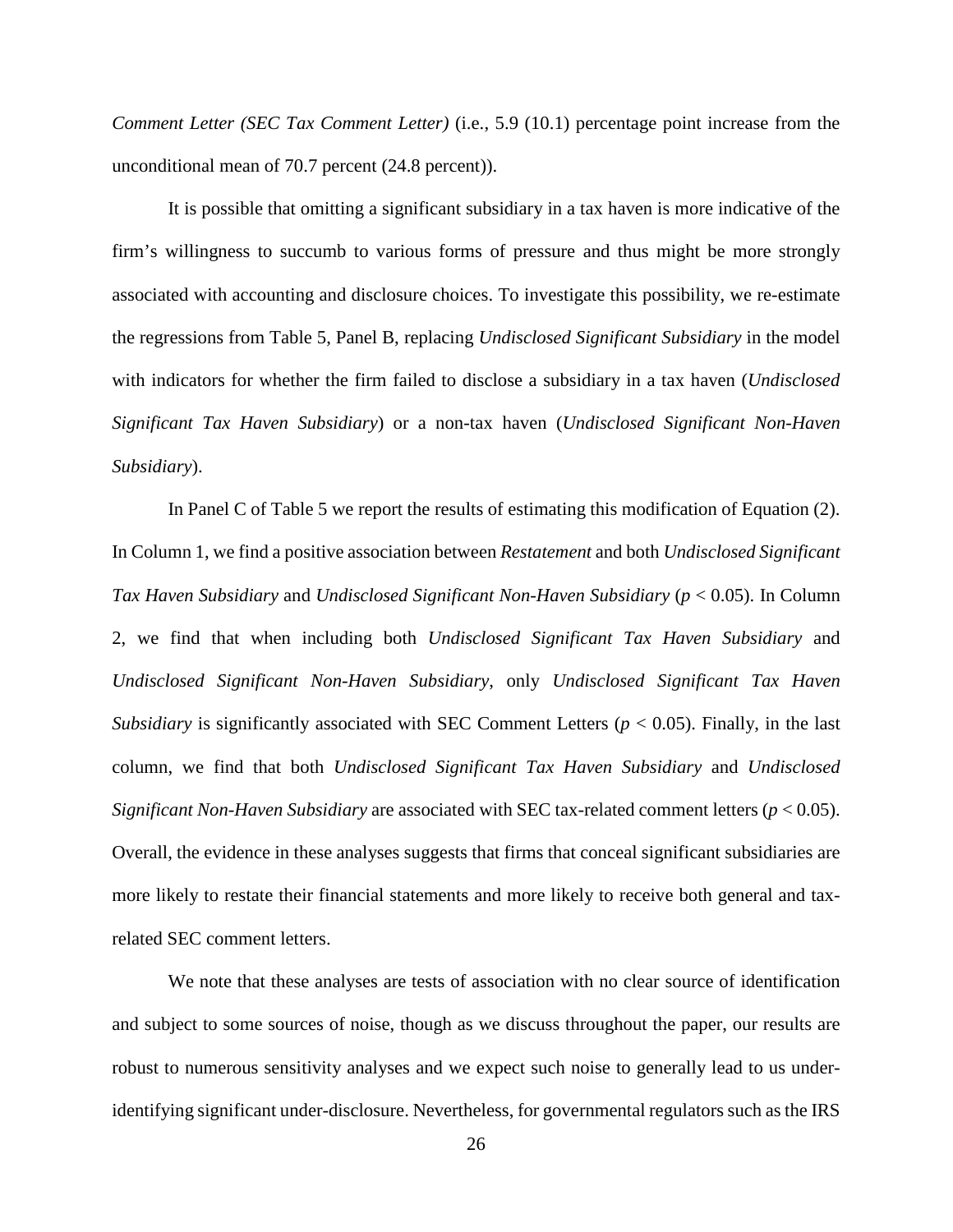or SEC, which are tasked with regulating firm activities and enforcing the law, our collective results suggest that comparing public data to private data and focusing on firms whose public data does not reconcile with their private data may be an important and fruitful area of further study.

#### **6. Online Appendix**

A growing literature uses Exhibit 21 disclosures to measure firm exposure to different countries, including tax haven usage (e.g., Akamah et al. 2017; Dyreng and Markle 2016; Lisowsky 2010; De Simone et al. 2017; Heckemeyer et al. 2017; Dyreng et al. 2015; Bozanic et al. 2017; Demere et al. 2016; Law and Mills 2017; Chow et al. 2017; Law and Mills 2014; Hanlon et al. 2015; Dyreng and Lindsey 2009; Dyreng et al. 2013; Dyreng et al. 2012; Black et al. 2014; Dyreng et al. 2017). As our data show that subsidiary omissions from Exhibit 21 are not random, we provide an [online appendix](https://www.dropbox.com/s/q4he4t3juwn589f/Online%20Appendix.pdf?dl=1) to offer additional insights on using Exhibit 21 data as proxies for actual subsidiary locations. In interpreting these supplementary results, we note that the firms most sensitive to reputational and related costs may be the firms of particular interest in many tax studies.

#### **7. Conclusion**

We undertake the first comprehensive study of information contained in Exhibit 21, comparing firms' true subsidiary locations obtained via tax filings with the firms' disclosed subsidiary locations from Exhibit 21. First, we establish that in hundreds of cases, firms omit significant subsidiaries from their Exhibit 21. Recognizing that firms face reputational costs by revealing themselves as engaging in aggressive tax planning, we first examine whether this nondisclosure of significant subsidiaries is more likely to happen if subsidiaries are located in tax havens. We find the likelihood of a significant subsidiary not being disclosed more than doubles when the subsidiary is in a tax haven, consistent with a reputational cost of tax planning. Further, the propensity to omit disclosure of subsidiaries in so-called Dot havens – such as the Cayman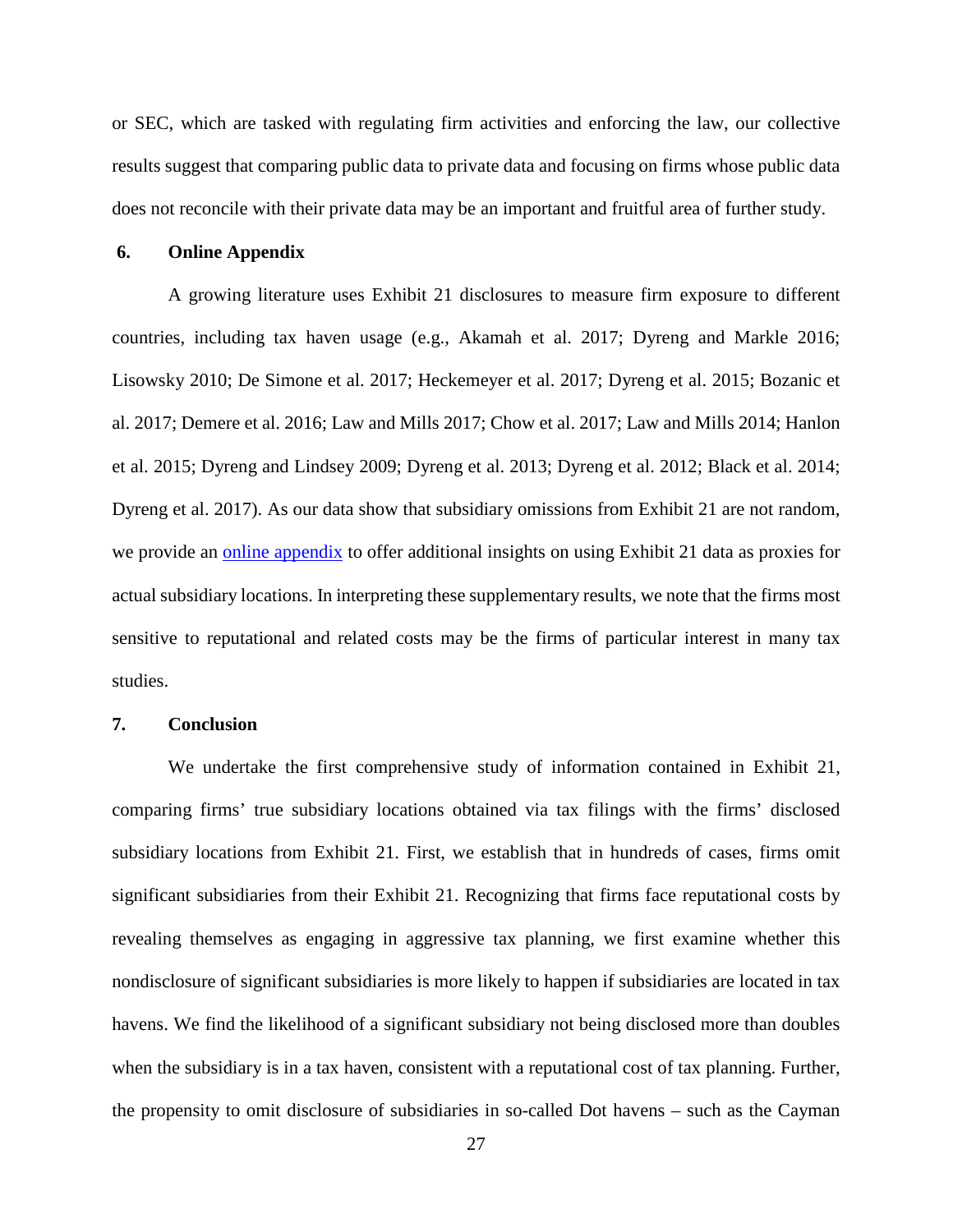Islands or the Bahamas, where the primary purpose of the subsidiary is likely for tax planning purposes – is more than twice the probability of nondisclosure in large, economically vibrant tax haven countries such as Ireland, Switzerland, or Singapore.

Next, as reputational costs are likely driven in part by media coverage, we examine whether media coverage is associated with the propensity to under-disclose significant subsidiaries in Exhibit 21. We find evidence suggesting that it does. Furthermore, we find that media coverage only drives under-disclosure of subsidiaries located in tax havens—we do not observe an effect on the probability of not disclosing significant subsidiaries that are not in tax havens. Finally, we examine whether firms omit disclosure of their subsidiaries that are in politically risky countries and find evidence suggesting subsidiaries located in politically risky nations are more likely to be omitted from Exhibit 21 than are other subsidiaries.

Overall, we provide evidence that firms weigh the costs of disclosure against the benefits and may only disclose when the benefits outweigh the costs. This general behavior has been welldocumented in the accounting literature (Dye 2001), but is generally examined with voluntary disclosures. We show that firms may be willing to under-disclose mandatory disclosures to conceal their tax planning activities and operations in politically risky countries. This behavior is especially interesting given that the IRS has all this information, and more, in tax filings, such that the nondisclosure likely has little to do with fear of additional tax authority scrutiny. The firm behavior we observe is consistent with recent survey evidence put forth by EY (2014), which notes that, "Being compliant with the law isn't always good enough if a journalist writes about your taxes… There is a far higher threshold for public approval of a tax position than there is when you are dealing with a tax auditor." Indeed, EY (2014) finds that 42% of the largest companies surveyed are changing the way they communicate about taxes to external stakeholders. Our findings suggest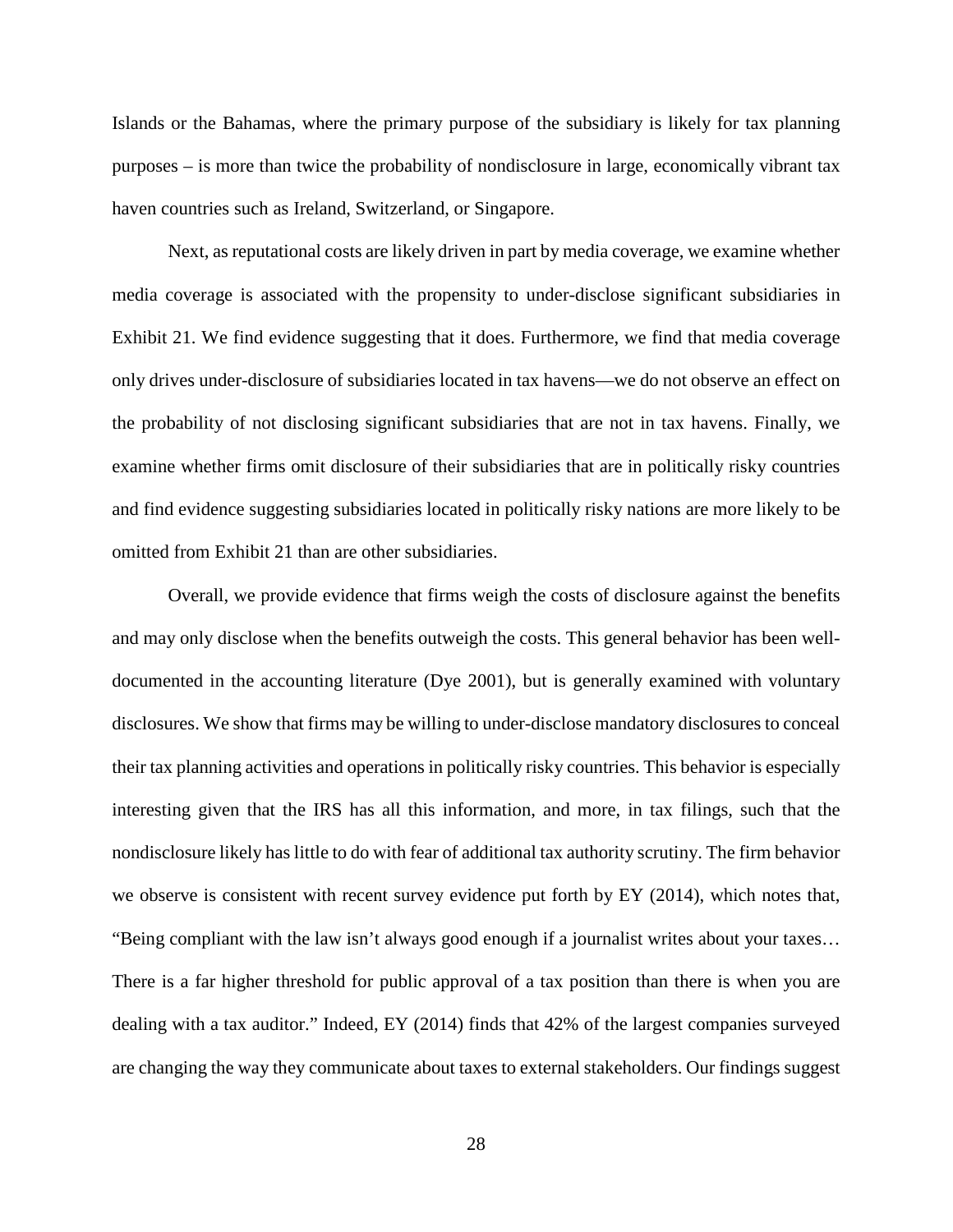that some of this change may be obscuring information about tax planning from the public, even if that information is legally required to be disclosed.

Our results have implications for various settings, including policy discussions regarding tax disclosure in general, and more specifically about the public disclosure of country-by-country reporting. In light of recent regulation in the U.S. and other countries requiring firms to disclose financial information (e.g., income and taxes paid) by country, the findings in this study are relevant to regulators charged with implementing these provisions.<sup>[35](#page-29-0)</sup> Indeed, our findings suggest that there may not be full compliance with country-by-country reporting requirements unless the requirements are clearly regulated and rigorously enforced.

<span id="page-29-0"></span> <sup>35</sup> See, for example, [https://www.federalregister.gov/documents/2016/06/30/2016-15482/country-by-country](https://www.federalregister.gov/documents/2016/06/30/2016-15482/country-by-country-reporting)[reporting.](https://www.federalregister.gov/documents/2016/06/30/2016-15482/country-by-country-reporting)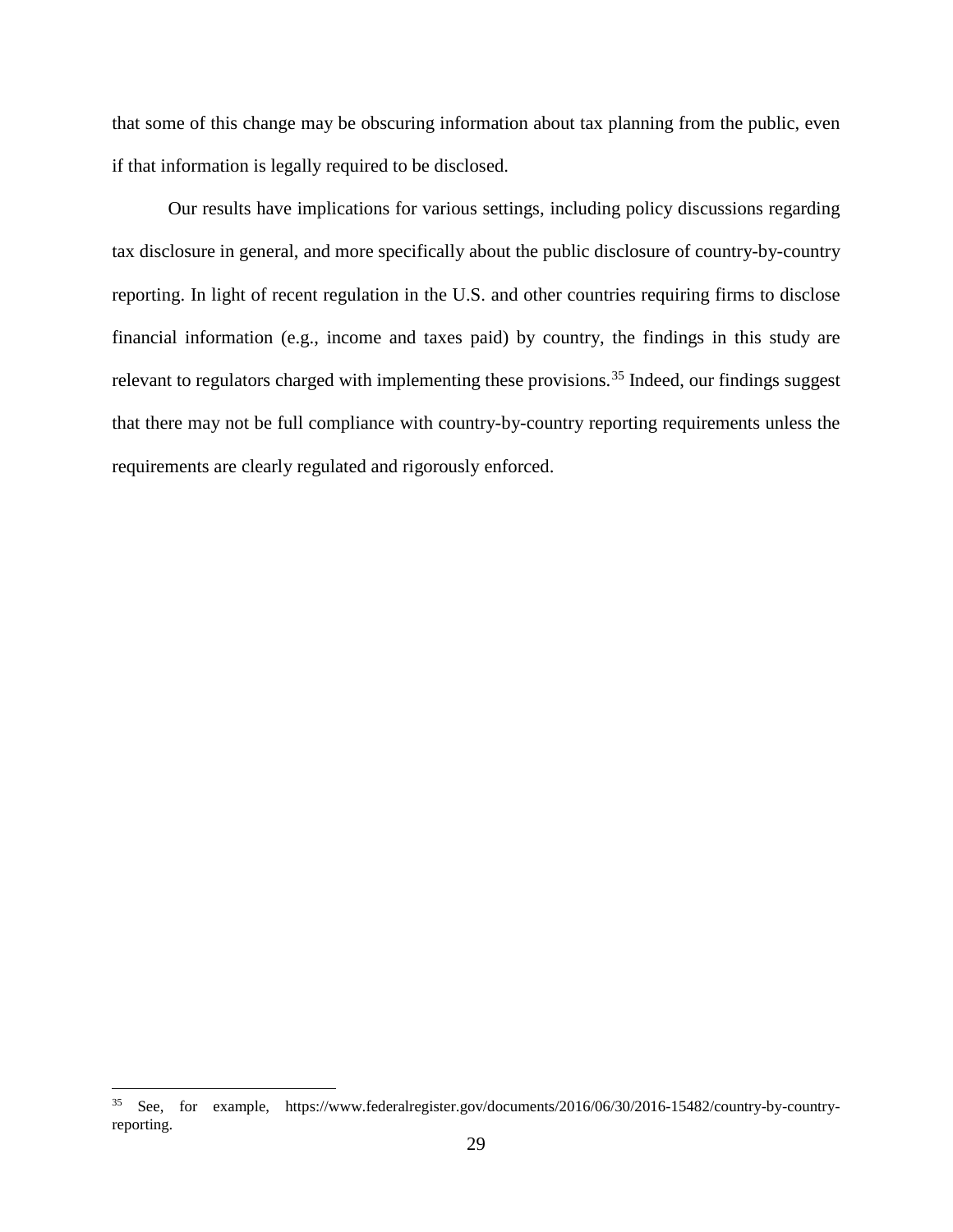# **Appendix 1. Law Regarding Subsidiary Disclosure in Exhibit 21**

## 17 CFR 229.601(b)

(21)Subsidiaries of the registrant.

(i) List all subsidiaries of the registrant, the state or other jurisdiction of incorporation or organization of each, and the names under which such subsidiaries do business. This list may be incorporated by reference from a document which includes a complete and accurate list.

(ii) The names of particular subsidiaries may be omitted if the unnamed subsidiaries, considered in the aggregate as a single subsidiary, would not constitute a significant subsidiary as of the end of the year covered by this report. (See the definition of "significant subsidiary" in Rule  $1-02(w)$  (17 CFR 210.1-02(w)) of Regulation S-X.) The names of consolidated wholly-owned multiple subsidiaries carrying on the same line of business, such as chain stores or small loan companies, may be omitted, provided the name of the immediate parent, the line of business, the number of omitted subsidiaries operating in the United States and the number operating in foreign countries are given. This instruction shall not apply, however, to banks, insurance companies, savings and loan associations or to any subsidiary subject to regulation by another Federal agency.

## 17 CFR 210.1-02

(w)Significant subsidiary. The term significant subsidiary means a subsidiary, including its subsidiaries, which meets any of the following conditions:

(1) The registrant's and its other subsidiaries' investments in and advances to the subsidiary exceed 10 percent of the total assets of the registrant and its subsidiaries consolidated as of the end of the most recently completed fiscal year (for a proposed combination between entities under common control, this condition is also met when the number of common shares exchanged or to be exchanged by the registrant exceeds 10 percent of its total common shares outstanding at the date the combination is initiated); or

(2) The registrant's and its other subsidiaries' proportionate share of the total assets (after intercompany eliminations) of the subsidiary exceeds 10 percent of the total assets of the registrants and its subsidiaries consolidated as of the end of the most recently completed fiscal year; or

(3) The registrant's and its other subsidiaries' equity in the income from continuing operations before income taxes, extraordinary items and cumulative effect of a change in accounting principle of the subsidiary exclusive of amounts attributable to any noncontrolling interests exceeds 10 percent of such income of the registrant and its subsidiaries consolidated for the most recently completed fiscal year.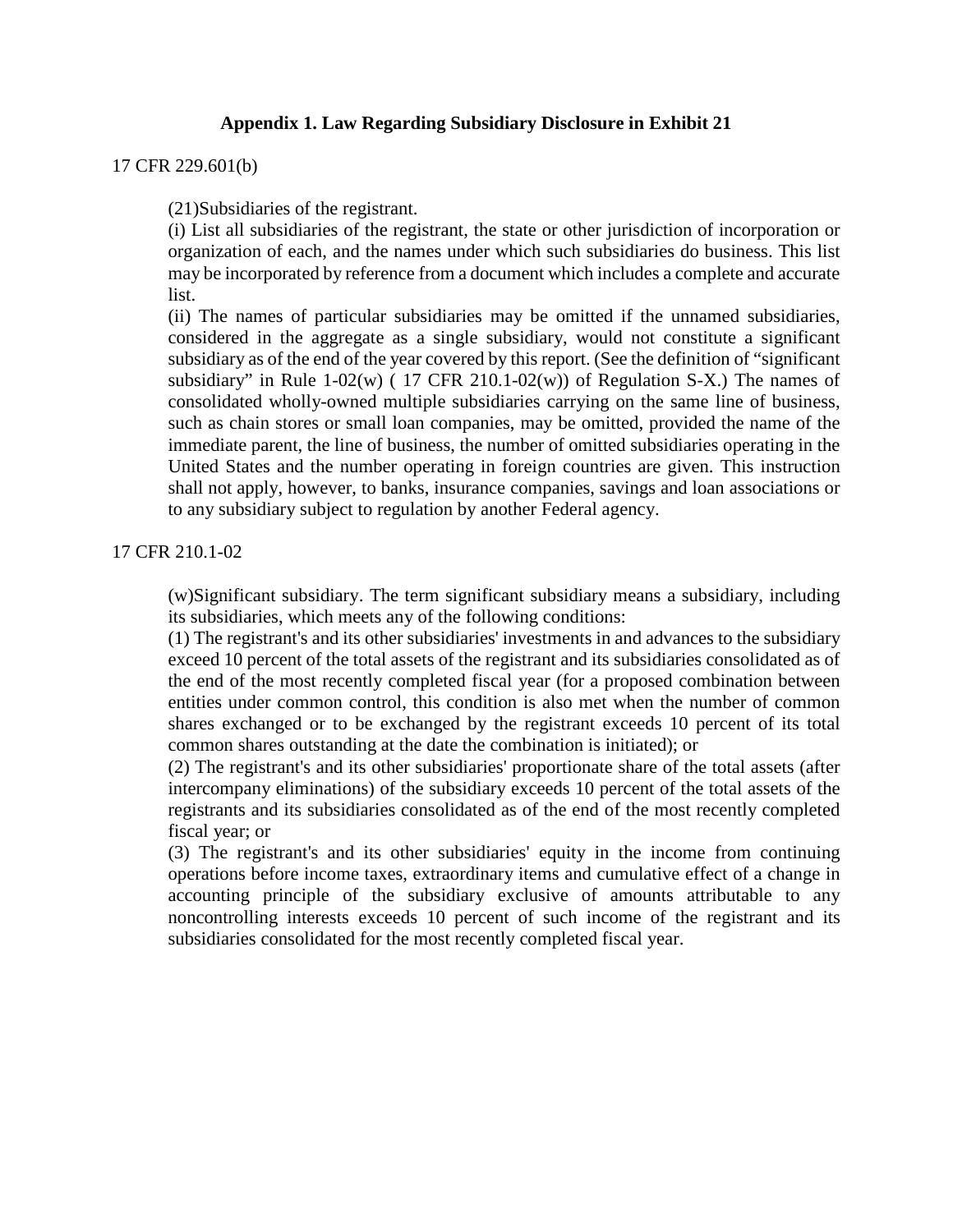#### **References**

- Akamah, H., O.-K. Hope, and W. B. Thomas. 2017. Tax havens and disclosure aggregation. *Journal of International Business Studies*: 1–21.
- Austin, C. R., and R. J. Wilson. 2017. An Examination of Reputational Costs and Tax Avoidance: Evidence from Firms with Valuable Consumer Brands. *The Journal of the American Taxation Association* 39 (1): 67–93.
- Ayers, B. C., C. M. Schwab, and S. Utke. 2014. Noncompliance with Mandatory Disclosure Requirements: The Magnitude and Determinants of Undisclosed Permanently Reinvested Earnings. *The Accounting Review* Forthcoming.
- Bekaert, G., C. R. Harvey, C. T. Lundblad, and S. Siegel. 2014. Political Risk Spreads. *Journal of International Business Studies* 45 (4): 471–493.
- Black, D. E., S. S. Dikolli, and S. D. Dyreng. 2014. CEO Pay-for-Complexity and the Risk of Managerial Diversion from Multinational Diversification. *Contemporary Accounting Research* 31 (1): 103–135.
- Bockus, K., and F. Gigler. 1998. A Theory of Auditor Resignation. *Journal of Accounting Research* 36 (2): 191–208.
- Bozanic, Z., J. L. Hoopes, J. R. Thornock, and B. Williams. 2017. IRS Attention. *Journal of Accounting Research* 55 (1): 79–114.
- Butler, K. C., and D. C. Joaquin. 1998. A Note on Political Risk and the Required Return on Foreign Direct Investment. *Journal of International Business Studies* 29 (3): 599–607.
- Cassell, C. A., L. M. Dreher, and L. A. Myers. 2013. Reviewing the SEC's Review Process: 10-K Comment Letters and the Cost of Remediation. *The Accounting Review* 88 (6): 1875–1908.
- Chow, T., J. L. Hoopes, and E. L. Maydew. 2017. *U.S. Firms on Foreign (Tax) Holidays*. SSRN Scholarly Paper. Rochester, NY: Social Science Research Network.
- Christensen, B. E., S. M. Glover, T. C. Omer, and M. K. Shelley. 2015. Understanding Audit Quality: Insights from Audit Professionals and Investors. *Contemporary Accounting Research*: n/a-n/a.
- Clark, E. 1997. Valuing political risk. *Journal of International Money and Finance* 16 (3): 477– 490.
- Cockfield, A. J., and C. D. MacArthur. 2015. Country-by-Country Reporting and Commercial Confidentiality. *Canadian Tax Journal* 63 (3): 627–660.
- De Simone, L., L. F. Mills, and B. Stomberg. 2017. *Using IRS Data to Identify Income Shifting to Foreign Affiliates*. SSRN Scholarly Paper. Rochester, NY: Social Science Research Network.
- Dechow, P., W. Ge, and C. Schrand. 2010. Understanding earnings quality: A review of the proxies, their determinants and their consequences. *Journal of Accounting and Economics* 50 (2): 344–401.
- Dechow, P. M., A. Lawrence, and J. Ryans. 2015. *SEC Comment Letters and Insider Sales*. SSRN Scholarly Paper. Rochester, NY: Social Science Research Network.
- Demere, P., M. P. Donohoe, and P. Lisowsky. 2016. *The Economic Effects of Special Purpose Entities on Corporate Tax Avoidance*. SSRN Scholarly Paper. Rochester, NY: Social Science Research Network.
- Desai, M. A., C. F. Foley, and J. R. Hines Jr. 2006. The Demand for Tax Haven Operations. *Journal of Public Economics* 90 (3): 513–531.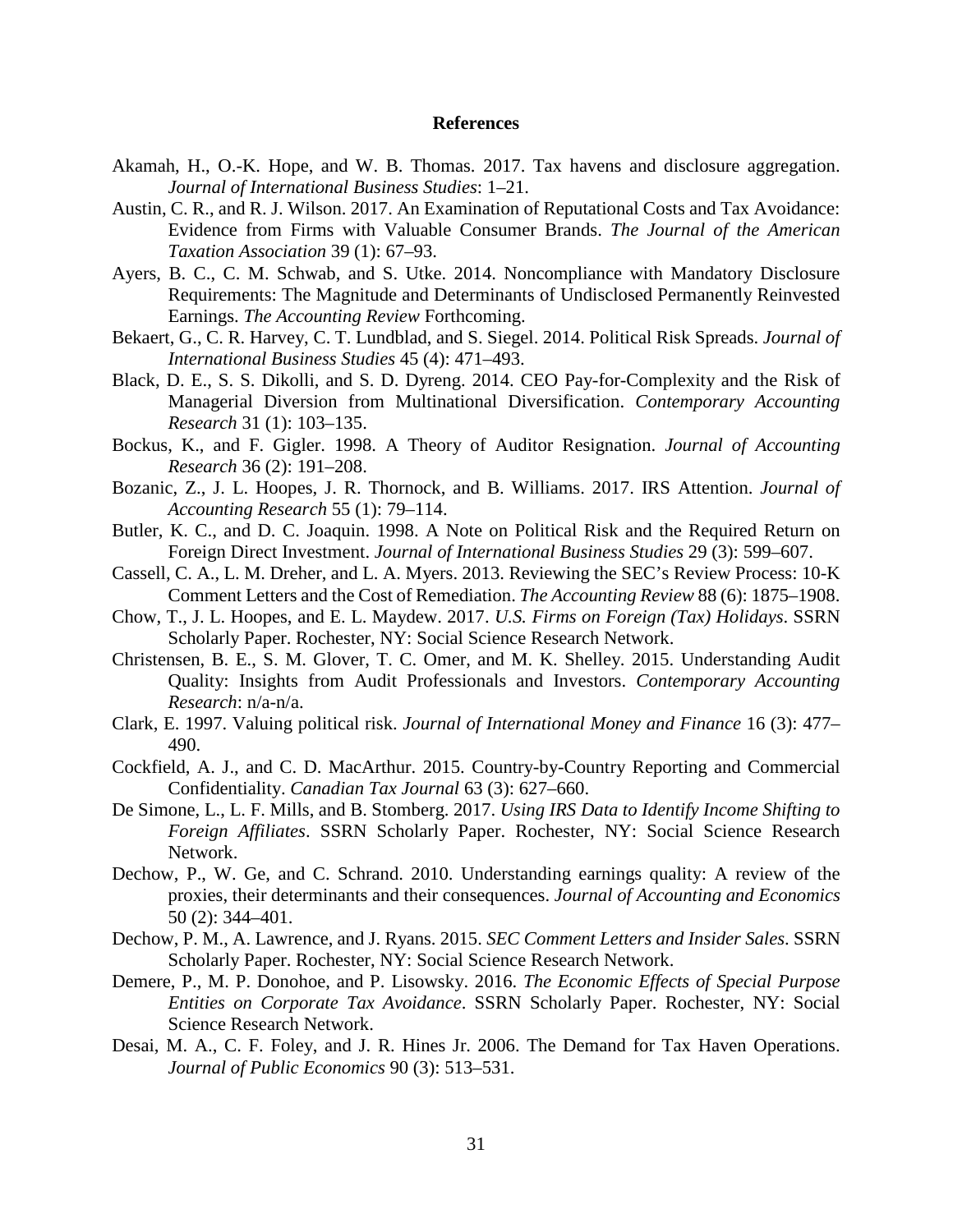- Dye, R. A. 2001. An evaluation of "essays on disclosure" and the disclosure literature in accounting. *Journal of Accounting and Economics* 32 (1–3): 181–235.
- Dyreng, S. D., M. Hanlon, and E. L. Maydew. 2012. Where Do Firms Manage Earnings? *Review of Accounting Studies* 17 (3): 649–687.
- Dyreng, S. D., and B. P. Lindsey. 2009. Using Financial Accounting Data to Examine the Effect of Foreign Operations Located in Tax Havens and Other Countries on US Multinational Firms' Tax Rates. *Journal of Accounting Research* 47 (5): 1283–1316.
- Dyreng, S. D., B. P. Lindsey, K. S. Markle, and D. A. Shackelford. 2015. The Effect of Tax and Nontax Country Characteristics on the Global Equity Supply Chains of U.S. Multinationals. *Journal of Accounting and Economics* 59 (2–3): 182–202.
- Dyreng, S. D., B. P. Lindsey, and J. R. Thornock. 2013. Exploring the Role Delaware Plays as a Domestic Tax Haven. *Journal of Financial Economics* 108 (3): 751–772.
- Dyreng, S. D., and K. S. Markle. 2016. The Effect of Financial Constraints on Income Shifting by U.S. Multinationals. *The Accounting Review* 91 (6): 1601–1627.
- Dyreng, S., M. Hanlon, E. L. Maydew, and J. R. Thornock. 2017. Changes in Corporate Effective Tax Rates Over the Past Twenty-Five Years. *Journal of Financial Economics* Forthcoming.
- Dyreng, S., J. L. Hoopes, and J. H. Wilde. 2016. Public Pressure and Corporate Tax Behavior. *Journal of Accounting Research* 54 (1): 147–186.
- Erb, C. B., C. R. Harvey, and T. E. Viskanta. 1996. Political Risk, Economic Risk, and Financial Risk. *Financial Analysts Journal* 52 (6): 29–46.
- Ernst & Young. 2014. Bridging the divide: Highlights from the 2014 Tax risk and controversy survey.
- Francis, J. R., E. L. Maydew, and H. C. Sparks. 1999. The Role of Big 6 Auditors in the Credible Reporting of Accruals. *AUDITING: A Journal of Practice & Theory* 18 (2): 17–34.
- Francis, J. R., and M. D. Yu. 2009. Big 4 Office Size and Audit Quality. *The Accounting Review* 84 (5): 1521–1552.
- Gallemore, J., E. L. Maydew, and J. R. Thornock. 2014. The Reputational Costs of Tax Avoidance. *Contemporary Accounting Research* 31 (4): 1103–1133.
- Garside, J. 2017. "The UK is a tax haven" Bermuda attacks plan to end financial secrecy. *The Guardian*, February 6, sec. Business.
- Gow, I. D., A. S. Wahid, and G. Yu. 2017. Managing Reputation: Evidence from Biographies of Corporate Directors. *Working Paper*.
- Graham, J. R., M. Hanlon, T. Shevlin, and N. Shroff. 2014. Incentives for Tax Planning and Avoidance: Evidence from the Field. *The Accounting Review* 89 (3): 991–1023.
- Gramlich, J. D., and J. Whiteaker-Poe. 2013. Disappearing Subsidiaries: The Cases of Google and Oracle. *Working Paper*.
- Greene, W. H. 2011. *Econometric Analysis*. 7 edition. Boston: Prentice Hall.
- Gunn, J. L., and P. N. Michas. 2017. *Auditor Multinational Expertise and Audit Quality*. SSRN Scholarly Paper. Rochester, NY: Social Science Research Network.
- Hanlon, M., R. Lester, and R. S. Verdi. 2015. The Effect of Repatriation Tax Costs on U.S. Multinational Investment. *Journal of Financial Economics*.
- Hanlon, M., and J. Slemrod. 2009. What Does Tax Aggressiveness Signal? Evidence from Stock Price Reactions to News About Tax Shelter Involvement. *Journal of Public Economics* 93  $(1-2)$ : 126-141.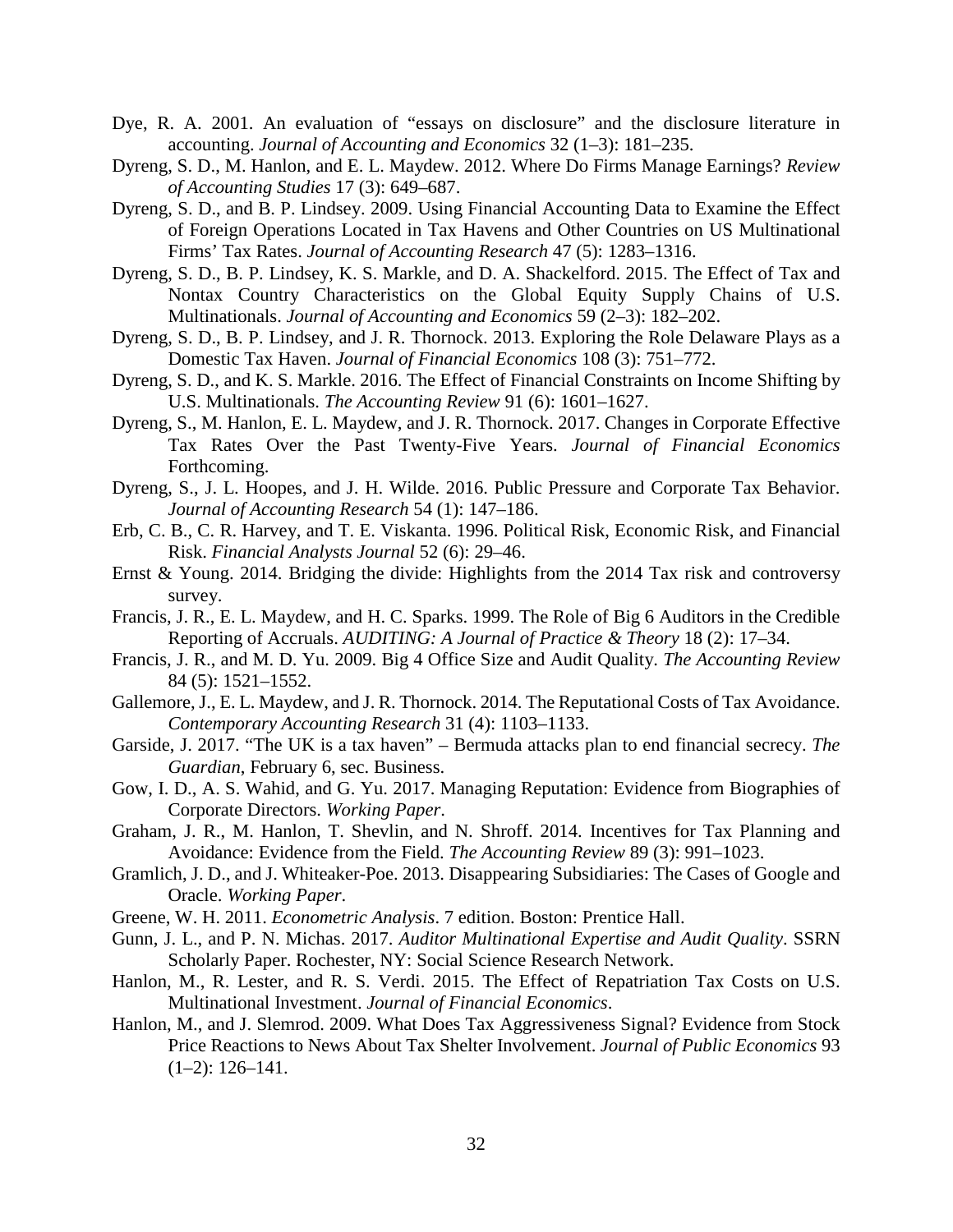- Heckemeyer, J., P. Olligs, and M. Overesch. 2017. *"Home Sweet Home" versus International Tax Planning: Where Do Multinational Firms Hold Their U.S. Trademarks?* SSRN Scholarly Paper. Rochester, NY: Social Science Research Network.
- Herbert, T., P. Olligs, and M. Overesch. 2016. *Public Disclosure of Foreign Subsidiaries and International Tax Avoidance*. SSRN Scholarly Paper. Rochester, NY: Social Science Research Network.
- Higgins, D., T. C. Omer, and J. D. Phillips. 2015. The Influence of a Firm's Business Strategy on its Tax Aggressiveness. *Contemporary Accounting Research* 32 (2): 674–702.
- Hines, J. R., and E. M. Rice. 1994. Fiscal Paradise: Foreign Tax Havens and American Business. *The Quarterly Journal of Economics* 109 (1): 149–82.
- Hoopes, J. L. 2016. *Comments on the Disclosure Requirements in Regulation S-K*. SEC Comment Letter.
- Hoopes, J. L., L. A. Robinson, and J. B. Slemrod. 2018. The Impact of Public Tax-Return Disclosure. *Working Paper*.
- Hoopes, J., K. Merkley, J. Pacelli, and J. Schroeder. 2018. Audit Personnel Salaries and Audit Quality.
- Landier, A., V. B. Nair, and J. Wulf. 2009. Trade-offs in Staying Close: Corporate Decision Making and Geographic Dispersion. *The Review of Financial Studies* 22 (3): 1119–1148.
- Law, K. K. F., and L. F. Mills. 2017. Military experience and corporate tax avoidance. *Review of Accounting Studies* 22 (1): 141–184.
- Law, K., and L. F. Mills. 2014. Taxes and Financial Constraints: Evidence from Linguistic Cues. *Journal of Accounting Research* 53 (4): 777–819.
- Lennox, C., and J. A. Pittman. 2010. Big Five Audits and Accounting Fraud. *Contemporary Accounting Research* 27 (1): 209–247.
- Lisowsky, P. 2010. Seeking shelter: Empirically modeling tax shelters using financial statement information. *The Accounting Review* 85: 1693.
- OECD. 2014. Guidance on Transfer Pricing Documentation and Country-by-Country Reporting.
- Phillips, R., M. Gardner, K. Kitson, A. Robins, and M. Surka. 2016. Offshore Shell Games: The Use of Offshore Tax Havens by Fortune 500 Companies.
- Platikanova, P., and M. M. Mattei. 2016. Firm geographic dispersion and financial analysts' forecasts. *Journal of Banking & Finance* 64: 71–89.
- Reuters. 2017. General Motors says Venezuela illegally seizes auto plant. *Reuters*, April 19.
- Rojas, S. V., and M. I. Slonina. 2015. Relief From Penalties for Late-Filed International Information Returns. *The Tax Advisor*.
- SEC Investor Advisory Committee. 2016. *Disclosure Effectiveness*.
- Zhan Shu, S. 2000. Auditor resignations: clientele effects and legal liability. *Journal of Accounting and Economics* 29 (2): 173–205.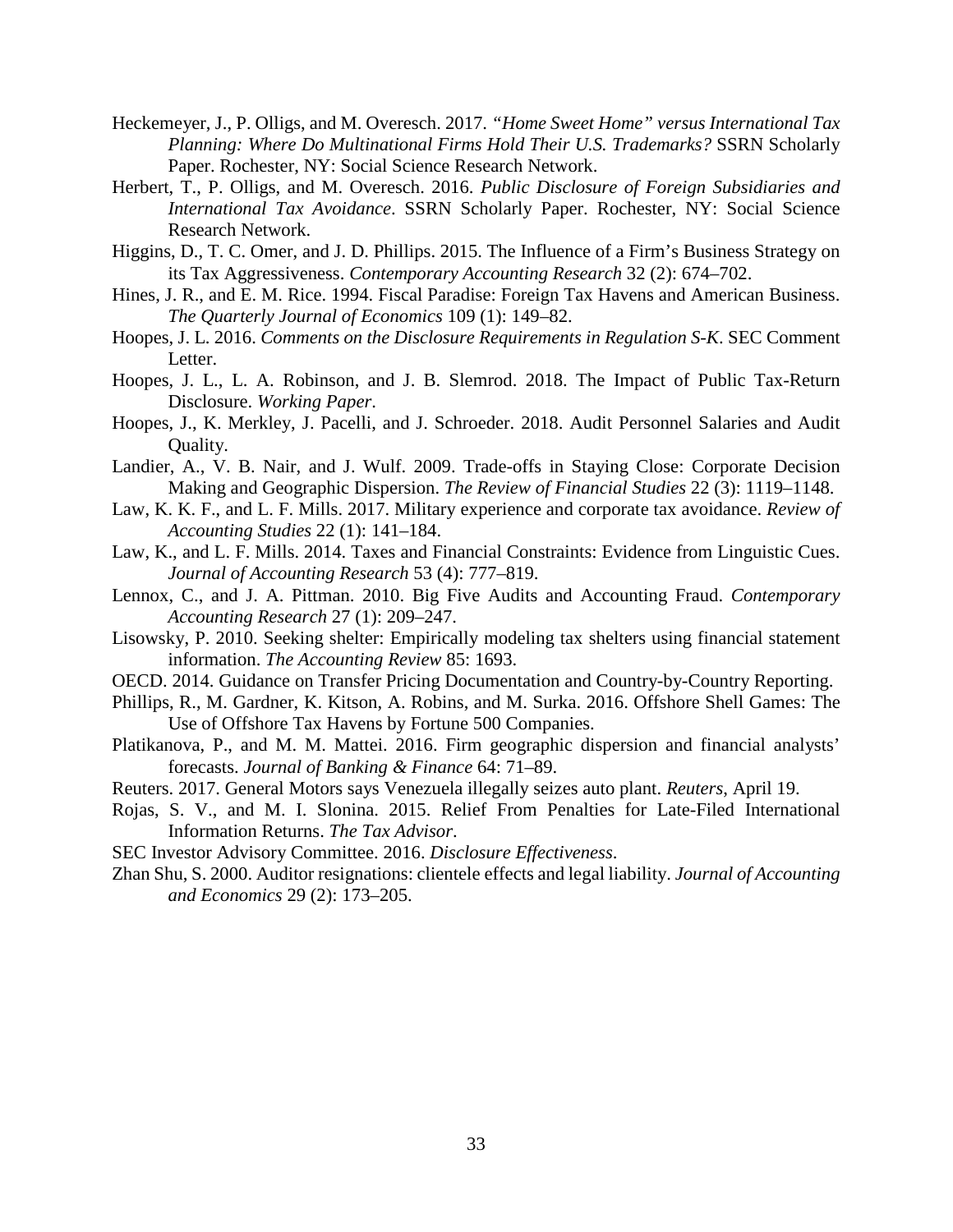**Figure 1. Downloads of Exhibit 21 by Media Outlets**



**Notes**. The graph depicts the number of Exhibit 21 downloads from 17 different media outlets, using the same methodology as Bozanic et al. (2017) to isolate specific downloaders from the SEC's EDGAR database by using the IP address of the downloader.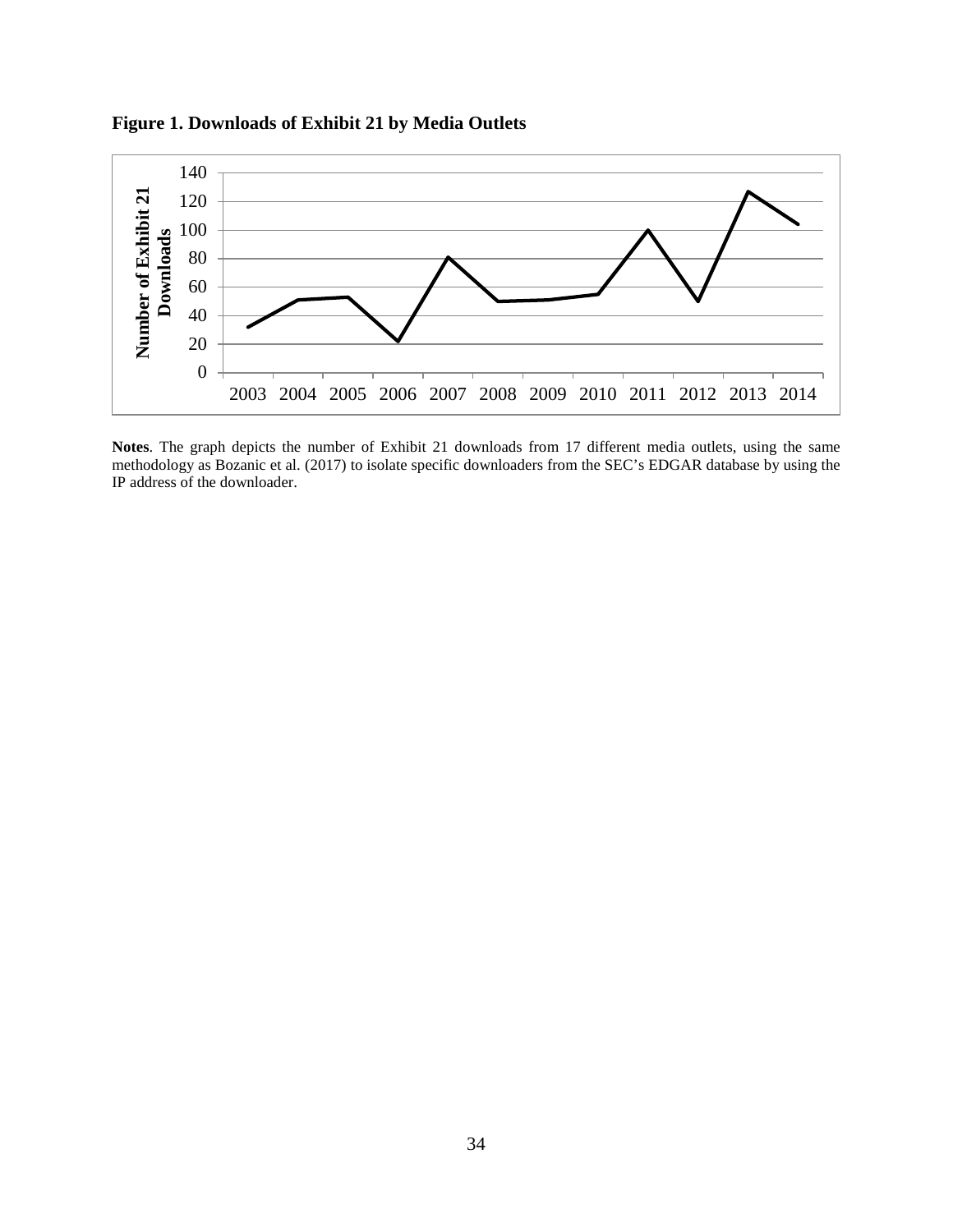

# **Figure 2. Percentage of Firm-Country-Years with Significant Undisclosed Operations**

**Notes**. This graph depicts the percentage of instances, by year, in which a significant country presence is undisclosed, by tax havens, non-tax havens, and the difference between tax havens and non-tax havens . A firm has a significant undisclosed subsidiary if the firm-country-year has one (or more) subsidiary(ies) that represent more than 10 percent of the firm's consolidated assets, but the firm fails to disclose a subsidiary in that country in the Exhibit 21.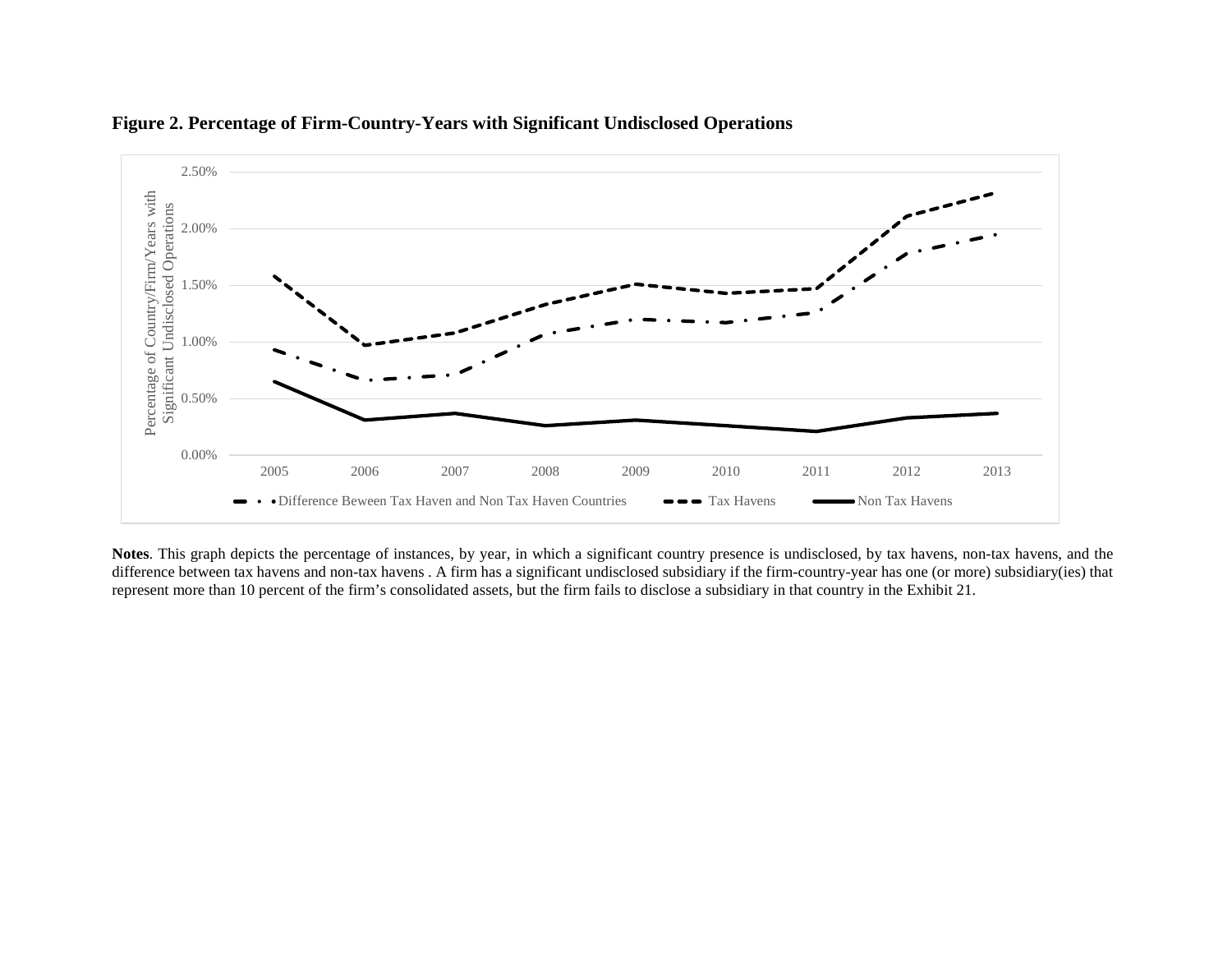

# **Figure 3. Percentage of Firm-Country-Year Observations with Significant Undisclosed Countries**

**Notes**. This figure graphs the percentage of observations that are significant and not disclosed in Exhibit 21, by country, in 2013. We graph only countries with more than 30 firm-country-year observations. Hollow dotted bars are tax haven countries, and black solid bars are non-haven countries.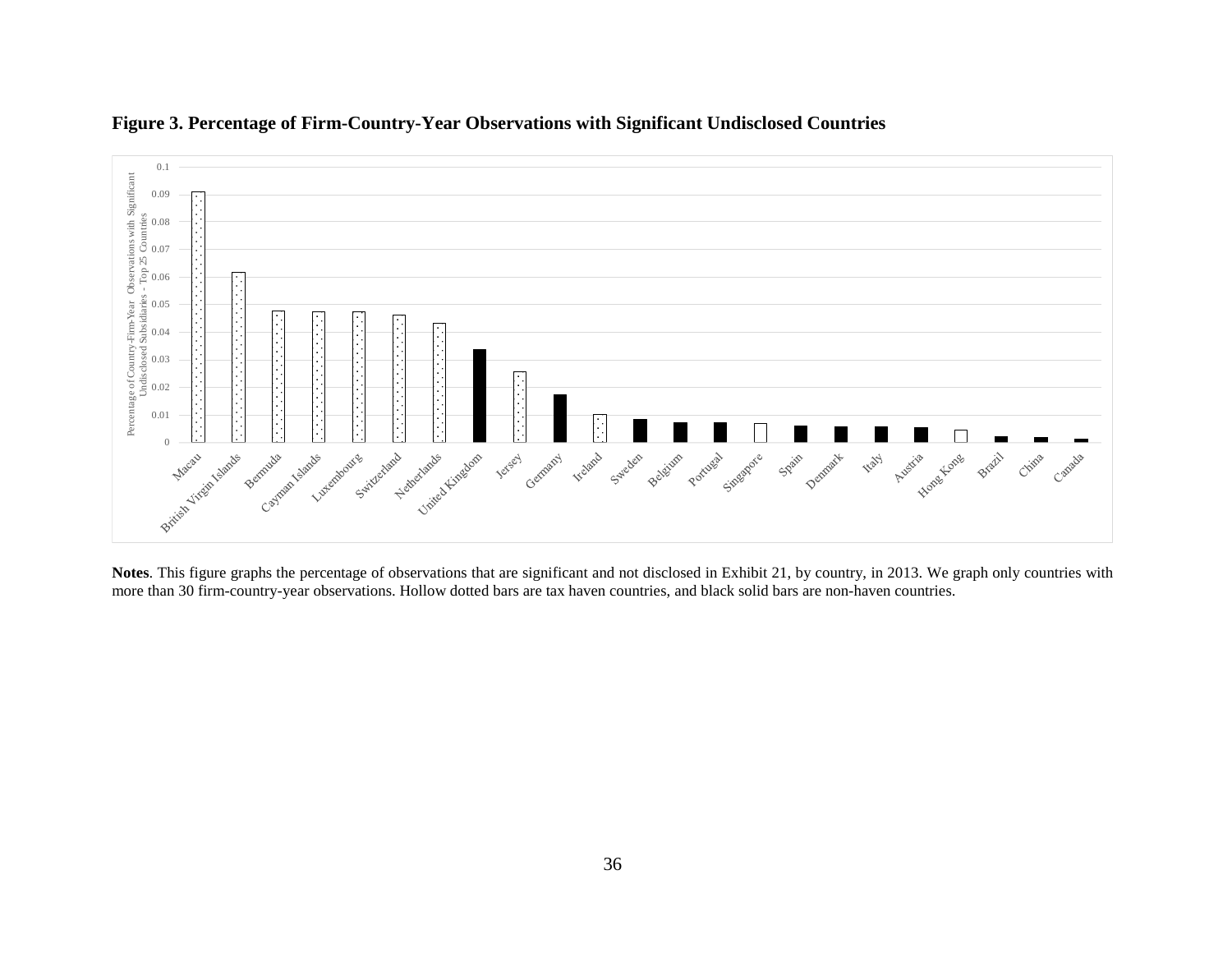## **Table 1. Descriptive Statistics**

|                                 |             | Not in Tax Haven |         |             | In Tax Haven   |       |            | Difference Significance |
|---------------------------------|-------------|------------------|---------|-------------|----------------|-------|------------|-------------------------|
|                                 | Mean        | <b>Std Dev</b>   | N       | Mean        | <b>Std Dev</b> | N     |            |                         |
| Undisclosed Significant Country | 0.0031141   | 0.0557176 97941  |         | 0.015646    | 0.1241018      | 28954 | $-0.01253$ | ***                     |
| <b>Tax Haven Country</b>        | $\theta$    |                  | 0 97941 |             | $\Omega$       | 28954 | $-1$       | ***                     |
| Low GAAP ETR Indicator          | 0.2499566   | 0.4329899 97941  |         | 0.250017    | 0.4330301      | 28954 | $-6.1E-05$ |                         |
| Political Risk Index            | $-63.08738$ | 30.647192 97941  |         | $-44.88036$ | 42.8221548     | 28954 | $-18.207$  | ***                     |
| Political Risk 0                | 0.1792508   | 0.3835641 97941  |         | 0.473855    | 0.4993246      | 28954 | $-0.2946$  | ***                     |
| LN(Media Articles)              | 4.4069634   | 2.1177713 97941  |         | 4.456457    | 2.1127866      | 28954 | $-0.04949$ | ***                     |
| Articles 0                      | 0.1669781   | 0.3729582 97941  |         | 0.162637    | 0.3690408      | 28954 | 0.004341   | $\ast$                  |
| LN(Country Assets)              | 2.761401    | 2.2173965 97941  |         | 3.243553    | 2.7979799      | 28954 | $-0.48215$ | ***                     |
| Big 4 Auditor                   | 0.9532678   | 0.2110658 97941  |         | 0.949782    | 0.2183974      | 28954 | 0.003485   | $**$                    |
| <b>Time Trend</b>               | 5.5996978   | 2.3972062 97941  |         | 5.616702    | 2.3880463      | 28954 | $-0.017$   |                         |
| LN(AT)                          | 8.6216244   | 1.8864205 97941  |         | 8.760371    | 1.9806689      | 28954 | $-0.13875$ | ***                     |
| Merger or Acquisition           | 0.2644756   | 0.4410558 97941  |         | 0.261277    | 0.4393379      | 28954 | 0.003199   |                         |
| <b>NOL</b>                      | 0.5916011   | 0.4915401 97941  |         | 0.578918    | 0.4937412      | 28954 | 0.012683   | ***                     |
| <b>ROA</b>                      | 0.0981066   | 0.085963 97941   |         | 0.095946    | 0.0864452      | 28954 | 0.00216    | ***                     |
| Leverage                        | 0.1890344   | 0.1437564 97941  |         | 0.187136    | 0.1454981      | 28954 | 0.001899   | $**$                    |
| <b>Book to Market</b>           | 0.453861    | 0.3203875 97941  |         | 0.485529    | 0.3395168      | 28954 | $-0.03167$ | ***                     |
| Capital Intensity               | 0.1821205   | 0.1502259 97941  |         | 0.193619    | 0.1745082      | 28954 | $-0.0115$  | ***                     |
| New Auditor                     | 0.0270571   | 0.1622507 97941  |         | 0.029012    | 0.1678417      | 28954 | $-0.00195$ | $\ast$                  |
| LN(Analysis)                    | 2.2909756   | 0.8324592 97941  |         | 2.314648    | 0.8335618      | 28954 | $-0.02367$ | ***                     |

**Notes**. *Undisclosed Significant Country* is an indicator variable equal one if a firm-country-year has one (or more) subsidiary(ies) that represent more than 10 percent of the firm's consolidated assets, but the firm fails to disclose a subsidiary in that country in the Exhibit 21. *Tax Haven Country* is an indicator variable equal to one for firm-country-years located in located in a tax haven country, as defined by Dyreng et al (2015). Low GAAP ETR Indicator is an indicator variable equal to 1 for firms with GAAP effective tax rate (tax expense divided by pretax income, winsorized at 0 and 1) in the lowest quartile of GAAP ETRs. *Political Risk Index* is an index, from 0 to -100 (we multiply the raw values by -1 so the variable is increasing in political risk) for the given country-year, obtained from Political Risk Services. *Political Risk 0* is an indicator equal to one if data are not available for the given country-year and zero otherwise*. LN(Media Articles)* is one plus the logged number of media articles for the firm-year in Ravenpack (we set missing values equal to zero). *Articles 0* is an indicator equal to one if the firm is not covered in Ravenpack (i.e., where we set the number of articles to zero) and zero otherwise. *Big 4 Auditor* is an indicator variable coded to equal one for firms audited by a Big 4 auditor. *New Auditor* is an indicator variable coded to equal one if the firm has a new audit firm. *LN(Analyst)* is the natural log of one plus the number of analysts covering the firm. *Country Assets* is the size of assets held in subsidiaries in the country, measured as the natural log of one plus aggregate total assets (in millions) for all subsidiaries of the firm in the given country and year. *NOL* is an indicator variable equal to one for non-missing, non-zero values of tax loss carryforwards (tlcf in Compustat) in the given year. *Time Trend* is a count variable equal to 1 for 2005, 2 for 2006, etc. *LN(AT)* is the natural log of assets at the parent company. *Merger or Acquisition* is an indicator variable equal to one for firms engaged in a merger or acquisition in the given year. *ROA* is the (parent) firm's return on assets (pre-tax income, scaled by lagged total assets). *Leverage* is total long-term debt (dltt) scaled by total assets (at). *Book to Market* is the book-to-market ratio. *Capital Intensity* is net PP&E (ppent in Compustat) scaled by total assets (at in Compustat)*.*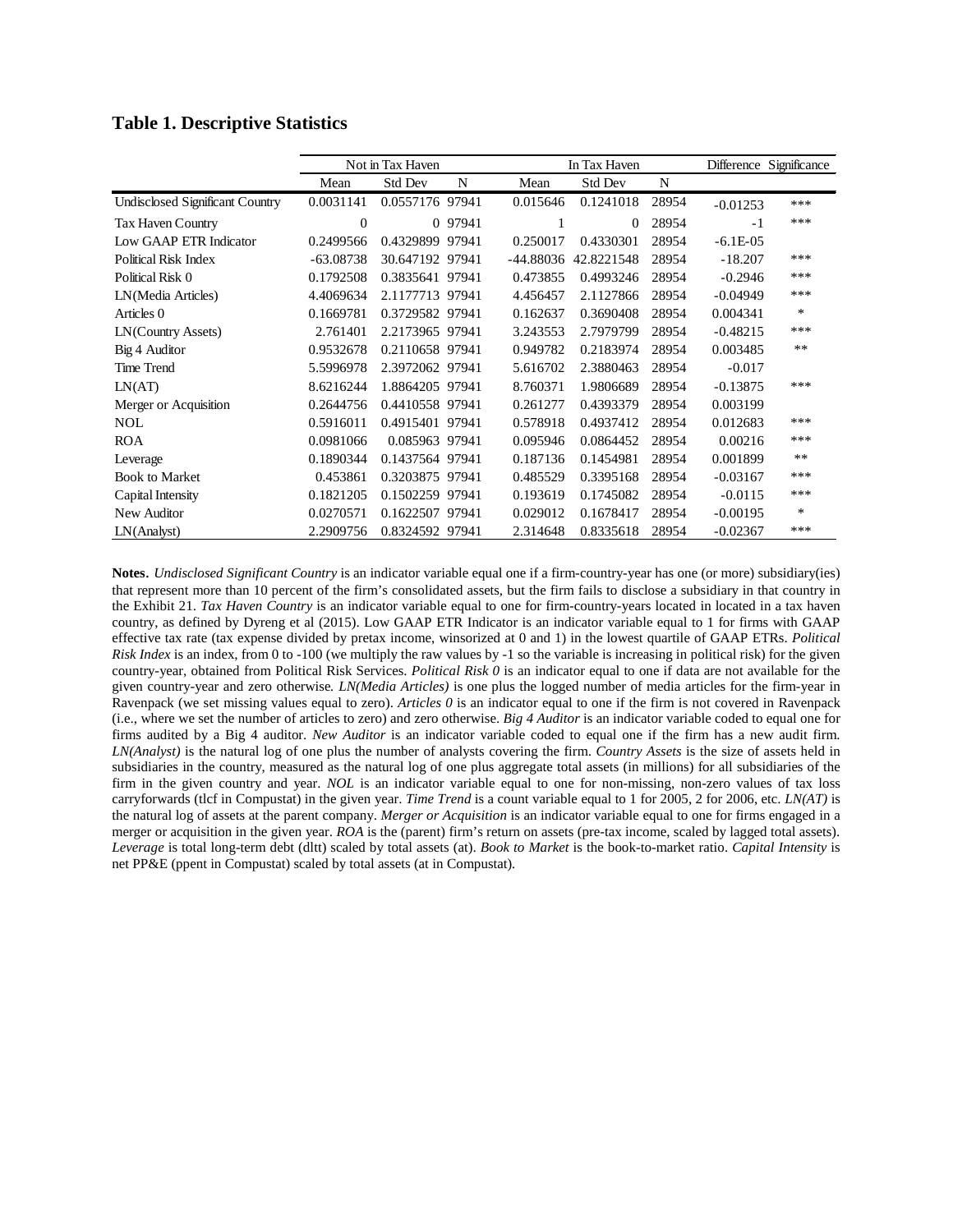| Dependent Variable: Undisclosed Significant Country |           |          |         |  |  |  |
|-----------------------------------------------------|-----------|----------|---------|--|--|--|
| Parameter                                           | Estimate  | Standard | Pr >  t |  |  |  |
|                                                     |           | Error    |         |  |  |  |
| Tax Haven Country                                   | 0.0067    | 0.0014   | < .0001 |  |  |  |
| Low GAAP ETR Indicator                              | 0.0010    | 0.0008   | 0.2481  |  |  |  |
| Tax Haven Country X Low GAAP ETR Indicator          | 0.0045    | 0.0025   | 0.0762  |  |  |  |
| Political Risk Index                                | 0.0002    | 0.0000   | < .0001 |  |  |  |
| Political Risk 0                                    | $-0.0029$ | 0.0025   | 0.2503  |  |  |  |
| LN(Media Articles)                                  | 0.0024    | 0.0008   | 0.0026  |  |  |  |
| Articles 0                                          | 0.0151    | 0.0051   | 0.0034  |  |  |  |
| Big 4 Auditor                                       | $-0.0098$ | 0.0034   | 0.0040  |  |  |  |
| New Auditor                                         | 0.0027    | 0.0023   | 0.2345  |  |  |  |
| LN(Analyst)                                         | $-0.0013$ | 0.0007   | 0.0700  |  |  |  |
| LN(Country Assets)                                  | 0.0050    | 0.0004   | < .0001 |  |  |  |
| <b>NOL</b>                                          | $-0.0015$ | 0.0009   | 0.0783  |  |  |  |
| <b>Time Trend</b>                                   | 0.0014    | 0.0007   | 0.0399  |  |  |  |
| LN(AT)                                              | $-0.0048$ | 0.0005   | < .0001 |  |  |  |
| Merger or Acquisition                               | 0.0003    | 0.0007   | 0.7012  |  |  |  |
| <b>ROA</b>                                          | 0.0129    | 0.0065   | 0.0463  |  |  |  |
| Leverage                                            | $-0.0050$ | 0.0030   | 0.0901  |  |  |  |
| <b>Book to Market</b>                               | 0.0011    | 0.0016   | 0.5001  |  |  |  |
| Capital Intensity                                   | 0.0048    | 0.0046   | 0.2884  |  |  |  |
| <b>Year Fixed Effects</b>                           |           | Yes      |         |  |  |  |
| <b>Industry Fixed Effects</b>                       |           | Yes      |         |  |  |  |
| R-square                                            |           | 3.3%     |         |  |  |  |
| <b>Observations</b>                                 |           | 126895   |         |  |  |  |

#### **Table 2. Determinants of Significant Under-disclosure**

**Notes**. This table reports the results of our primary test examining factors associated with significant under-disclosure of subsidiaries. *Undisclosed Significant Country* is an indicator variable equal one if a firm-country-year has one (or more) subsidiary(ies) that represent more than 10 percent of the firm's consolidated assets, but the firm fails to disclose a subsidiary in that country in the Exhibit 21. *Tax Haven Country* is an indicator variable equal to one for firm-country-years located in located in a tax haven country, as defined by Dyreng et al (2015). *Low GAAP ETR Indicator* is an indicator variable equal to 1 for firms with GAAP effective tax rate (tax expense divided by pretax income, winsorized at 0 and 1) in the lowest quartile of GAAP ETRs. *Political Risk Index* is an index, from 0 to -100 (we multiply the raw values by -1 so the variable is increasing in political risk) for the given country-year, obtained from Political Risk Services. *Political Risk 0* is an indicator equal to one if data are not available for the given country-year and zero otherwise*. LN(Media Articles)* is one plus the logged number of media articles for the firmyear in Ravenpack (we set missing values equal to zero). *Articles 0* is an indicator equal to one if the firm is not covered in Ravenpack (i.e., where we set the number of articles to zero) and zero otherwise. *Big 4 Auditor* is an indicator variable coded to equal one for firms audited by a Big 4 auditor. *New Auditor* is an indicator variable coded to equal one if the firm has a new audit firm. *LN(Analyst)* is the natural log of one plus the number of analysts covering the firm. *Country Assets* is the size of assets held in subsidiaries in the country, measured as the natural log of one plus aggregate total assets (in millions) for all subsidiaries of the firm in the given country and year. *NOL* is an indicator variable equal to one for non-missing, non-zero values of tax loss carryforwards (tlcf in Compustat) in the given year. *Time Trend* is a count variable equal to 1 for 2005, 2 for 2006, etc. *LN(AT)* is the natural log of assets at the parent company. *Merger or Acquisition* is an indicator variable equal to one for firms engaged in a merger or acquisition in the given year. *ROA* is the (parent) firm's return on assets (pre-tax income, scaled by lagged total assets). *Leverage* is total long-term debt (dltt) scaled by total assets (at). *Book to Market* is the book-to-market ratio. *Capital Intensity* is net PP&E (ppent in Compustat) scaled by total assets (at in Compustat)*.*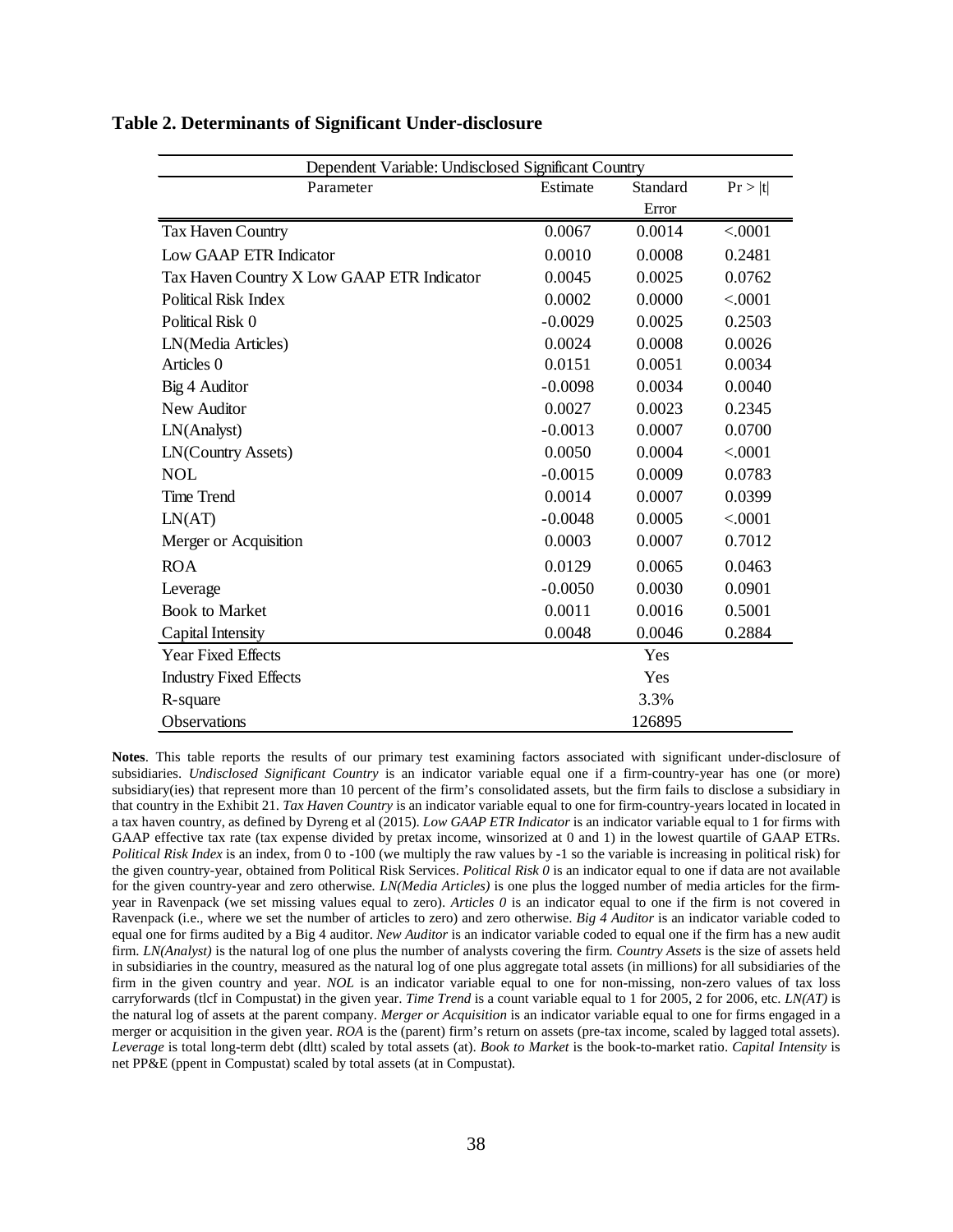| Dependent Variable: Undisclosed Significant Country |           |                   |          |  |  |  |
|-----------------------------------------------------|-----------|-------------------|----------|--|--|--|
| Parameter                                           | Estimate  | Standard<br>Error | Pr >  t  |  |  |  |
| Big 7 Tax Haven Country                             | 0.0041    | 0.0015            | 0.0072   |  |  |  |
|                                                     |           |                   |          |  |  |  |
| Dot Tax Haven Country                               | 0.0099    | 0.0021            | < .0001  |  |  |  |
| Low GAAP ETR Indicator                              | 0.0010    | 0.0008            | 0.2627   |  |  |  |
| Big 7 Tax Haven Country X Low GAAP ETR Indicator    | $-0.0006$ | 0.0027            | 0.8102   |  |  |  |
| Dot Tax Haven Country X Low GAAP ETR Indicator      | 0.0085    | 0.0038            | 0.0239   |  |  |  |
| Political Risk Index                                | 0.0002    | 0.0000            | < 0.0001 |  |  |  |
| Political Risk 0                                    | $-0.0035$ | 0.0025            | 0.1617   |  |  |  |
| LN(Media Articles)                                  | 0.0024    | 0.0008            | 0.0023   |  |  |  |
| Articles 0                                          | 0.0152    | 0.0051            | 0.0030   |  |  |  |
| Big 4 Auditor                                       | $-0.0098$ | 0.0034            | 0.0042   |  |  |  |
| New Auditor                                         | 0.0028    | 0.0023            | 0.2256   |  |  |  |
| LN(Analyst)                                         | $-0.0013$ | 0.0007            | 0.0677   |  |  |  |
| <b>LN(Country Assets)</b>                           | 0.0049    | 0.0004            | < 0.0001 |  |  |  |
| <b>NOL</b>                                          | $-0.0015$ | 0.0009            | 0.0736   |  |  |  |
| Time Trend                                          | 0.0014    | 0.0007            | 0.0396   |  |  |  |
| LN(AT)                                              | $-0.0048$ | 0.0005            | < 0.0001 |  |  |  |
| Merger or Acquisition                               | 0.0003    | 0.0007            | 0.7056   |  |  |  |
| <b>ROA</b>                                          | 0.0130    | 0.0064            | 0.0440   |  |  |  |
| Leverage                                            | $-0.0051$ | 0.0030            | 0.0844   |  |  |  |
| <b>Book to Market</b>                               | 0.0011    | 0.0016            | 0.5086   |  |  |  |
| Capital Intensity                                   | 0.0048    | 0.0046            | 0.2957   |  |  |  |
| Year Fixed Effects                                  |           | Yes               |          |  |  |  |
| <b>Industry Fixed Effects</b>                       |           | Yes               |          |  |  |  |
| R-square                                            |           | 3.4%              |          |  |  |  |
| <b>Observations</b>                                 |           | 126895            |          |  |  |  |

**Notes**. This table reports the results of our primary test, but with a focus on subsidiary presence in Big 7 haven (tax haven countries that also have clear non-tax economic advantages for a firm's operations) versus dot haven countries Hines and Rice 1994). *Undisclosed Significant Country* is an indicator variable equal one if a firm-country-year has one (or more) subsidiary(ies) that represent more than 10 percent of the firm's consolidated assets, but the firm fails to disclose a subsidiary in that country in the Exhibit 21. *Big 7 Tax Haven Country* is an indicator variable coded to equal one if the firm-country-year observation is in Hong Kong, Ireland, Lebanon, Liberia, Panama, Singapore, or Switzerland, following Hines and Rice (1994). *Dot Tax Haven Country* is an indicator variable coded to one if the firm-country-year observation is located in tax haven (Dyreng et al. 2015) other than a "Big 7" haven defined above. Low GAAP ETR Indicator is an indicator variable equal to 1 for firms with GAAP effective tax rate (tax expense divided by pretax income, winsorized at 0 and 1) in the lowest quartile of GAAP ETRs. *Political Risk Index* is an index, from 0 to -100 (we multiply the raw values by -1 so the variable is increasing in political risk) for the given country-year, obtained from Political Risk Services. *Political Risk 0* is an indicator equal to one if data are not available for the given countryyear and zero otherwise*. LN(Media Articles)* is one plus the logged number of media articles for the firm-year in Ravenpack (we set missing values equal to zero). *Articles 0* is an indicator equal to one if the firm is not covered in Ravenpack (i.e., where we set the number of articles to zero) and zero otherwise. *Big 4 Auditor* is an indicator variable coded to equal one for firms audited by a Big 4 auditor. *New Auditor* is an indicator variable coded to equal one if the firm has a new audit firm. *LN(Analyst)* is the natural log of one plus the number of analysts covering the firm. *Country Assets* is the size of assets held in subsidiaries in the country, measured as the natural log of one plus aggregate total assets (in millions) for all subsidiaries of the firm in the given country and year. *NOL* is an indicator variable equal to one for non-missing, non-zero values of tax loss carryforwards (tlcf in Compustat) in the given year. *Time Trend* is a count variable equal to 1 for 2005, 2 for 2006, etc. *LN(AT)* is the natural log of assets at the parent company. *Merger or Acquisition* is an indicator variable equal to one for firms engaged in a merger or acquisition in the given year. *ROA* is the (parent) firm's return on assets (pre-tax income, scaled by lagged total assets). *Leverage* is total long-term debt (dltt) scaled by total assets (at). *Book to Market* is the book-to-market ratio. *Capital Intensity* is net PP&E (ppent in Compustat) scaled by total assets (at in Compustat)*.*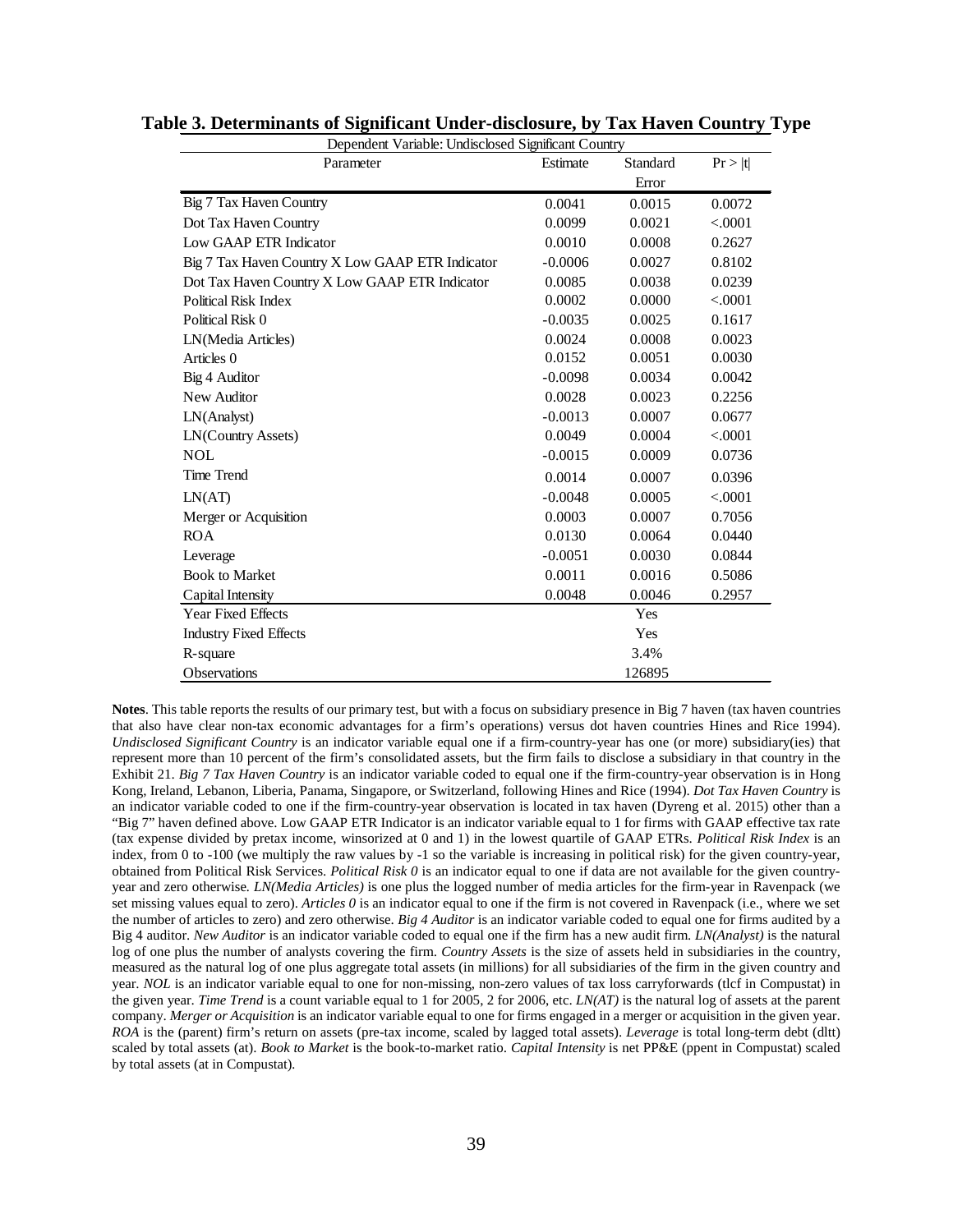| Dependent Variable:           |           | Undisclosed Significant Tax Haven Country |         |           | Undisclosed Significant Non Tax Haven Country |         |
|-------------------------------|-----------|-------------------------------------------|---------|-----------|-----------------------------------------------|---------|
| Parameter                     | Estimate  | <b>Standard Error</b>                     | Pr >  t | Estimate  | <b>Standard Error</b>                         | Pr >  t |
| Low GAAP ETR Indicator        | 0.0013    | 0.0006                                    | 0.0472  | 0.0008    | 0.0006                                        | 0.1960  |
| <b>Political Risk Index</b>   | 0.0000    | 0.0000                                    | 0.3622  | 0.0001    | 0.0000                                        | 0.0049  |
| Political Risk 0              | 0.0152    | 0.0019                                    | < .0001 | $-0.0061$ | 0.0021                                        | 0.0031  |
| LN(Media Articles)            | 0.0018    | 0.0005                                    | 0.0005  | 0.0006    | 0.0006                                        | 0.2936  |
| Articles 0                    | 0.0101    | 0.0032                                    | 0.0014  | 0.0049    | 0.0040                                        | 0.2295  |
| Big 4 Auditor                 | $-0.0066$ | 0.0025                                    | 0.0082  | $-0.0033$ | 0.0023                                        | 0.1537  |
| New Auditor                   | 0.0035    | 0.0017                                    | 0.0365  | $-0.0007$ | 0.0014                                        | 0.6045  |
| LN(Analyst)                   | $-0.0005$ | 0.0006                                    | 0.3867  | $-0.0008$ | 0.0005                                        | 0.0800  |
| LN(Country Assets)            | 0.0031    | 0.0003                                    | < .0001 | 0.0019    | 0.0002                                        | < .0001 |
| <b>NOL</b>                    | 0.0005    | 0.0006                                    | 0.3554  | $-0.0020$ | 0.0006                                        | 0.0012  |
| <b>Time Trend</b>             | 0.0009    | 0.0005                                    | 0.0648  | 0.0005    | 0.0004                                        | 0.2555  |
| LN(AT)                        | $-0.0028$ | 0.0004                                    | < .0001 | $-0.0021$ | 0.0003                                        | < .0001 |
| Merger or Acquisition         | $-0.0001$ | 0.0005                                    | 0.7855  | 0.0004    | 0.0004                                        | 0.3528  |
| <b>ROA</b>                    | 0.0091    | 0.0048                                    | 0.0575  | 0.0039    | 0.0040                                        | 0.3315  |
| Leverage                      | $-0.0034$ | 0.0021                                    | 0.0995  | $-0.0017$ | 0.0020                                        | 0.4052  |
| <b>Book to Market</b>         | 0.0011    | 0.0013                                    | 0.4135  | 0.0002    | 0.0011                                        | 0.8716  |
| Capital Intensity             | 0.0061    | 0.0035                                    | 0.0830  | $-0.0008$ | 0.0031                                        | 0.7893  |
| <b>Year Fixed Effects</b>     |           | Yes                                       |         |           | Yes                                           |         |
| <b>Industry Fixed Effects</b> |           | Yes                                       |         |           | Yes                                           |         |
| R-square                      |           | 2.5%                                      |         |           | 1.2%                                          |         |
| <b>Observations</b>           |           | 126895                                    |         |           | 126895                                        |         |

**Table 4. Determinants of Significant Under-disclosure for Haven and Non Haven Countries**

**Notes**. This table reports the results of our primary test examining factors associated with significant under-disclosure of subsidiaries. *Undisclosed Significant Country* is an indicator variable equal one if a firm-country-year has one (or more) subsidiary(ies) that represent more than 10 percent of the firm's consolidated assets, but the firm fails to disclose a subsidiary in that country in the Exhibit 21. *Tax Haven Country* is an indicator variable equal to one for firm-country-years located in located in a tax haven country, as defined by Dyreng et al (2015). Low GAAP ETR Indicator is an indicator variable equal to 1 for firms with GAAP effective tax rate (tax expense divided by pretax income, winsorized at 0 and 1) in the lowest quartile of GAAP ETRs. *Political Risk Index* is an index, from 0 to -100 (we multiply the raw values by -1 so the variable is increasing in political risk) for the given country-year, obtained from Political Risk Services. *Political Risk 0* is an indicator equal to one if data are not available for the given country-year and zero otherwise*. LN(Media Articles)* is one plus the logged number of media articles for the firmyear in Ravenpack (we set missing values equal to zero). *Articles 0* is an indicator equal to one if the firm is not covered in Ravenpack (i.e., where we set the number of articles to zero) and zero otherwise. *Big 4 Auditor* is an indicator variable coded to equal one for firms audited by a Big 4 auditor. *New Auditor* is an indicator variable coded to equal one if the firm has a new audit firm. *LN(Analyst)* is the natural log of one plus the number of analysts covering the firm. *Country Assets* is the size of assets held in subsidiaries in the country, measured as the natural log of one plus aggregate total assets (in millions) for all subsidiaries of the firm in the given country and year. *NOL* is an indicator variable equal to one for non-missing, non-zero values of tax loss carryforwards (tlcf in Compustat) in the given year. *Time Trend* is a count variable equal to 1 for 2005, 2 for 2006, etc. *LN(AT)* is the natural log of assets at the parent company. *Merger or Acquisition* is an indicator variable equal to one for firms engaged in a merger or acquisition in the given year. *ROA* is the (parent) firm's return on assets (pre-tax income, scaled by lagged total assets). *Leverage* is total long-term debt (dltt) scaled by total assets (at). *Book to Market* is the book-to-market ratio. *Capital Intensity* is net PP&E (ppent in Compustat) scaled by total assets (at in Compustat)*.*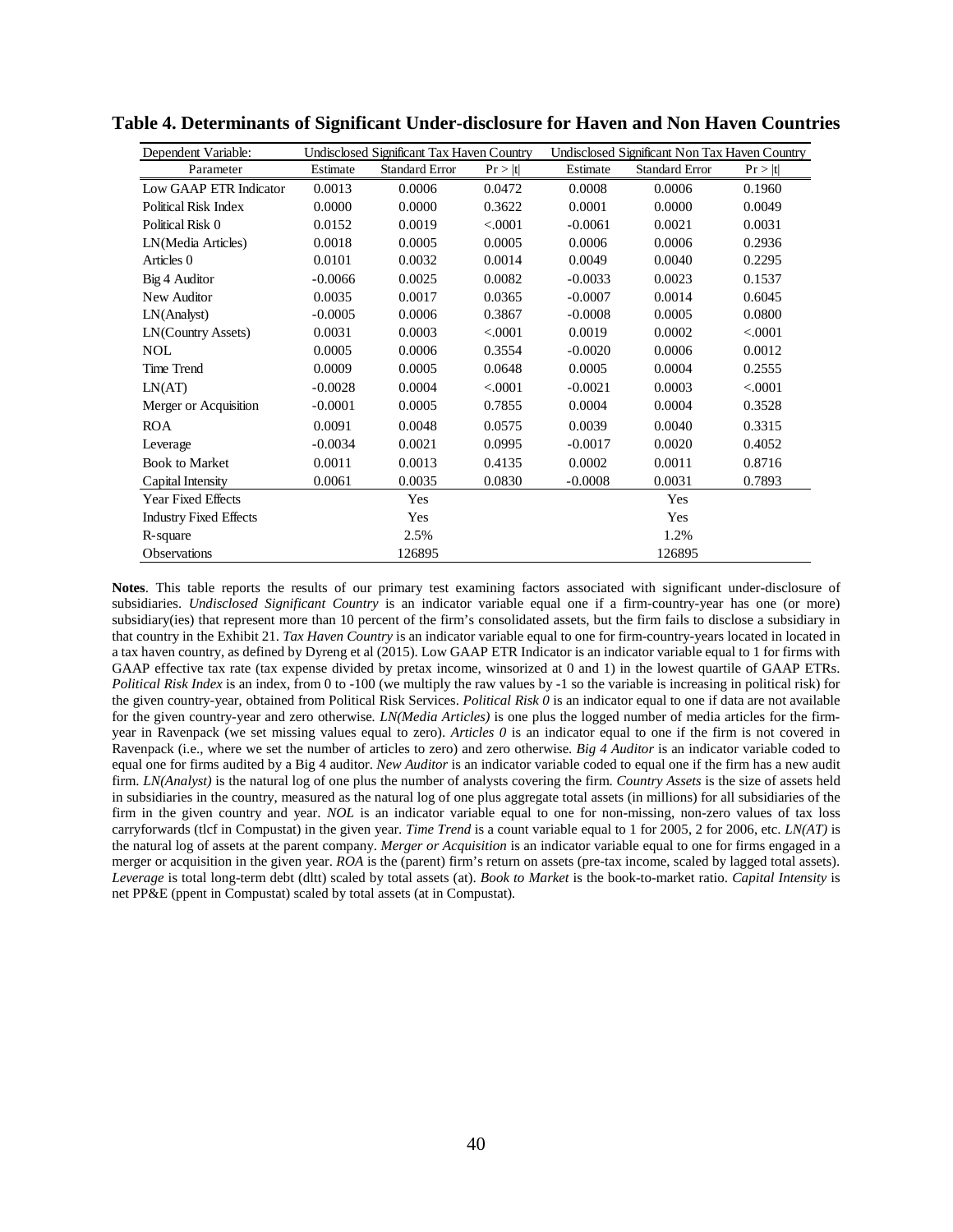# **Table 5. The Association between Subsidiary Nondisclosure, Restatements and Comment Letters**

| Variable                                  | N    | Mean    | <b>Std Dev</b> |
|-------------------------------------------|------|---------|----------------|
| Restatement                               | 2912 | 0.33723 | 0.47284        |
| <b>SEC Comment Letter</b>                 | 2912 | 0.70707 | 0.45518        |
| <b>SEC Tax Comment Letter</b>             | 2912 | 0.2476  | 0.43169        |
| <b>Undisclosed Significant Subsidiary</b> | 2912 | 0.1535  | 0.36053        |
| LN(AT)                                    | 2912 | 6.55608 | 2.08272        |
| Big 4 Auditor                             | 2912 | 0.79087 | 0.40676        |
| Merger or Acquisition                     | 2912 | 0.49038 | 0.49999        |
| <b>ROA</b>                                | 2912 | 0.00289 | 0.21064        |
| Leverage                                  | 2912 | 0.16892 | 0.18611        |
| <b>Book to Market</b>                     | 2912 | 0.49581 | 0.56257        |
| Capital Intensity                         | 2912 | 0.19272 | 0.18848        |
| LN(Analyst)                               | 2912 | 1.70168 | 0.90252        |

Panel A. Descriptive Statistics for Firm-Level Analysis

Panel B. All Undisclosed Significant Subsidiaries

| Dependent Variable:                |           | Restatement | <b>SEC Comment Letter</b> |           | <b>SEC Tax Comment Letter</b> |         |           |          |          |
|------------------------------------|-----------|-------------|---------------------------|-----------|-------------------------------|---------|-----------|----------|----------|
| Parameter                          | Estimate  | Standard    | Pr >  t                   | Estimate  | Standard                      | Pr >  t | Estimate  | Standard | Pr >  t  |
|                                    |           | Error       |                           |           | Error                         |         |           | Error    |          |
| Undisclosed Significant Subsidiary | 0.0853    | 0.0256      | 0.0009                    | 0.0594    | 0.0201                        | 0.0032  | 0.1012    | 0.0239   | < 0.0001 |
| LN(AT)                             | 0.0047    | 0.0073      | 0.5152                    | 0.0352    | 0.0066                        | < .0001 | 0.0553    | 0.0067   | < 0.0001 |
| Big 4 Auditor                      | 0.0943    | 0.0240      | < .0001                   | 0.0619    | 0.0251                        | 0.0136  | $-0.0264$ | 0.0199   | 0.1862   |
| Merger or Acquisition              | 0.1168    | 0.0183      | < .0001                   | 0.1461    | 0.0167                        | < 0001  | 0.0855    | 0.0160   | < 0.0001 |
| <b>ROA</b>                         | $-0.0522$ | 0.0444      | 0.2401                    | 0.1770    | 0.0477                        | 0.0002  | 0.0769    | 0.0340   | 0.0240   |
| Leverage                           | 0.1568    | 0.0544      | 0.0040                    | $-0.0206$ | 0.0538                        | 0.7022  | 0.0036    | 0.0440   | 0.9347   |
| <b>Book to Market</b>              | 0.0456    | 0.0161      | 0.0047                    | 0.0439    | 0.0166                        | 0.0082  | 0.0038    | 0.0121   | 0.7559   |
| Capital Intensity                  | $-0.0476$ | 0.0630      | 0.4496                    | 0.0889    | 0.0604                        | 0.1414  | $-0.0401$ | 0.0520   | 0.4400   |
| LN(Anakst)                         | $-0.0424$ | 0.0144      | 0.0032                    | 0.0301    | 0.0135                        | 0.0257  | 0.0054    | 0.0130   | 0.6751   |
| <b>Industry Fixed Effects</b>      |           | Yes         |                           |           | Yes                           |         |           | Yes      |          |
| R-square                           |           | 6.0%        |                           |           | 15.4%                         |         |           | 12.6%    |          |
| <b>Observations</b>                |           | 2912        |                           |           | 2912                          |         |           | 2912     |          |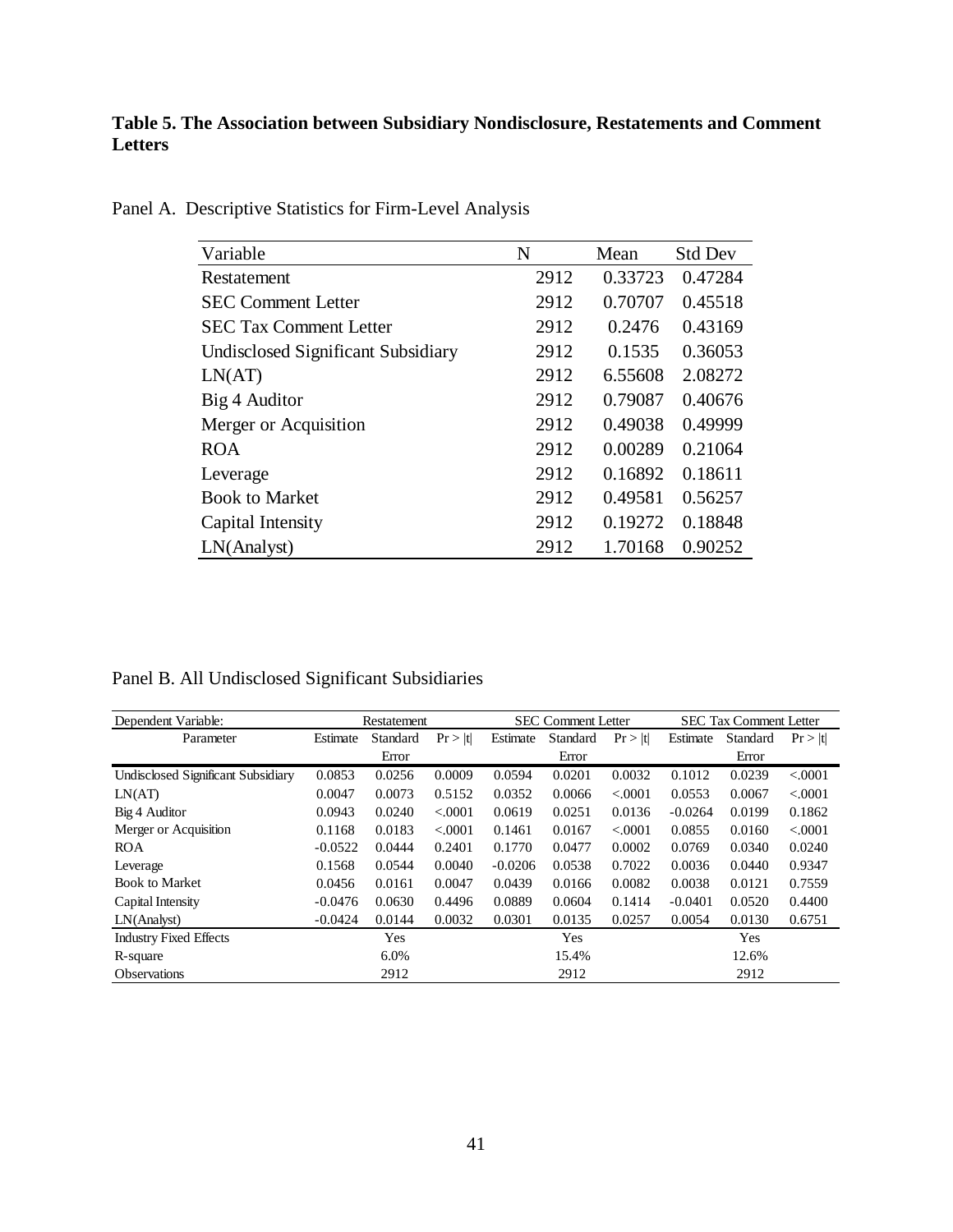| Dependent Variable:                          |           | Restatement |          |           | <b>SEC Comment Letter</b> |          |           | <b>SEC Tax Comment Letter</b> |          |
|----------------------------------------------|-----------|-------------|----------|-----------|---------------------------|----------|-----------|-------------------------------|----------|
| Parameter                                    | Estimate  | Standard    | Pr >  t  | Estimate  | Standard                  | Pr >  t  | Estimate  | Standard                      | Pr >  t  |
|                                              |           | Error       |          |           | Error                     |          |           | Error                         |          |
| Unidsclosed Significant Tax Haven Subsidiary | 0.0768    | 0.0318      | 0.0159   | 0.0524    | 0.0243                    | 0.0313   | 0.0763    | 0.0306                        | 0.0128   |
| Unidsclosed Significant Non-Haven Subsidiary | 0.0818    | 0.0351      | 0.0199   | 0.0374    | 0.0273                    | 0.1716   | 0.0803    | 0.0319                        | 0.0120   |
| LN(AT)                                       | 0.0048    | 0.0073      | 0.5138   | 0.0352    | 0.0066                    | < 0.0001 | 0.0556    | 0.0067                        | < 0.0001 |
| Big 4 Auditor                                | 0.0942    | 0.0240      | < .0001  | 0.0621    | 0.0251                    | 0.0133   | $-0.0266$ | 0.0200                        | 0.1825   |
| Merger or Acquisition                        | 0.1164    | 0.0183      | < 0.0001 | 0.1466    | 0.0167                    | < 0.0001 | 0.0860    | 0.0160                        | < 0.0001 |
| <b>ROA</b>                                   | $-0.0526$ | 0.0445      | 0.2370   | 0.1769    | 0.0477                    | 0.0002   | 0.0776    | 0.0341                        | 0.0229   |
| Leverage                                     | 0.1565    | 0.0544      | 0.0040   | $-0.0207$ | 0.0538                    | 0.7009   | 0.0028    | 0.0441                        | 0.9496   |
| <b>Book to Market</b>                        | 0.0449    | 0.0161      | 0.0054   | 0.0435    | 0.0166                    | 0.0088   | 0.0032    | 0.0122                        | 0.7918   |
| Capital Intensity                            | $-0.0493$ | 0.0629      | 0.4335   | 0.0876    | 0.0605                    | 0.1476   | $-0.0414$ | 0.0521                        | 0.4264   |
| LN(Anakst)                                   | $-0.0424$ | 0.0144      | 0.0033   | 0.0299    | 0.0135                    | 0.0267   | 0.0052    | 0.0130                        | 0.6875   |
| <b>Industry Fixed Effects</b>                |           | Yes         |          |           | Yes                       |          |           | Yes                           |          |
| R-square                                     |           | 6.1%        |          |           | 15.3%                     |          |           | 12.5%                         |          |
| <b>Observations</b>                          |           | 2912        |          |           | 2912                      |          |           | 2912                          |          |

|  | Panel C. Undisclosed Significant Subsidiaries in Tax Havens |  |
|--|-------------------------------------------------------------|--|
|  |                                                             |  |

**Notes**. This table reports the results of tests examining the association between subsidiary nondisclosure, restatements and comment letters. *Restatement* is an indicator variable equal to one if the sample firm misstated its financial statements for any year during the sample period. *SEC Comment Letter* is an indicator variable equal to one if the firm received an SEC comment letter in any year in the sample period. *SEC Tax Comment Letter* is an indicator variable equal to one if the firm received a comment letter from the SEC about a tax-related issue in any year in the sample period. *Undisclosed Significant Subsidiary* is an indicator variable equal one if the firm, in any year in the sample period, has one (or more) subsidiary(ies) that represent more than 10 percent of the firm's consolidated assets and the firm fails to disclose a subsidiary in that country in the Exhibit 21. *Undisclosed Significant Tax Haven Subsidiary* is an indicator variable equal to one if the firm, in any year in the sample period, has one (or more) subsidiary(ies) that represent more than 10 percent of the firm's consolidated assets, the firm fails to disclose a subsidiary in that country in the Exhibit 21, and the country is a tax haven. *LN(AT)* is the natural log of assets at the parent company averaged over all observations for the firm. *Big 4 Auditor* is an indicator variable coded to equal one if the firm was ever audited by a Big 4 auditor. *Merger or Acquisition* is an indicator variable equal to one for firms that were engaged in a merger or acquisition in the sample period. *ROA* is the (parent) firm's return on assets (pre-tax income, scaled by lagged total assets), averaged over all observations for the firm. *Leverage* is total long-term debt (dltt) scaled by total assets (at), averaged over all observations for the firm. *Book to Market* is the book-to-market ratio, averaged over all observations for the firm. *Capital Intensity* is net PP&E (ppent in Compustat) scaled by total assets (at in Compustat) averaged over all observations for the firm*. LN(Analyst)* is the natural log of one plus the number of analysts covering the firm averaged over all observations for the firm.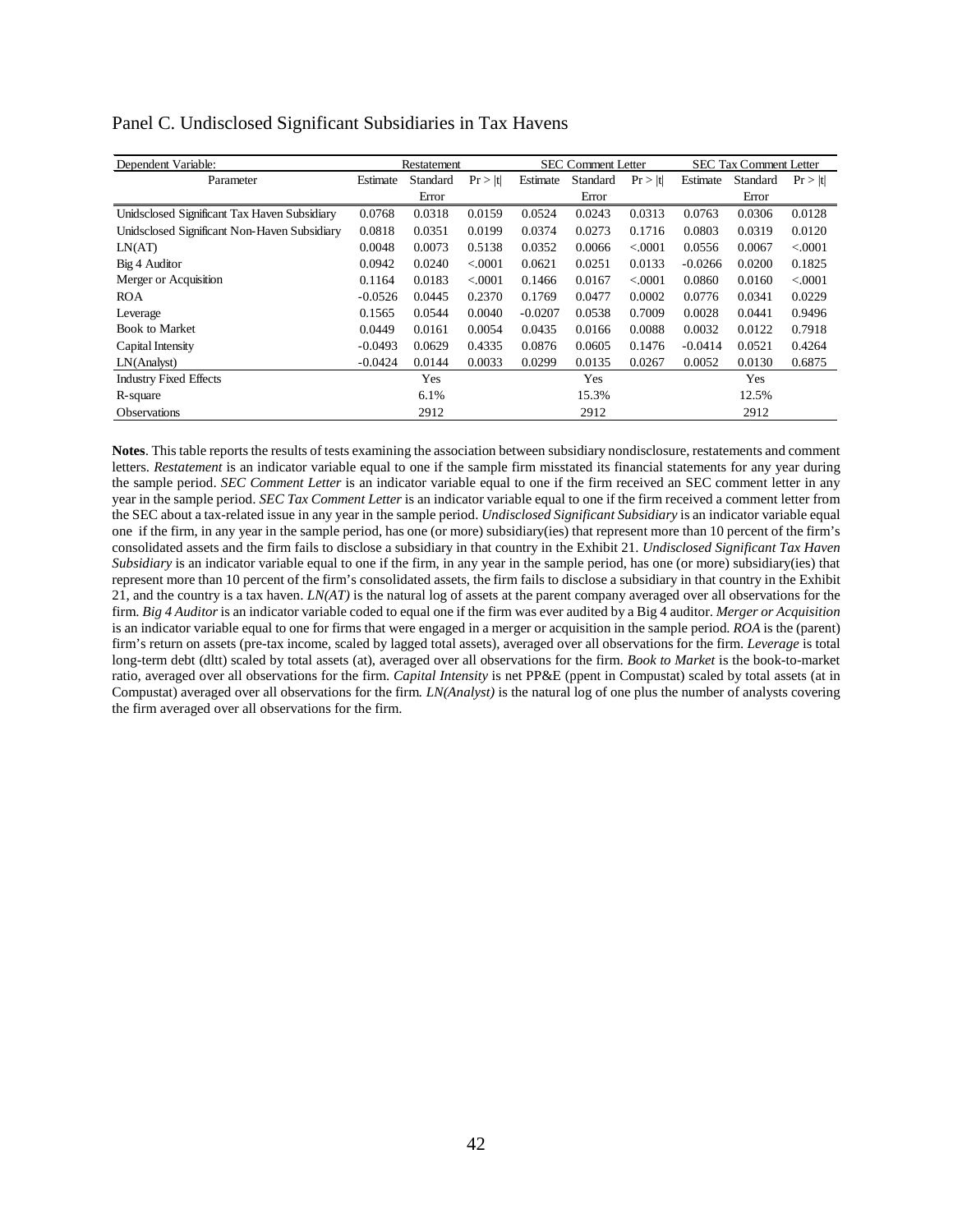#### **Online Appendix: Using Exhibit 21 Disclosures in Research**

As a straightforward way to examine how large a discrepancy there is between Exhibit 21 disclosures and 5471 disclosures, we provide some descriptive comparisons between Exhibit 21 and Form 5471 data. We start by aggregating the firm-country-year information we use in our primary analyses up to the firm-year level, which is the unit of analysis in most studies that use Exhibit 21 disclosure data. A common use of Exhibit 21 data is to calculate a variable which indicates whether the firm has operations in any tax haven country in a given year. As a simple test of this proxy, we examine how many firms are misclassified using Exhibit 21 to measure whether the firm has at least one subsidiary in a tax haven. Table A1, Panel A, reveals that of the 9,622 firm-year observations in our sample that have at least one foreign subsidiary in a tax haven based on Form 5471 disclosures (ignoring significance thresholds), 10.7% do not disclose any tax haven subsidiaries in Exhibit 21. The usefulness of Exhibit 21 as a proxy for a firm's subsidiary locations is likely tied to the specific question of the study. Our evidence suggests that using Exhibit 21 data would fail to identify over 10 percent of firm-years as having a subsidiary in a tax haven location when they actually have one.<sup>[36](#page-43-0)</sup> Importantly, the firms most sensitive to reputational costs are often the firms of interest in many tax studies. That said, we also note that as a proxy, Exhibit 21 appears to correctly identify the incidence of tax haven use almost 90 percent of the time, suggesting that Exhibit 21 likely provides an effective proxy for many settings.

In Figure A1, we examine the 10.7% of firm/year observations that would be misclassified as not having a tax haven subsidiary if one were using Exhibit 21 as a proxy for subsidiary locations. For this figure, we retain firm-country-years of firm-years that report a haven subsidiary per Form 5471 data but do not appear to report a tax haven subsidiary in Exhibit 21. We then graph the ratio of subsidiary assets to parent assets for the largest subsidiary (based on proportionate total assets) in each firm-country-year. We find the vast majority of these unreported subsidiaries are small, with between 0 and 1% of total firm assets. Indeed, 83.4% of observations are below 2% of parent firm assets, and 94.5% of these subsidiaries have assets that are smaller than 10% of the parent firm assets. These results suggest that in the vast majority of cases in which researchers would misclassify a firm-year as not having a tax haven subsidiary when the firm actually does have a tax haven subsidiary, the subsidiaries generally (haven and non-haven) of the firm-year are not significant. While these results do not suggest that these small subsidiaries are not important to the firm, it does suggest that if using Exhibit 21 as a proxy for tax planning, researchers will capture nearly all of firms' tax haven (and non-tax haven) subsidiaries that represent a significant portion of parent assets.

In Panel B of Table A1, we provide further descriptive evidence that enables researchers to compare what is measured with Exhibit 21 to what is reported on Form 5471 (again, not conditional on the SEC definition of significance). We compare the total number of foreign subsidiaries, and total number of all tax haven subsidiaries from Exhibit 21 with the corresponding numbers from Form 5471. Using Exhibit 21, we find that the mean firm-year has 31.9 foreign subsidiaries, and 7.9 of which are in tax havens.<sup>[37](#page-43-1)</sup> Form 5471 reveals that the mean firm-year has

<span id="page-43-0"></span><sup>&</sup>lt;sup>36</sup> As our focus in this study is the incidence of information not reported in public disclosures (Exhibit 21) that is reported in private disclosures (Form 5471), we begin with data from Form 5471 and merge in Exhibit 21 data such that in no case would we report instances of Exhibit 21 data without corresponding Form 5471 data. Thus, if Form 5471 were not to be filed for a (tax haven) subsidiary, but were filed with Exhibit 21, our firm-year analysis would not reflect that Exhibit 21 subsidiary.

<span id="page-43-1"></span><sup>&</sup>lt;sup>37</sup> Our text-search program counts the number of subsidiaries in Exhibit 21 with error in some cases because, for example, some subsidiaries have the name of the country as part of the name of the subsidiary.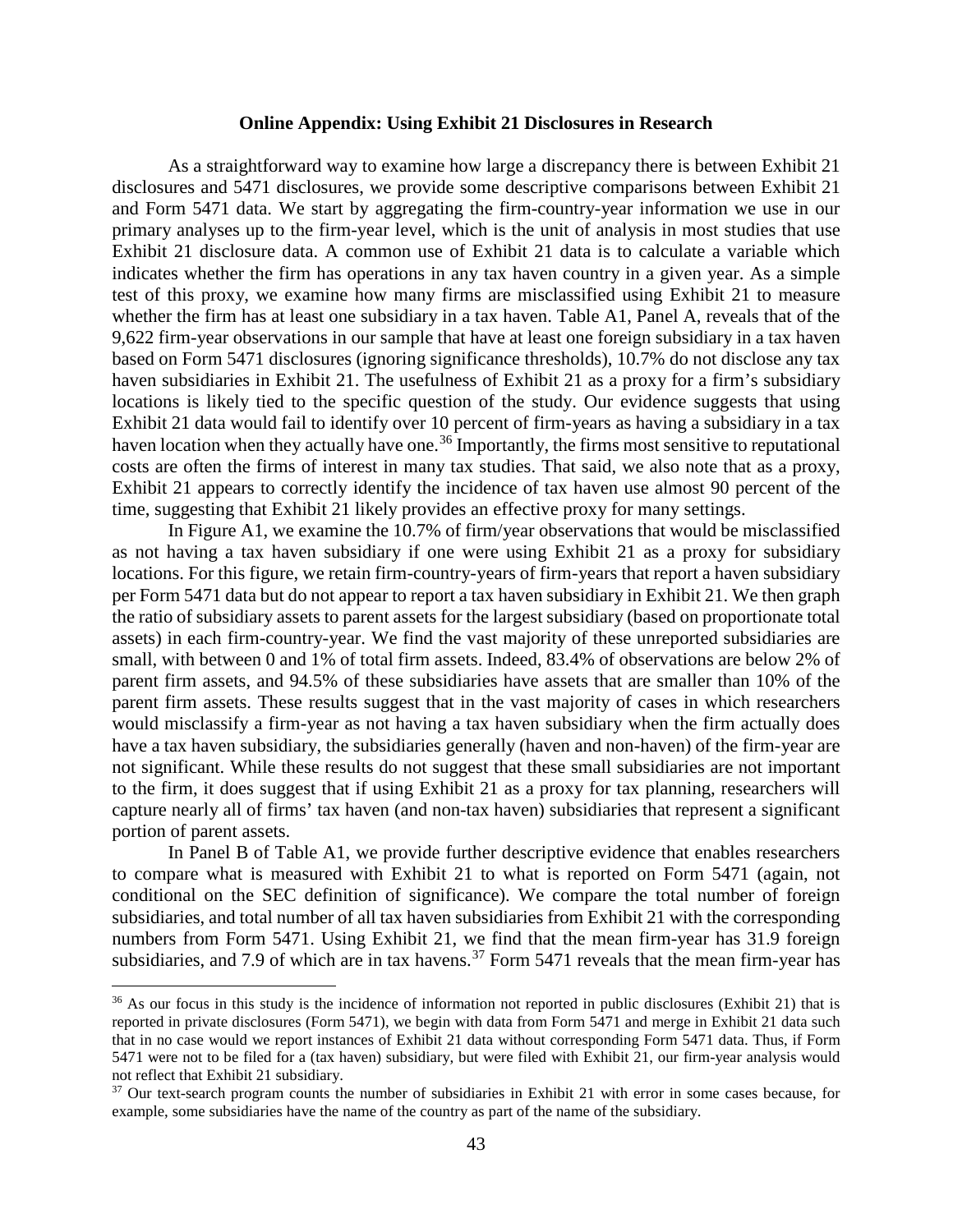43.2 subsidiaries in total, and of those, 9.6 are in tax havens. These results suggest that, as can be expected, many firms do not report all their foreign subsidiaries on Exhibit 21, and as a result, if researchers use Exhibit 21 to proxy for the firms real set of subsidiaries, they will undercount the number of true subsidiaries.

Figure A2, Panel A, depicts the distribution of the number of foreign subsidiaries as reported on Exhibit 21 (solid black bar), and Form 5471 (non-solid bar) for firm-years in our sample. More firms report between 1 and 10 subsidiaries on Exhibit 21 than on Form 5471, while in nearly every other category firms report more subsidiaries on Form 5471, consistent with the evidence in Table A1, Panel B, where firms do not report many of their foreign subsidiaries on Exhibit 21. However, in Panel B of Figure A1, when we limit the graph to only disclosed tax haven subsidiaries, in nearly every non-zero category, firms disclose more tax haven subsidiaries on Form 5471 than on Exhibit 21. This figure makes clear that when using Exhibit 21 to depict a firm's true set of subsidiaries, many firms will be classified as having a fewer number of subsidiaries, and that this result is especially true when examining the total number of tax haven subsidiaries.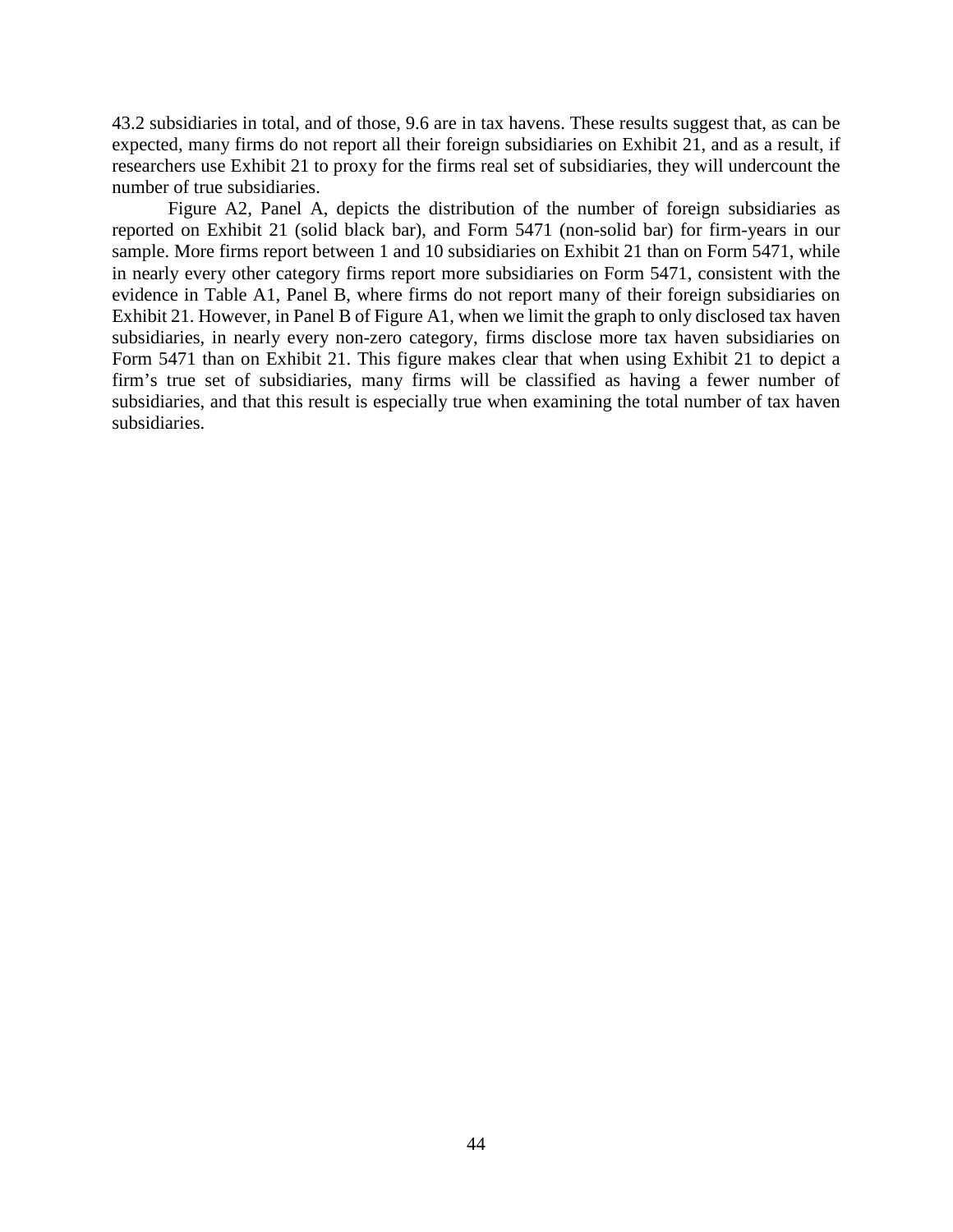



**Notes.** This figure depicts the size, in terms of percentage of total parent size, for the largest subsidiary in haven and non-haven firmcountry-year observations for firm-years that disclose at least one tax haven subsidiary on Form 5471, but none on Exhibit 21.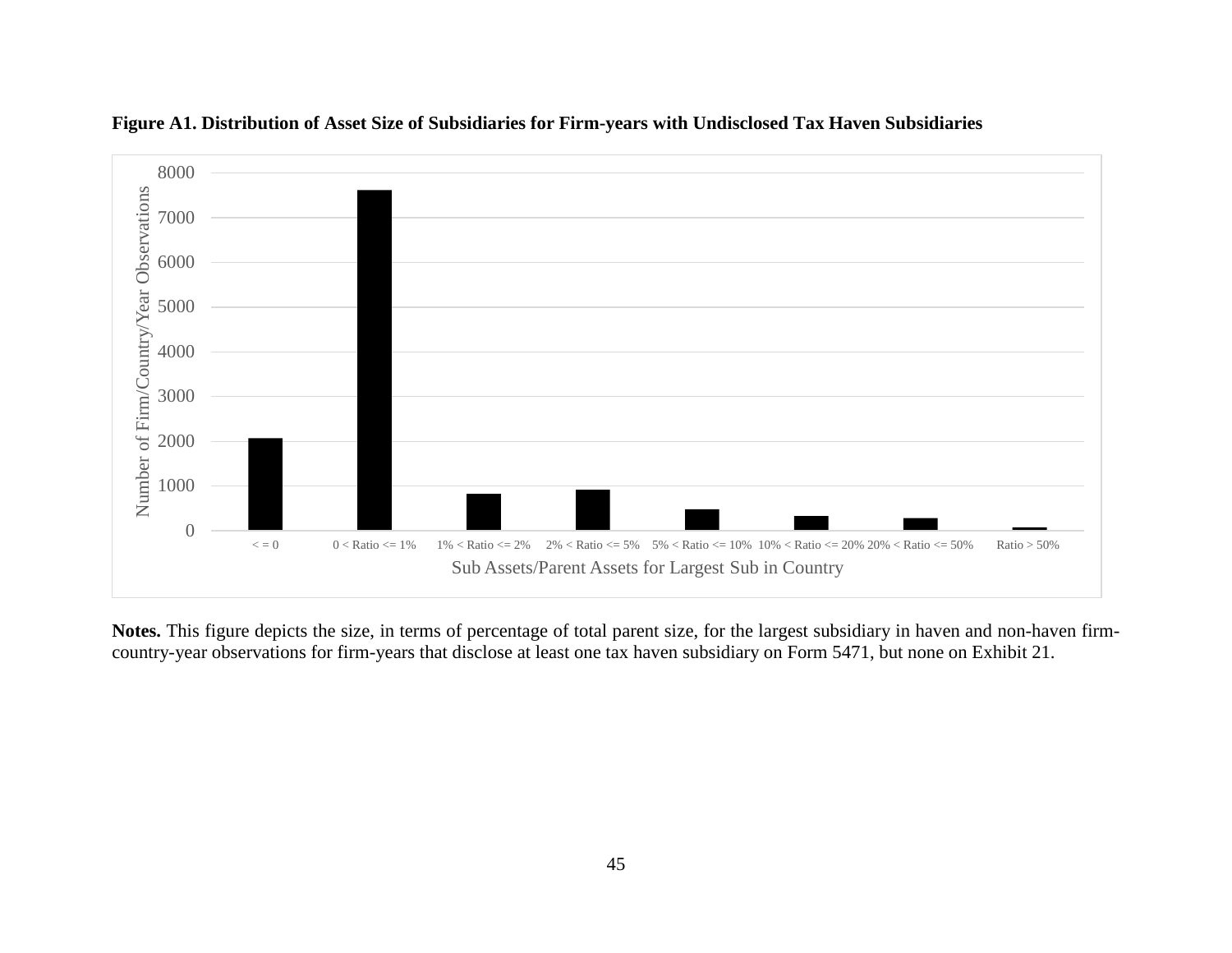



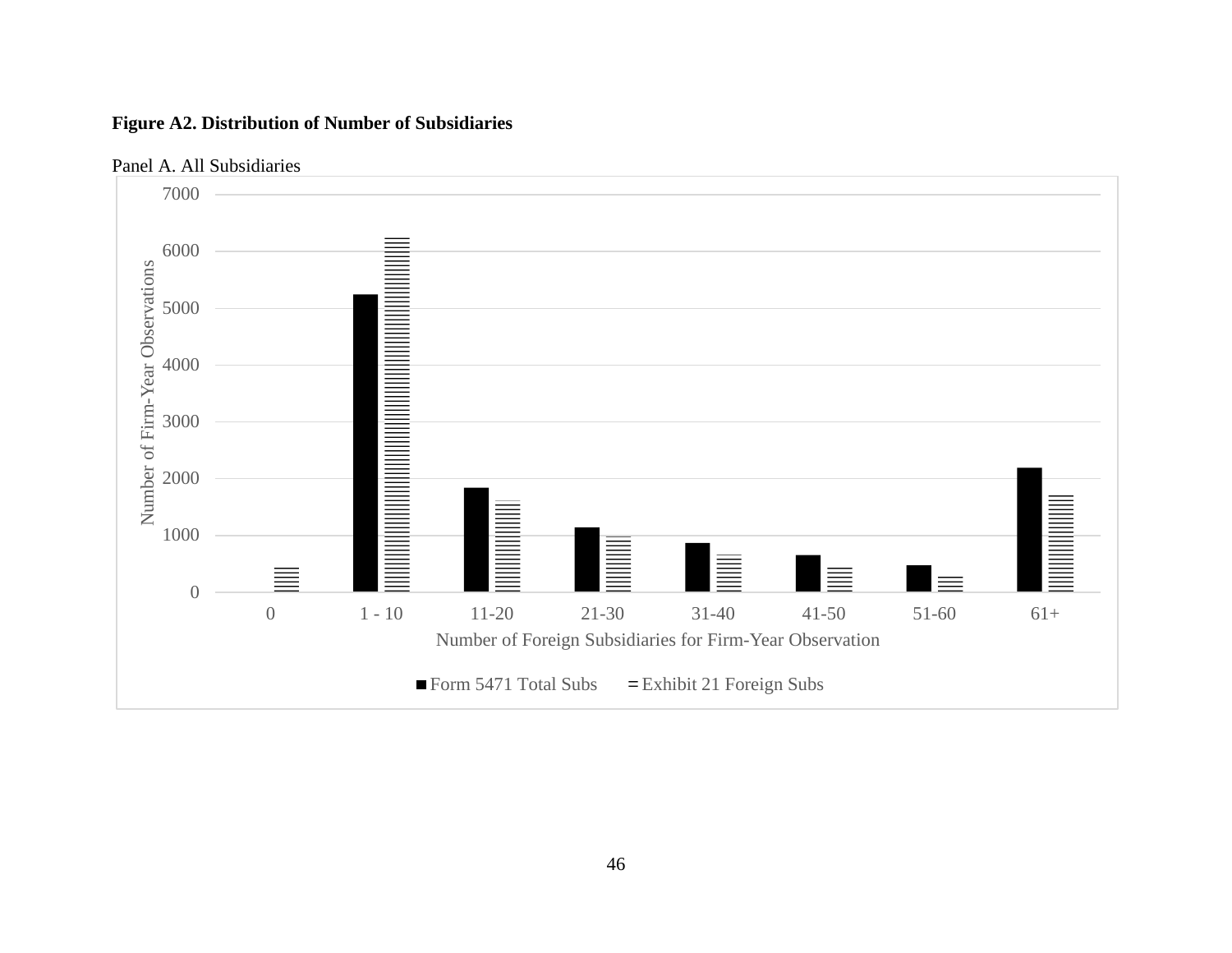

# Panel B. Tax Haven Subsidiaries

**Notes.** Panel A depicts the distribution of the number of subsidiaries in our sample of firm-year observations, as reported on Form 5471 (solid bar), and Exhibit 21 (non-solid bar). Panel B depicts the distribution of the number of subsidiaries in our sample of firm year observations, as reported on Form 5471 (solid bar), and Exhibit 21 (non-solid bar).